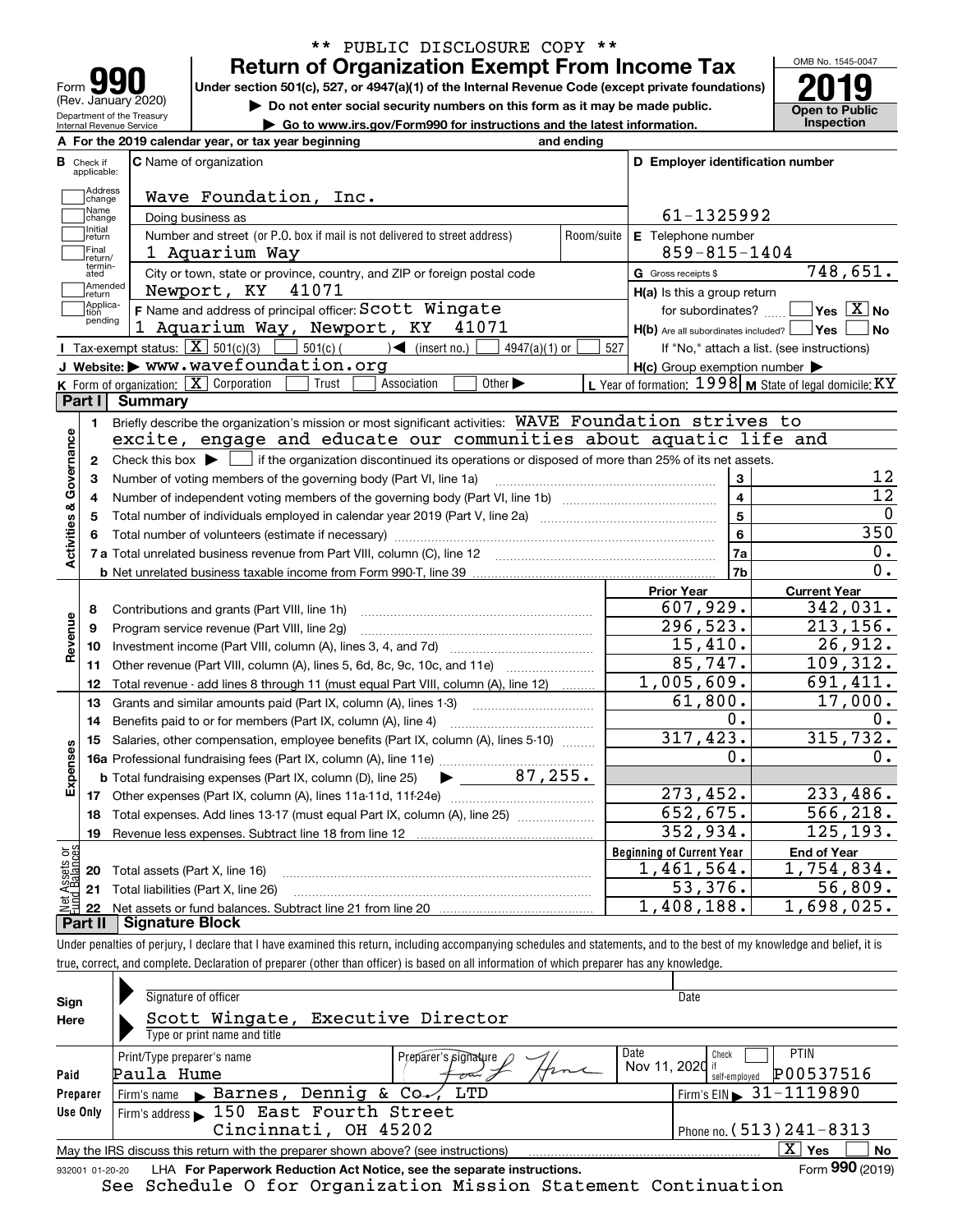|              | 61-1325992<br>Wave Foundation, Inc.<br>Form 990 (2019)<br>Part III   Statement of Program Service Accomplishments                                                                                            | Page 2 |
|--------------|--------------------------------------------------------------------------------------------------------------------------------------------------------------------------------------------------------------|--------|
|              | Check if Schedule O contains a response or note to any line in this Part III                                                                                                                                 |        |
| 1.           | Briefly describe the organization's mission:                                                                                                                                                                 |        |
|              | WAVE Foundation strives to excite, engage and educate our community                                                                                                                                          |        |
|              | about the wonders of aquatic life and the importance of conservation.                                                                                                                                        |        |
|              |                                                                                                                                                                                                              |        |
|              |                                                                                                                                                                                                              |        |
| $\mathbf{2}$ | Did the organization undertake any significant program services during the year which were not listed on the                                                                                                 |        |
|              | $\sqrt{}$ Yes $\sqrt{X}$ No<br>prior Form 990 or 990-EZ?                                                                                                                                                     |        |
|              | If "Yes," describe these new services on Schedule O.                                                                                                                                                         |        |
| 3            | $\overline{\ }$ Yes $\overline{\ \ X}$ No<br>Did the organization cease conducting, or make significant changes in how it conducts, any program services?<br>If "Yes," describe these changes on Schedule O. |        |
| 4            | Describe the organization's program service accomplishments for each of its three largest program services, as measured by expenses.                                                                         |        |
|              | Section 501(c)(3) and 501(c)(4) organizations are required to report the amount of grants and allocations to others, the total expenses, and                                                                 |        |
|              | revenue, if any, for each program service reported.                                                                                                                                                          |        |
| 4a l         | $240$ , $635$ . including grants of \$<br>165,975.<br>(Code: ) (Expenses \$<br>) (Revenue \$                                                                                                                 |        |
|              | Educational programs- Provides curriculum for teachers and students                                                                                                                                          |        |
|              | that further the educational goals of WAVE Foundation's mission and                                                                                                                                          |        |
|              | Newport Aquarium's programming which include educational camps,                                                                                                                                              |        |
|              | community outreach and after school programming.                                                                                                                                                             |        |
|              |                                                                                                                                                                                                              |        |
|              |                                                                                                                                                                                                              |        |
|              |                                                                                                                                                                                                              |        |
|              |                                                                                                                                                                                                              |        |
|              |                                                                                                                                                                                                              |        |
|              |                                                                                                                                                                                                              |        |
|              |                                                                                                                                                                                                              |        |
|              |                                                                                                                                                                                                              |        |
|              |                                                                                                                                                                                                              |        |
|              | $\overline{42}$ , 417.<br>$17$ , $000$ $\cdot$ ) (Revenue \$<br>$44$ , $554$ . including grants of \$                                                                                                        |        |
| 4b l         | $(\text{Express } $$<br>(Code:                                                                                                                                                                               |        |
|              | Conservation programs- Provides funding for conservation projects                                                                                                                                            |        |
|              | locally, nationally and internationally. Also includes merchandise                                                                                                                                           |        |
|              | sales which include animal art, animal adoptions, shark tooth                                                                                                                                                |        |
|              | necklaces, coin drops and KY wild cards. Funds raised from the sales                                                                                                                                         |        |
|              | of these items help to support our conservation initiatives.                                                                                                                                                 |        |
|              |                                                                                                                                                                                                              |        |
|              |                                                                                                                                                                                                              |        |
|              |                                                                                                                                                                                                              |        |
|              |                                                                                                                                                                                                              |        |
|              |                                                                                                                                                                                                              |        |
|              |                                                                                                                                                                                                              |        |
|              |                                                                                                                                                                                                              |        |
|              |                                                                                                                                                                                                              |        |
| 4с           | $100, 762$ . including grants of \$<br>4,765.<br>(Code:<br>(Expenses \$<br>) (Revenue \$                                                                                                                     |        |
|              | Volunteer programs- Recruit, on-board, train and schedule volunteers to                                                                                                                                      |        |
|              |                                                                                                                                                                                                              |        |
|              | provide education to Newport Aquarium guests as well as the Greater                                                                                                                                          |        |
|              | Cincinnati area. Volunteer programs include exhibit interpreters, dive                                                                                                                                       |        |
|              | services, summer naturalist teen programming, outreach education                                                                                                                                             |        |
|              | specialists, husbandry aides and episodic volunteers to support our                                                                                                                                          |        |
|              | fundraising events.                                                                                                                                                                                          |        |
|              |                                                                                                                                                                                                              |        |
|              |                                                                                                                                                                                                              |        |
|              |                                                                                                                                                                                                              |        |
|              |                                                                                                                                                                                                              |        |
|              |                                                                                                                                                                                                              |        |
|              |                                                                                                                                                                                                              |        |
|              |                                                                                                                                                                                                              |        |
| 4d -         | Other program services (Describe on Schedule O.)                                                                                                                                                             |        |
|              |                                                                                                                                                                                                              |        |
|              | (Expenses \$<br>Revenue \$<br>including grants of \$                                                                                                                                                         |        |
| 4e           | 385,951.<br>Total program service expenses                                                                                                                                                                   |        |
|              | Form 990 (2019)                                                                                                                                                                                              |        |
|              | 932002 01-20-20                                                                                                                                                                                              |        |
|              | 2                                                                                                                                                                                                            |        |
|              | 2019.05000 WAVE FOUNDATION, INC.<br>08025.T1<br>16421109 758989 08025.T                                                                                                                                      |        |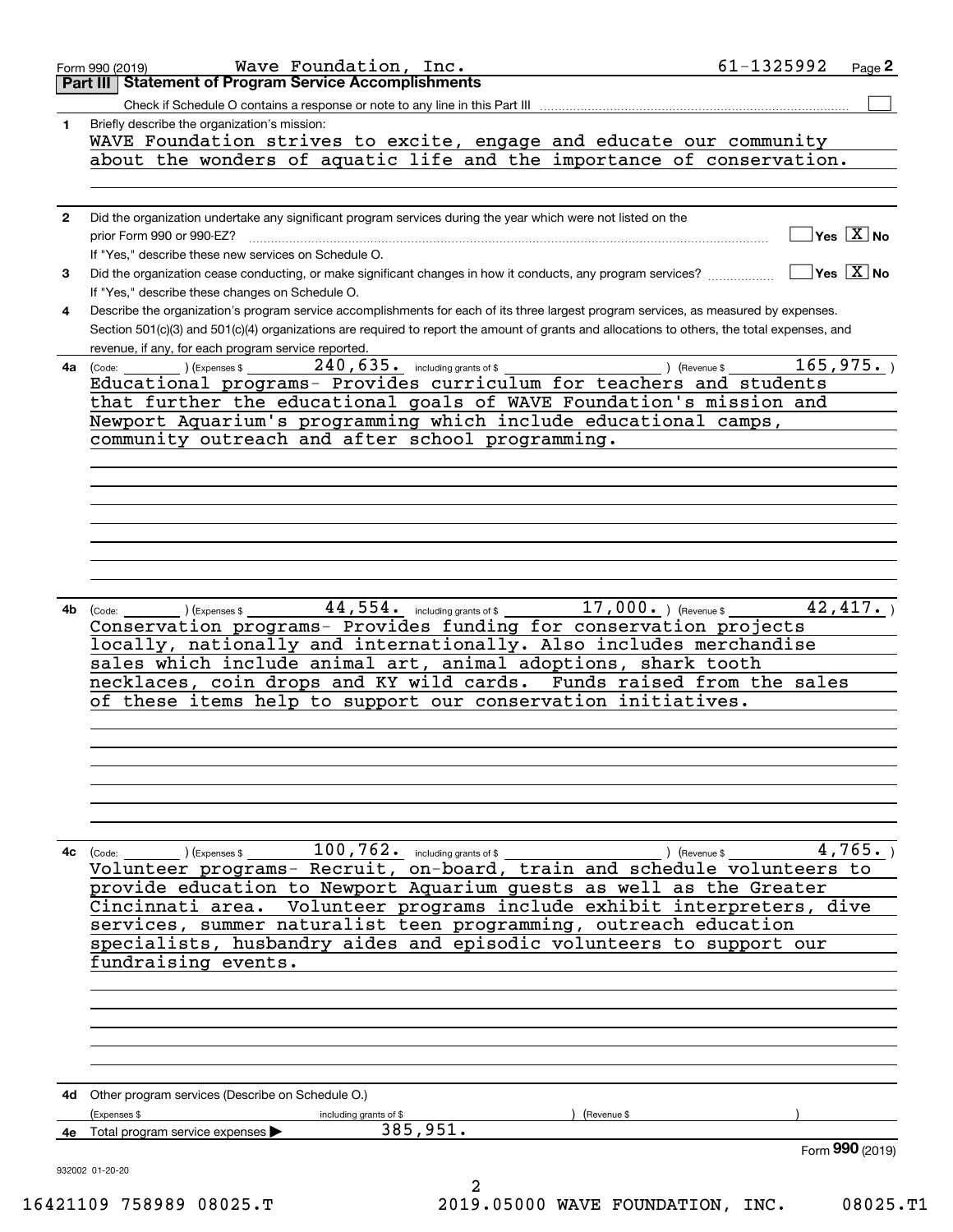|  | Form 990 (2019) |  |
|--|-----------------|--|

Form 990 (2019) Wave Foundation, Inc. 61-1325992 <sub>Page</sub> 3<br>**Part IV | Checklist of Required Schedules** 

|     |                                                                                                                                       |                 | Yes | No              |
|-----|---------------------------------------------------------------------------------------------------------------------------------------|-----------------|-----|-----------------|
| 1   | Is the organization described in section $501(c)(3)$ or $4947(a)(1)$ (other than a private foundation)?                               |                 |     |                 |
|     |                                                                                                                                       | 1.              | х   |                 |
| 2   |                                                                                                                                       | $\mathbf{2}$    | X   |                 |
| 3   | Did the organization engage in direct or indirect political campaign activities on behalf of or in opposition to candidates for       |                 |     |                 |
|     |                                                                                                                                       | 3               |     | x               |
| 4   | Section 501(c)(3) organizations. Did the organization engage in lobbying activities, or have a section 501(h) election in effect      |                 |     |                 |
|     |                                                                                                                                       | 4               |     | x               |
| 5   | Is the organization a section 501(c)(4), 501(c)(5), or 501(c)(6) organization that receives membership dues, assessments, or          |                 |     |                 |
|     |                                                                                                                                       | 5               |     | х               |
| 6   | Did the organization maintain any donor advised funds or any similar funds or accounts for which donors have the right to             |                 |     |                 |
|     | provide advice on the distribution or investment of amounts in such funds or accounts? If "Yes," complete Schedule D, Part I          | 6               |     | x               |
| 7   | Did the organization receive or hold a conservation easement, including easements to preserve open space,                             |                 |     |                 |
|     |                                                                                                                                       | $\overline{7}$  |     | x               |
| 8   | Did the organization maintain collections of works of art, historical treasures, or other similar assets? If "Yes," complete          |                 |     |                 |
|     |                                                                                                                                       | 8               |     | х               |
| 9   | Did the organization report an amount in Part X, line 21, for escrow or custodial account liability, serve as a custodian for         |                 |     |                 |
|     | amounts not listed in Part X; or provide credit counseling, debt management, credit repair, or debt negotiation services?             |                 |     |                 |
|     |                                                                                                                                       | 9               |     | х               |
| 10  | Did the organization, directly or through a related organization, hold assets in donor-restricted endowments                          |                 |     |                 |
|     |                                                                                                                                       | 10              |     | х               |
| 11  | If the organization's answer to any of the following questions is "Yes," then complete Schedule D, Parts VI, VII, VIII, IX, or X      |                 |     |                 |
|     | as applicable.                                                                                                                        |                 |     |                 |
|     | a Did the organization report an amount for land, buildings, and equipment in Part X, line 10? If "Yes," complete Schedule D.         |                 | х   |                 |
|     |                                                                                                                                       | 11a             |     |                 |
|     | <b>b</b> Did the organization report an amount for investments - other securities in Part X, line 12, that is 5% or more of its total |                 |     | x               |
|     |                                                                                                                                       | 11 <sub>b</sub> |     |                 |
|     | c Did the organization report an amount for investments - program related in Part X, line 13, that is 5% or more of its total         | 11c             |     | х               |
|     | d Did the organization report an amount for other assets in Part X, line 15, that is 5% or more of its total assets reported in       |                 |     |                 |
|     |                                                                                                                                       | 11d             |     | x               |
|     |                                                                                                                                       | <b>11e</b>      |     | $\mathbf X$     |
| f   | Did the organization's separate or consolidated financial statements for the tax year include a footnote that addresses               |                 |     |                 |
|     | the organization's liability for uncertain tax positions under FIN 48 (ASC 740)? If "Yes," complete Schedule D, Part X                | 11f             |     | х               |
|     | 12a Did the organization obtain separate, independent audited financial statements for the tax year? If "Yes," complete               |                 |     |                 |
|     |                                                                                                                                       | 12a             |     | x               |
|     | <b>b</b> Was the organization included in consolidated, independent audited financial statements for the tax year?                    |                 |     |                 |
|     | If "Yes," and if the organization answered "No" to line 12a, then completing Schedule D, Parts XI and XII is optional                 | 12 <sub>b</sub> |     | х               |
| 13  |                                                                                                                                       | 13              |     | X               |
| 14a | Did the organization maintain an office, employees, or agents outside of the United States?                                           | 14a             |     | X               |
|     | <b>b</b> Did the organization have aggregate revenues or expenses of more than \$10,000 from grantmaking, fundraising, business,      |                 |     |                 |
|     | investment, and program service activities outside the United States, or aggregate foreign investments valued at \$100,000            |                 |     |                 |
|     |                                                                                                                                       | 14b             | х   |                 |
| 15  | Did the organization report on Part IX, column (A), line 3, more than \$5,000 of grants or other assistance to or for any             |                 |     |                 |
|     |                                                                                                                                       | 15              | х   |                 |
| 16  | Did the organization report on Part IX, column (A), line 3, more than \$5,000 of aggregate grants or other assistance to              |                 |     |                 |
|     |                                                                                                                                       | 16              |     | x               |
| 17  | Did the organization report a total of more than \$15,000 of expenses for professional fundraising services on Part IX,               |                 |     |                 |
|     |                                                                                                                                       | 17              |     | x               |
| 18  | Did the organization report more than \$15,000 total of fundraising event gross income and contributions on Part VIII, lines          |                 |     |                 |
|     |                                                                                                                                       | 18              | х   |                 |
| 19  | Did the organization report more than \$15,000 of gross income from gaming activities on Part VIII, line 9a? If "Yes."                |                 |     |                 |
|     |                                                                                                                                       | 19              |     | X               |
|     |                                                                                                                                       | 20a             |     | X               |
|     | b If "Yes" to line 20a, did the organization attach a copy of its audited financial statements to this return?                        | 20 <sub>b</sub> |     |                 |
| 21  | Did the organization report more than \$5,000 of grants or other assistance to any domestic organization or                           |                 |     |                 |
|     |                                                                                                                                       | 21              |     | x               |
|     | 932003 01-20-20                                                                                                                       |                 |     | Form 990 (2019) |

932003 01-20-20

3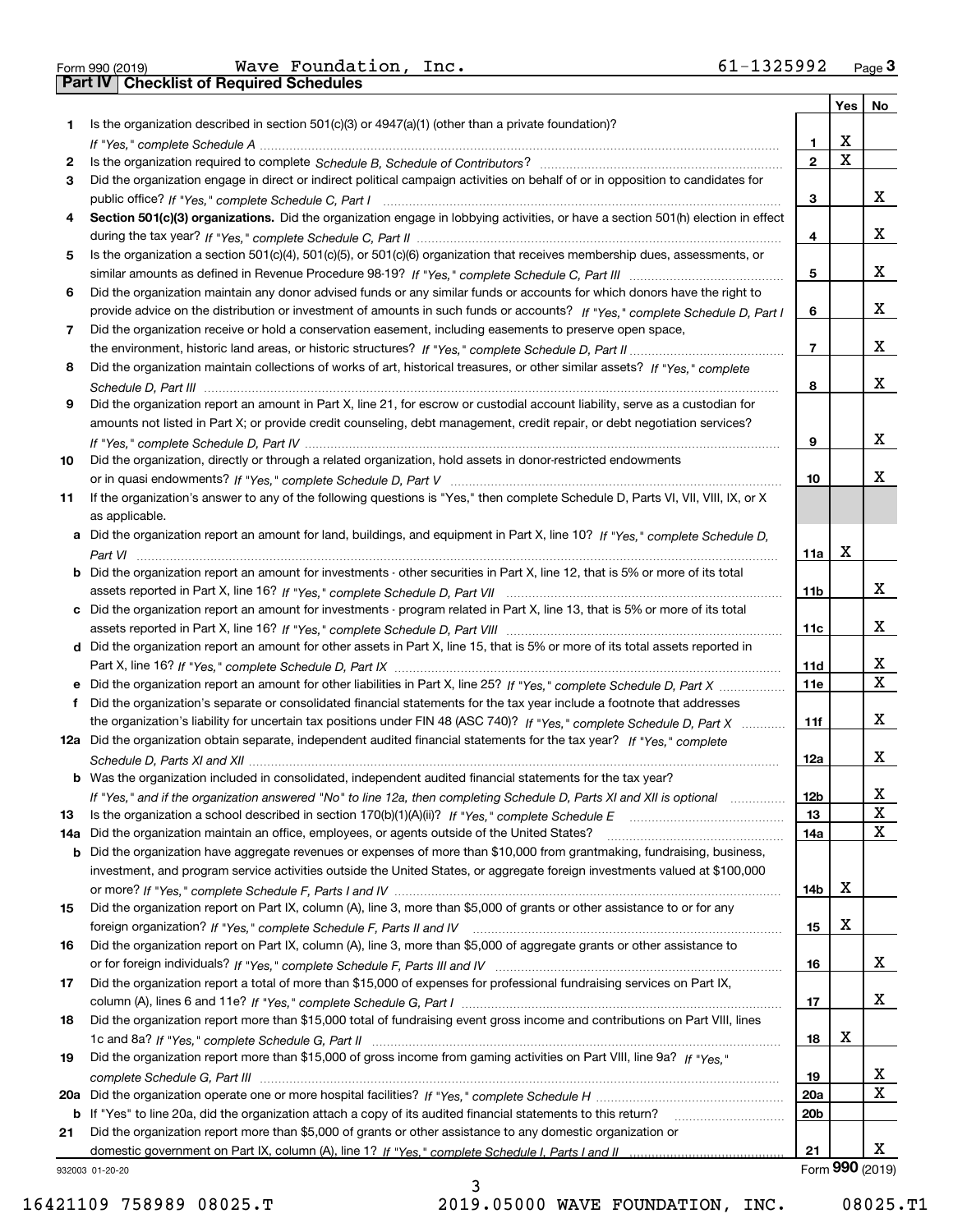*(continued)*

|               |                                                                                                                                                     |            | Yes | No              |
|---------------|-----------------------------------------------------------------------------------------------------------------------------------------------------|------------|-----|-----------------|
| 22            | Did the organization report more than \$5,000 of grants or other assistance to or for domestic individuals on                                       |            |     |                 |
|               |                                                                                                                                                     | 22         |     | x               |
| 23            | Did the organization answer "Yes" to Part VII, Section A, line 3, 4, or 5 about compensation of the organization's current                          |            |     |                 |
|               | and former officers, directors, trustees, key employees, and highest compensated employees? If "Yes," complete                                      |            |     |                 |
|               |                                                                                                                                                     | 23         |     | х               |
|               | 24a Did the organization have a tax-exempt bond issue with an outstanding principal amount of more than \$100,000 as of the                         |            |     |                 |
|               | last day of the year, that was issued after December 31, 2002? If "Yes," answer lines 24b through 24d and complete                                  |            |     |                 |
|               |                                                                                                                                                     | 24a        |     | х               |
|               | <b>b</b> Did the organization invest any proceeds of tax-exempt bonds beyond a temporary period exception?<br><u> 1986 - Jan Barbarat, martin a</u> | 24b        |     |                 |
|               | c Did the organization maintain an escrow account other than a refunding escrow at any time during the year to defease                              |            |     |                 |
|               | any tax-exempt bonds?                                                                                                                               | 24c        |     |                 |
|               |                                                                                                                                                     | 24d        |     |                 |
|               | 25a Section 501(c)(3), 501(c)(4), and 501(c)(29) organizations. Did the organization engage in an excess benefit                                    |            |     | x               |
|               |                                                                                                                                                     | 25a        |     |                 |
|               | b Is the organization aware that it engaged in an excess benefit transaction with a disqualified person in a prior year, and                        |            |     |                 |
|               | that the transaction has not been reported on any of the organization's prior Forms 990 or 990-EZ? If "Yes," complete                               | 25b        |     | х               |
| 26            | Schedule L. Part I<br>Did the organization report any amount on Part X, line 5 or 22, for receivables from or payables to any current               |            |     |                 |
|               | or former officer, director, trustee, key employee, creator or founder, substantial contributor, or 35%                                             |            |     |                 |
|               |                                                                                                                                                     | 26         |     | x               |
| 27            | Did the organization provide a grant or other assistance to any current or former officer, director, trustee, key employee,                         |            |     |                 |
|               | creator or founder, substantial contributor or employee thereof, a grant selection committee member, or to a 35% controlled                         |            |     |                 |
|               | entity (including an employee thereof) or family member of any of these persons? If "Yes," complete Schedule L, Part III                            | 27         |     | x               |
| 28            | Was the organization a party to a business transaction with one of the following parties (see Schedule L, Part IV                                   |            |     |                 |
|               | instructions, for applicable filing thresholds, conditions, and exceptions):                                                                        |            |     |                 |
|               | a A current or former officer, director, trustee, key employee, creator or founder, or substantial contributor? If                                  |            |     |                 |
|               |                                                                                                                                                     | 28a        |     | x               |
|               |                                                                                                                                                     | 28b        |     | $\mathbf X$     |
|               | c A 35% controlled entity of one or more individuals and/or organizations described in lines 28a or 28b? If                                         |            |     |                 |
|               |                                                                                                                                                     | 28c        |     | х               |
| 29            |                                                                                                                                                     | 29         | х   |                 |
| 30            | Did the organization receive contributions of art, historical treasures, or other similar assets, or qualified conservation                         |            |     |                 |
|               |                                                                                                                                                     | 30         |     | x               |
| 31            | Did the organization liquidate, terminate, or dissolve and cease operations? If "Yes," complete Schedule N, Part I                                  | 31         |     | $\mathbf X$     |
| 32            | Did the organization sell, exchange, dispose of, or transfer more than 25% of its net assets? If "Yes," complete                                    |            |     |                 |
|               | Schedule N, Part II                                                                                                                                 | 32         |     | х               |
| 33            | Did the organization own 100% of an entity disregarded as separate from the organization under Regulations                                          |            |     | х               |
| 34            | Was the organization related to any tax-exempt or taxable entity? If "Yes," complete Schedule R, Part II, III, or IV, and                           | 33         |     |                 |
|               |                                                                                                                                                     | 34         |     | х               |
|               | 35a Did the organization have a controlled entity within the meaning of section 512(b)(13)?                                                         | <b>35a</b> |     | X               |
|               | <b>b</b> If "Yes" to line 35a, did the organization receive any payment from or engage in any transaction with a controlled entity                  |            |     |                 |
|               |                                                                                                                                                     | 35b        |     |                 |
| 36            | Section 501(c)(3) organizations. Did the organization make any transfers to an exempt non-charitable related organization?                          |            |     |                 |
|               |                                                                                                                                                     | 36         |     | х               |
| 37            | Did the organization conduct more than 5% of its activities through an entity that is not a related organization                                    |            |     |                 |
|               | and that is treated as a partnership for federal income tax purposes? If "Yes," complete Schedule R, Part VI                                        | 37         |     | х               |
| 38            | Did the organization complete Schedule O and provide explanations in Schedule O for Part VI, lines 11b and 19?                                      |            |     |                 |
|               | Note: All Form 990 filers are required to complete Schedule O                                                                                       | 38         | X   |                 |
| <b>Part V</b> | <b>Statements Regarding Other IRS Filings and Tax Compliance</b>                                                                                    |            |     |                 |
|               | Check if Schedule O contains a response or note to any line in this Part V                                                                          |            |     |                 |
|               |                                                                                                                                                     |            | Yes | No              |
|               | 1a Enter the number reported in Box 3 of Form 1096. Enter -0- if not applicable<br>1a                                                               |            |     |                 |
|               | 0<br><b>b</b> Enter the number of Forms W-2G included in line 1a. Enter -0- if not applicable<br>1b                                                 |            |     |                 |
|               | c Did the organization comply with backup withholding rules for reportable payments to vendors and reportable gaming                                |            | X   |                 |
|               | (gambling) winnings to prize winners?                                                                                                               | 1c         |     | Form 990 (2019) |
|               | 932004 01-20-20<br>4                                                                                                                                |            |     |                 |
|               |                                                                                                                                                     |            |     |                 |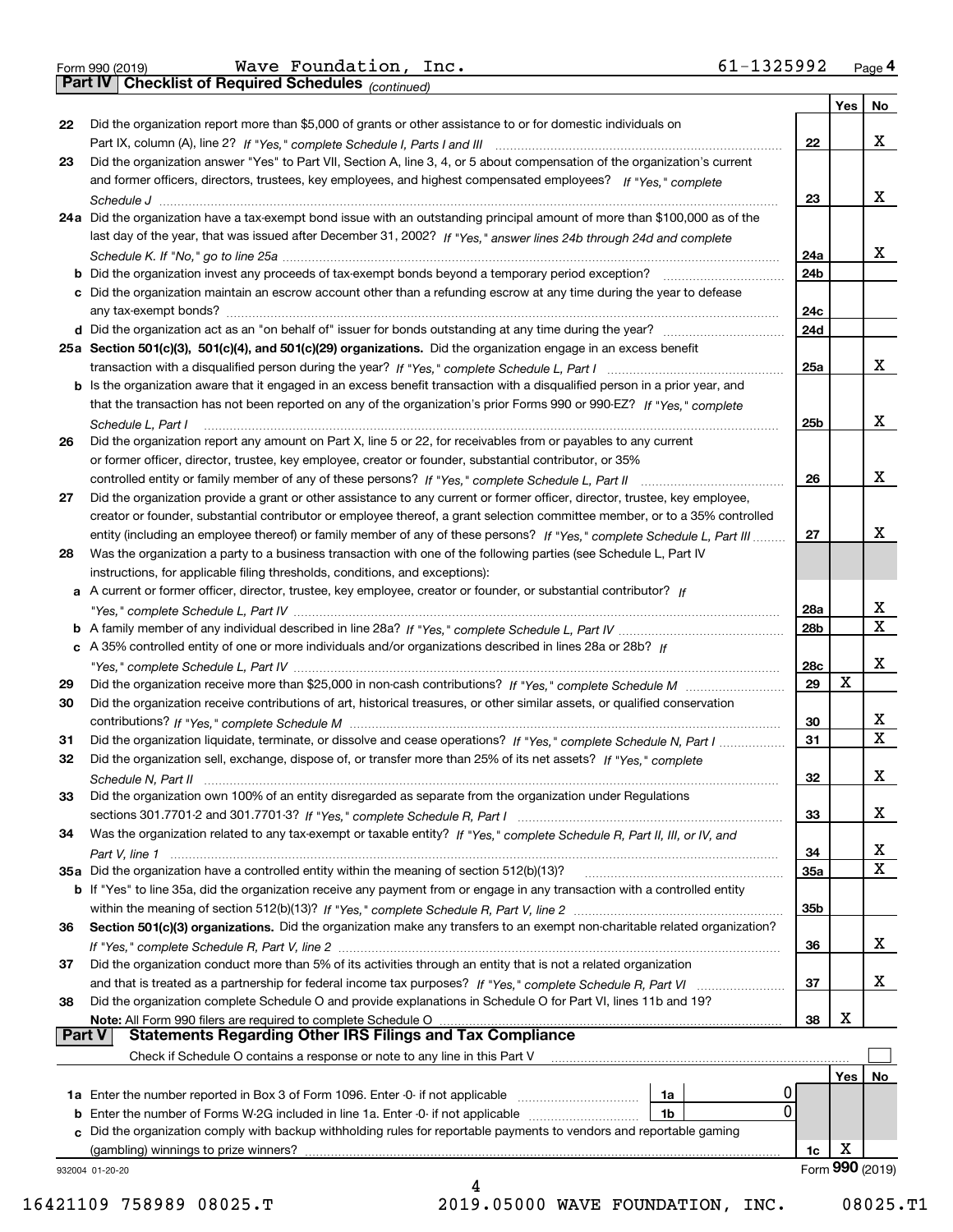| <b>Part V</b><br>2a Enter the number of employees reported on Form W-3, Transmittal of Wage and Tax Statements,<br>$\mathbf 0$<br>filed for the calendar year ending with or within the year covered by this return<br>2a<br>3a Did the organization have unrelated business gross income of \$1,000 or more during the year?<br>4a At any time during the calendar year, did the organization have an interest in, or a signature or other authority over, a<br>financial account in a foreign country (such as a bank account, securities account, or other financial account)?<br><b>b</b> If "Yes," enter the name of the foreign country $\blacktriangleright$<br>See instructions for filing requirements for FinCEN Form 114, Report of Foreign Bank and Financial Accounts (FBAR).<br>Was the organization a party to a prohibited tax shelter transaction at any time during the tax year?<br>5а<br>b<br>с<br>6a Does the organization have annual gross receipts that are normally greater than \$100,000, and did the organization solicit<br><b>b</b> If "Yes," did the organization include with every solicitation an express statement that such contributions or gifts<br>were not tax deductible?<br>Organizations that may receive deductible contributions under section 170(c).<br>7<br>Did the organization receive a payment in excess of \$75 made partly as a contribution and partly for goods and services provided to the payor?<br>a<br>If "Yes," did the organization notify the donor of the value of the goods or services provided?<br>b<br>c Did the organization sell, exchange, or otherwise dispose of tangible personal property for which it was required<br>7d<br>Did the organization receive any funds, directly or indirectly, to pay premiums on a personal benefit contract?<br>е<br>Did the organization, during the year, pay premiums, directly or indirectly, on a personal benefit contract?<br>f<br>If the organization received a contribution of qualified intellectual property, did the organization file Form 8899 as required?<br>g<br>If the organization received a contribution of cars, boats, airplanes, or other vehicles, did the organization file a Form 1098-C?<br>h<br>Sponsoring organizations maintaining donor advised funds. Did a donor advised fund maintained by the<br>8<br>N/A<br>sponsoring organization have excess business holdings at any time during the year?<br>Sponsoring organizations maintaining donor advised funds.<br>9<br>N/A<br>Did the sponsoring organization make any taxable distributions under section 4966?<br>а<br>N/A<br>b<br>Section 501(c)(7) organizations. Enter:<br>10<br>N/A<br>10a<br>Gross receipts, included on Form 990, Part VIII, line 12, for public use of club facilities<br> 10b <br>Section 501(c)(12) organizations. Enter:<br>11<br>N/A<br>11a<br>a<br>b Gross income from other sources (Do not net amounts due or paid to other sources against<br>11b<br>12a Section 4947(a)(1) non-exempt charitable trusts. Is the organization filing Form 990 in lieu of Form 1041?<br><b>b</b> If "Yes," enter the amount of tax-exempt interest received or accrued during the year $\ldots \mathbf{N}/\mathbf{A}$<br>12b<br>Section 501(c)(29) qualified nonprofit health insurance issuers.<br>13<br>N/A<br><b>a</b> Is the organization licensed to issue qualified health plans in more than one state?<br>Note: See the instructions for additional information the organization must report on Schedule O.<br>Enter the amount of reserves the organization is required to maintain by the states in which the<br>b<br>13b<br>13 <sub>c</sub><br>Did the organization receive any payments for indoor tanning services during the tax year?<br>14a<br><b>b</b> If "Yes," has it filed a Form 720 to report these payments? If "No," provide an explanation on Schedule O<br>Is the organization subject to the section 4960 tax on payment(s) of more than \$1,000,000 in remuneration or<br>15<br>If "Yes," see instructions and file Form 4720, Schedule N.<br>Is the organization an educational institution subject to the section 4968 excise tax on net investment income?<br>16<br>If "Yes," complete Form 4720, Schedule O. | 61-1325992<br>Wave Foundation, Inc.<br>Form 990 (2019)                |                |     | $_{\text{Page}}$ 5                       |
|-------------------------------------------------------------------------------------------------------------------------------------------------------------------------------------------------------------------------------------------------------------------------------------------------------------------------------------------------------------------------------------------------------------------------------------------------------------------------------------------------------------------------------------------------------------------------------------------------------------------------------------------------------------------------------------------------------------------------------------------------------------------------------------------------------------------------------------------------------------------------------------------------------------------------------------------------------------------------------------------------------------------------------------------------------------------------------------------------------------------------------------------------------------------------------------------------------------------------------------------------------------------------------------------------------------------------------------------------------------------------------------------------------------------------------------------------------------------------------------------------------------------------------------------------------------------------------------------------------------------------------------------------------------------------------------------------------------------------------------------------------------------------------------------------------------------------------------------------------------------------------------------------------------------------------------------------------------------------------------------------------------------------------------------------------------------------------------------------------------------------------------------------------------------------------------------------------------------------------------------------------------------------------------------------------------------------------------------------------------------------------------------------------------------------------------------------------------------------------------------------------------------------------------------------------------------------------------------------------------------------------------------------------------------------------------------------------------------------------------------------------------------------------------------------------------------------------------------------------------------------------------------------------------------------------------------------------------------------------------------------------------------------------------------------------------------------------------------------------------------------------------------------------------------------------------------------------------------------------------------------------------------------------------------------------------------------------------------------------------------------------------------------------------------------------------------------------------------------------------------------------------------------------------------------------------------------------------------------------------------------------------------------------------------------------------------------------------------------------------------------------------------------------------------------------------------------------------------------------------------------------------------------------------------------------------------------------------------------------------------------------------------------------------------------------------------------------------------------------------------------------------------------------------------------------------------------------------------------------------------------------------|-----------------------------------------------------------------------|----------------|-----|------------------------------------------|
|                                                                                                                                                                                                                                                                                                                                                                                                                                                                                                                                                                                                                                                                                                                                                                                                                                                                                                                                                                                                                                                                                                                                                                                                                                                                                                                                                                                                                                                                                                                                                                                                                                                                                                                                                                                                                                                                                                                                                                                                                                                                                                                                                                                                                                                                                                                                                                                                                                                                                                                                                                                                                                                                                                                                                                                                                                                                                                                                                                                                                                                                                                                                                                                                                                                                                                                                                                                                                                                                                                                                                                                                                                                                                                                                                                                                                                                                                                                                                                                                                                                                                                                                                                                                                                                             | Statements Regarding Other IRS Filings and Tax Compliance (continued) |                |     |                                          |
|                                                                                                                                                                                                                                                                                                                                                                                                                                                                                                                                                                                                                                                                                                                                                                                                                                                                                                                                                                                                                                                                                                                                                                                                                                                                                                                                                                                                                                                                                                                                                                                                                                                                                                                                                                                                                                                                                                                                                                                                                                                                                                                                                                                                                                                                                                                                                                                                                                                                                                                                                                                                                                                                                                                                                                                                                                                                                                                                                                                                                                                                                                                                                                                                                                                                                                                                                                                                                                                                                                                                                                                                                                                                                                                                                                                                                                                                                                                                                                                                                                                                                                                                                                                                                                                             |                                                                       |                | Yes | No                                       |
|                                                                                                                                                                                                                                                                                                                                                                                                                                                                                                                                                                                                                                                                                                                                                                                                                                                                                                                                                                                                                                                                                                                                                                                                                                                                                                                                                                                                                                                                                                                                                                                                                                                                                                                                                                                                                                                                                                                                                                                                                                                                                                                                                                                                                                                                                                                                                                                                                                                                                                                                                                                                                                                                                                                                                                                                                                                                                                                                                                                                                                                                                                                                                                                                                                                                                                                                                                                                                                                                                                                                                                                                                                                                                                                                                                                                                                                                                                                                                                                                                                                                                                                                                                                                                                                             |                                                                       |                |     |                                          |
|                                                                                                                                                                                                                                                                                                                                                                                                                                                                                                                                                                                                                                                                                                                                                                                                                                                                                                                                                                                                                                                                                                                                                                                                                                                                                                                                                                                                                                                                                                                                                                                                                                                                                                                                                                                                                                                                                                                                                                                                                                                                                                                                                                                                                                                                                                                                                                                                                                                                                                                                                                                                                                                                                                                                                                                                                                                                                                                                                                                                                                                                                                                                                                                                                                                                                                                                                                                                                                                                                                                                                                                                                                                                                                                                                                                                                                                                                                                                                                                                                                                                                                                                                                                                                                                             |                                                                       |                |     |                                          |
|                                                                                                                                                                                                                                                                                                                                                                                                                                                                                                                                                                                                                                                                                                                                                                                                                                                                                                                                                                                                                                                                                                                                                                                                                                                                                                                                                                                                                                                                                                                                                                                                                                                                                                                                                                                                                                                                                                                                                                                                                                                                                                                                                                                                                                                                                                                                                                                                                                                                                                                                                                                                                                                                                                                                                                                                                                                                                                                                                                                                                                                                                                                                                                                                                                                                                                                                                                                                                                                                                                                                                                                                                                                                                                                                                                                                                                                                                                                                                                                                                                                                                                                                                                                                                                                             |                                                                       | 2 <sub>b</sub> |     |                                          |
|                                                                                                                                                                                                                                                                                                                                                                                                                                                                                                                                                                                                                                                                                                                                                                                                                                                                                                                                                                                                                                                                                                                                                                                                                                                                                                                                                                                                                                                                                                                                                                                                                                                                                                                                                                                                                                                                                                                                                                                                                                                                                                                                                                                                                                                                                                                                                                                                                                                                                                                                                                                                                                                                                                                                                                                                                                                                                                                                                                                                                                                                                                                                                                                                                                                                                                                                                                                                                                                                                                                                                                                                                                                                                                                                                                                                                                                                                                                                                                                                                                                                                                                                                                                                                                                             |                                                                       |                |     |                                          |
|                                                                                                                                                                                                                                                                                                                                                                                                                                                                                                                                                                                                                                                                                                                                                                                                                                                                                                                                                                                                                                                                                                                                                                                                                                                                                                                                                                                                                                                                                                                                                                                                                                                                                                                                                                                                                                                                                                                                                                                                                                                                                                                                                                                                                                                                                                                                                                                                                                                                                                                                                                                                                                                                                                                                                                                                                                                                                                                                                                                                                                                                                                                                                                                                                                                                                                                                                                                                                                                                                                                                                                                                                                                                                                                                                                                                                                                                                                                                                                                                                                                                                                                                                                                                                                                             |                                                                       | 3a             |     | х                                        |
|                                                                                                                                                                                                                                                                                                                                                                                                                                                                                                                                                                                                                                                                                                                                                                                                                                                                                                                                                                                                                                                                                                                                                                                                                                                                                                                                                                                                                                                                                                                                                                                                                                                                                                                                                                                                                                                                                                                                                                                                                                                                                                                                                                                                                                                                                                                                                                                                                                                                                                                                                                                                                                                                                                                                                                                                                                                                                                                                                                                                                                                                                                                                                                                                                                                                                                                                                                                                                                                                                                                                                                                                                                                                                                                                                                                                                                                                                                                                                                                                                                                                                                                                                                                                                                                             |                                                                       | 3 <sub>b</sub> |     |                                          |
|                                                                                                                                                                                                                                                                                                                                                                                                                                                                                                                                                                                                                                                                                                                                                                                                                                                                                                                                                                                                                                                                                                                                                                                                                                                                                                                                                                                                                                                                                                                                                                                                                                                                                                                                                                                                                                                                                                                                                                                                                                                                                                                                                                                                                                                                                                                                                                                                                                                                                                                                                                                                                                                                                                                                                                                                                                                                                                                                                                                                                                                                                                                                                                                                                                                                                                                                                                                                                                                                                                                                                                                                                                                                                                                                                                                                                                                                                                                                                                                                                                                                                                                                                                                                                                                             |                                                                       |                |     |                                          |
|                                                                                                                                                                                                                                                                                                                                                                                                                                                                                                                                                                                                                                                                                                                                                                                                                                                                                                                                                                                                                                                                                                                                                                                                                                                                                                                                                                                                                                                                                                                                                                                                                                                                                                                                                                                                                                                                                                                                                                                                                                                                                                                                                                                                                                                                                                                                                                                                                                                                                                                                                                                                                                                                                                                                                                                                                                                                                                                                                                                                                                                                                                                                                                                                                                                                                                                                                                                                                                                                                                                                                                                                                                                                                                                                                                                                                                                                                                                                                                                                                                                                                                                                                                                                                                                             |                                                                       | 4a             |     | X                                        |
|                                                                                                                                                                                                                                                                                                                                                                                                                                                                                                                                                                                                                                                                                                                                                                                                                                                                                                                                                                                                                                                                                                                                                                                                                                                                                                                                                                                                                                                                                                                                                                                                                                                                                                                                                                                                                                                                                                                                                                                                                                                                                                                                                                                                                                                                                                                                                                                                                                                                                                                                                                                                                                                                                                                                                                                                                                                                                                                                                                                                                                                                                                                                                                                                                                                                                                                                                                                                                                                                                                                                                                                                                                                                                                                                                                                                                                                                                                                                                                                                                                                                                                                                                                                                                                                             |                                                                       |                |     |                                          |
|                                                                                                                                                                                                                                                                                                                                                                                                                                                                                                                                                                                                                                                                                                                                                                                                                                                                                                                                                                                                                                                                                                                                                                                                                                                                                                                                                                                                                                                                                                                                                                                                                                                                                                                                                                                                                                                                                                                                                                                                                                                                                                                                                                                                                                                                                                                                                                                                                                                                                                                                                                                                                                                                                                                                                                                                                                                                                                                                                                                                                                                                                                                                                                                                                                                                                                                                                                                                                                                                                                                                                                                                                                                                                                                                                                                                                                                                                                                                                                                                                                                                                                                                                                                                                                                             |                                                                       |                |     |                                          |
|                                                                                                                                                                                                                                                                                                                                                                                                                                                                                                                                                                                                                                                                                                                                                                                                                                                                                                                                                                                                                                                                                                                                                                                                                                                                                                                                                                                                                                                                                                                                                                                                                                                                                                                                                                                                                                                                                                                                                                                                                                                                                                                                                                                                                                                                                                                                                                                                                                                                                                                                                                                                                                                                                                                                                                                                                                                                                                                                                                                                                                                                                                                                                                                                                                                                                                                                                                                                                                                                                                                                                                                                                                                                                                                                                                                                                                                                                                                                                                                                                                                                                                                                                                                                                                                             |                                                                       | 5a             |     | X                                        |
|                                                                                                                                                                                                                                                                                                                                                                                                                                                                                                                                                                                                                                                                                                                                                                                                                                                                                                                                                                                                                                                                                                                                                                                                                                                                                                                                                                                                                                                                                                                                                                                                                                                                                                                                                                                                                                                                                                                                                                                                                                                                                                                                                                                                                                                                                                                                                                                                                                                                                                                                                                                                                                                                                                                                                                                                                                                                                                                                                                                                                                                                                                                                                                                                                                                                                                                                                                                                                                                                                                                                                                                                                                                                                                                                                                                                                                                                                                                                                                                                                                                                                                                                                                                                                                                             |                                                                       | 5 <sub>b</sub> |     | х                                        |
|                                                                                                                                                                                                                                                                                                                                                                                                                                                                                                                                                                                                                                                                                                                                                                                                                                                                                                                                                                                                                                                                                                                                                                                                                                                                                                                                                                                                                                                                                                                                                                                                                                                                                                                                                                                                                                                                                                                                                                                                                                                                                                                                                                                                                                                                                                                                                                                                                                                                                                                                                                                                                                                                                                                                                                                                                                                                                                                                                                                                                                                                                                                                                                                                                                                                                                                                                                                                                                                                                                                                                                                                                                                                                                                                                                                                                                                                                                                                                                                                                                                                                                                                                                                                                                                             |                                                                       | 5c             |     |                                          |
|                                                                                                                                                                                                                                                                                                                                                                                                                                                                                                                                                                                                                                                                                                                                                                                                                                                                                                                                                                                                                                                                                                                                                                                                                                                                                                                                                                                                                                                                                                                                                                                                                                                                                                                                                                                                                                                                                                                                                                                                                                                                                                                                                                                                                                                                                                                                                                                                                                                                                                                                                                                                                                                                                                                                                                                                                                                                                                                                                                                                                                                                                                                                                                                                                                                                                                                                                                                                                                                                                                                                                                                                                                                                                                                                                                                                                                                                                                                                                                                                                                                                                                                                                                                                                                                             |                                                                       |                |     |                                          |
|                                                                                                                                                                                                                                                                                                                                                                                                                                                                                                                                                                                                                                                                                                                                                                                                                                                                                                                                                                                                                                                                                                                                                                                                                                                                                                                                                                                                                                                                                                                                                                                                                                                                                                                                                                                                                                                                                                                                                                                                                                                                                                                                                                                                                                                                                                                                                                                                                                                                                                                                                                                                                                                                                                                                                                                                                                                                                                                                                                                                                                                                                                                                                                                                                                                                                                                                                                                                                                                                                                                                                                                                                                                                                                                                                                                                                                                                                                                                                                                                                                                                                                                                                                                                                                                             |                                                                       | 6a             |     | X                                        |
|                                                                                                                                                                                                                                                                                                                                                                                                                                                                                                                                                                                                                                                                                                                                                                                                                                                                                                                                                                                                                                                                                                                                                                                                                                                                                                                                                                                                                                                                                                                                                                                                                                                                                                                                                                                                                                                                                                                                                                                                                                                                                                                                                                                                                                                                                                                                                                                                                                                                                                                                                                                                                                                                                                                                                                                                                                                                                                                                                                                                                                                                                                                                                                                                                                                                                                                                                                                                                                                                                                                                                                                                                                                                                                                                                                                                                                                                                                                                                                                                                                                                                                                                                                                                                                                             |                                                                       |                |     |                                          |
|                                                                                                                                                                                                                                                                                                                                                                                                                                                                                                                                                                                                                                                                                                                                                                                                                                                                                                                                                                                                                                                                                                                                                                                                                                                                                                                                                                                                                                                                                                                                                                                                                                                                                                                                                                                                                                                                                                                                                                                                                                                                                                                                                                                                                                                                                                                                                                                                                                                                                                                                                                                                                                                                                                                                                                                                                                                                                                                                                                                                                                                                                                                                                                                                                                                                                                                                                                                                                                                                                                                                                                                                                                                                                                                                                                                                                                                                                                                                                                                                                                                                                                                                                                                                                                                             |                                                                       | 6b             |     |                                          |
|                                                                                                                                                                                                                                                                                                                                                                                                                                                                                                                                                                                                                                                                                                                                                                                                                                                                                                                                                                                                                                                                                                                                                                                                                                                                                                                                                                                                                                                                                                                                                                                                                                                                                                                                                                                                                                                                                                                                                                                                                                                                                                                                                                                                                                                                                                                                                                                                                                                                                                                                                                                                                                                                                                                                                                                                                                                                                                                                                                                                                                                                                                                                                                                                                                                                                                                                                                                                                                                                                                                                                                                                                                                                                                                                                                                                                                                                                                                                                                                                                                                                                                                                                                                                                                                             |                                                                       |                |     |                                          |
|                                                                                                                                                                                                                                                                                                                                                                                                                                                                                                                                                                                                                                                                                                                                                                                                                                                                                                                                                                                                                                                                                                                                                                                                                                                                                                                                                                                                                                                                                                                                                                                                                                                                                                                                                                                                                                                                                                                                                                                                                                                                                                                                                                                                                                                                                                                                                                                                                                                                                                                                                                                                                                                                                                                                                                                                                                                                                                                                                                                                                                                                                                                                                                                                                                                                                                                                                                                                                                                                                                                                                                                                                                                                                                                                                                                                                                                                                                                                                                                                                                                                                                                                                                                                                                                             |                                                                       | 7a             | X   |                                          |
|                                                                                                                                                                                                                                                                                                                                                                                                                                                                                                                                                                                                                                                                                                                                                                                                                                                                                                                                                                                                                                                                                                                                                                                                                                                                                                                                                                                                                                                                                                                                                                                                                                                                                                                                                                                                                                                                                                                                                                                                                                                                                                                                                                                                                                                                                                                                                                                                                                                                                                                                                                                                                                                                                                                                                                                                                                                                                                                                                                                                                                                                                                                                                                                                                                                                                                                                                                                                                                                                                                                                                                                                                                                                                                                                                                                                                                                                                                                                                                                                                                                                                                                                                                                                                                                             |                                                                       | 7b             | X   |                                          |
|                                                                                                                                                                                                                                                                                                                                                                                                                                                                                                                                                                                                                                                                                                                                                                                                                                                                                                                                                                                                                                                                                                                                                                                                                                                                                                                                                                                                                                                                                                                                                                                                                                                                                                                                                                                                                                                                                                                                                                                                                                                                                                                                                                                                                                                                                                                                                                                                                                                                                                                                                                                                                                                                                                                                                                                                                                                                                                                                                                                                                                                                                                                                                                                                                                                                                                                                                                                                                                                                                                                                                                                                                                                                                                                                                                                                                                                                                                                                                                                                                                                                                                                                                                                                                                                             |                                                                       |                |     |                                          |
|                                                                                                                                                                                                                                                                                                                                                                                                                                                                                                                                                                                                                                                                                                                                                                                                                                                                                                                                                                                                                                                                                                                                                                                                                                                                                                                                                                                                                                                                                                                                                                                                                                                                                                                                                                                                                                                                                                                                                                                                                                                                                                                                                                                                                                                                                                                                                                                                                                                                                                                                                                                                                                                                                                                                                                                                                                                                                                                                                                                                                                                                                                                                                                                                                                                                                                                                                                                                                                                                                                                                                                                                                                                                                                                                                                                                                                                                                                                                                                                                                                                                                                                                                                                                                                                             |                                                                       | 7c             |     | х                                        |
|                                                                                                                                                                                                                                                                                                                                                                                                                                                                                                                                                                                                                                                                                                                                                                                                                                                                                                                                                                                                                                                                                                                                                                                                                                                                                                                                                                                                                                                                                                                                                                                                                                                                                                                                                                                                                                                                                                                                                                                                                                                                                                                                                                                                                                                                                                                                                                                                                                                                                                                                                                                                                                                                                                                                                                                                                                                                                                                                                                                                                                                                                                                                                                                                                                                                                                                                                                                                                                                                                                                                                                                                                                                                                                                                                                                                                                                                                                                                                                                                                                                                                                                                                                                                                                                             |                                                                       |                |     |                                          |
|                                                                                                                                                                                                                                                                                                                                                                                                                                                                                                                                                                                                                                                                                                                                                                                                                                                                                                                                                                                                                                                                                                                                                                                                                                                                                                                                                                                                                                                                                                                                                                                                                                                                                                                                                                                                                                                                                                                                                                                                                                                                                                                                                                                                                                                                                                                                                                                                                                                                                                                                                                                                                                                                                                                                                                                                                                                                                                                                                                                                                                                                                                                                                                                                                                                                                                                                                                                                                                                                                                                                                                                                                                                                                                                                                                                                                                                                                                                                                                                                                                                                                                                                                                                                                                                             |                                                                       | 7e             |     | X                                        |
|                                                                                                                                                                                                                                                                                                                                                                                                                                                                                                                                                                                                                                                                                                                                                                                                                                                                                                                                                                                                                                                                                                                                                                                                                                                                                                                                                                                                                                                                                                                                                                                                                                                                                                                                                                                                                                                                                                                                                                                                                                                                                                                                                                                                                                                                                                                                                                                                                                                                                                                                                                                                                                                                                                                                                                                                                                                                                                                                                                                                                                                                                                                                                                                                                                                                                                                                                                                                                                                                                                                                                                                                                                                                                                                                                                                                                                                                                                                                                                                                                                                                                                                                                                                                                                                             |                                                                       | 7f             |     | X                                        |
|                                                                                                                                                                                                                                                                                                                                                                                                                                                                                                                                                                                                                                                                                                                                                                                                                                                                                                                                                                                                                                                                                                                                                                                                                                                                                                                                                                                                                                                                                                                                                                                                                                                                                                                                                                                                                                                                                                                                                                                                                                                                                                                                                                                                                                                                                                                                                                                                                                                                                                                                                                                                                                                                                                                                                                                                                                                                                                                                                                                                                                                                                                                                                                                                                                                                                                                                                                                                                                                                                                                                                                                                                                                                                                                                                                                                                                                                                                                                                                                                                                                                                                                                                                                                                                                             |                                                                       | 7g             | N/R |                                          |
|                                                                                                                                                                                                                                                                                                                                                                                                                                                                                                                                                                                                                                                                                                                                                                                                                                                                                                                                                                                                                                                                                                                                                                                                                                                                                                                                                                                                                                                                                                                                                                                                                                                                                                                                                                                                                                                                                                                                                                                                                                                                                                                                                                                                                                                                                                                                                                                                                                                                                                                                                                                                                                                                                                                                                                                                                                                                                                                                                                                                                                                                                                                                                                                                                                                                                                                                                                                                                                                                                                                                                                                                                                                                                                                                                                                                                                                                                                                                                                                                                                                                                                                                                                                                                                                             |                                                                       | 7h             | N/R |                                          |
|                                                                                                                                                                                                                                                                                                                                                                                                                                                                                                                                                                                                                                                                                                                                                                                                                                                                                                                                                                                                                                                                                                                                                                                                                                                                                                                                                                                                                                                                                                                                                                                                                                                                                                                                                                                                                                                                                                                                                                                                                                                                                                                                                                                                                                                                                                                                                                                                                                                                                                                                                                                                                                                                                                                                                                                                                                                                                                                                                                                                                                                                                                                                                                                                                                                                                                                                                                                                                                                                                                                                                                                                                                                                                                                                                                                                                                                                                                                                                                                                                                                                                                                                                                                                                                                             |                                                                       |                |     |                                          |
|                                                                                                                                                                                                                                                                                                                                                                                                                                                                                                                                                                                                                                                                                                                                                                                                                                                                                                                                                                                                                                                                                                                                                                                                                                                                                                                                                                                                                                                                                                                                                                                                                                                                                                                                                                                                                                                                                                                                                                                                                                                                                                                                                                                                                                                                                                                                                                                                                                                                                                                                                                                                                                                                                                                                                                                                                                                                                                                                                                                                                                                                                                                                                                                                                                                                                                                                                                                                                                                                                                                                                                                                                                                                                                                                                                                                                                                                                                                                                                                                                                                                                                                                                                                                                                                             |                                                                       | 8              |     |                                          |
|                                                                                                                                                                                                                                                                                                                                                                                                                                                                                                                                                                                                                                                                                                                                                                                                                                                                                                                                                                                                                                                                                                                                                                                                                                                                                                                                                                                                                                                                                                                                                                                                                                                                                                                                                                                                                                                                                                                                                                                                                                                                                                                                                                                                                                                                                                                                                                                                                                                                                                                                                                                                                                                                                                                                                                                                                                                                                                                                                                                                                                                                                                                                                                                                                                                                                                                                                                                                                                                                                                                                                                                                                                                                                                                                                                                                                                                                                                                                                                                                                                                                                                                                                                                                                                                             |                                                                       |                |     |                                          |
|                                                                                                                                                                                                                                                                                                                                                                                                                                                                                                                                                                                                                                                                                                                                                                                                                                                                                                                                                                                                                                                                                                                                                                                                                                                                                                                                                                                                                                                                                                                                                                                                                                                                                                                                                                                                                                                                                                                                                                                                                                                                                                                                                                                                                                                                                                                                                                                                                                                                                                                                                                                                                                                                                                                                                                                                                                                                                                                                                                                                                                                                                                                                                                                                                                                                                                                                                                                                                                                                                                                                                                                                                                                                                                                                                                                                                                                                                                                                                                                                                                                                                                                                                                                                                                                             |                                                                       | 9а             |     |                                          |
|                                                                                                                                                                                                                                                                                                                                                                                                                                                                                                                                                                                                                                                                                                                                                                                                                                                                                                                                                                                                                                                                                                                                                                                                                                                                                                                                                                                                                                                                                                                                                                                                                                                                                                                                                                                                                                                                                                                                                                                                                                                                                                                                                                                                                                                                                                                                                                                                                                                                                                                                                                                                                                                                                                                                                                                                                                                                                                                                                                                                                                                                                                                                                                                                                                                                                                                                                                                                                                                                                                                                                                                                                                                                                                                                                                                                                                                                                                                                                                                                                                                                                                                                                                                                                                                             |                                                                       | 9b             |     |                                          |
|                                                                                                                                                                                                                                                                                                                                                                                                                                                                                                                                                                                                                                                                                                                                                                                                                                                                                                                                                                                                                                                                                                                                                                                                                                                                                                                                                                                                                                                                                                                                                                                                                                                                                                                                                                                                                                                                                                                                                                                                                                                                                                                                                                                                                                                                                                                                                                                                                                                                                                                                                                                                                                                                                                                                                                                                                                                                                                                                                                                                                                                                                                                                                                                                                                                                                                                                                                                                                                                                                                                                                                                                                                                                                                                                                                                                                                                                                                                                                                                                                                                                                                                                                                                                                                                             |                                                                       |                |     |                                          |
|                                                                                                                                                                                                                                                                                                                                                                                                                                                                                                                                                                                                                                                                                                                                                                                                                                                                                                                                                                                                                                                                                                                                                                                                                                                                                                                                                                                                                                                                                                                                                                                                                                                                                                                                                                                                                                                                                                                                                                                                                                                                                                                                                                                                                                                                                                                                                                                                                                                                                                                                                                                                                                                                                                                                                                                                                                                                                                                                                                                                                                                                                                                                                                                                                                                                                                                                                                                                                                                                                                                                                                                                                                                                                                                                                                                                                                                                                                                                                                                                                                                                                                                                                                                                                                                             |                                                                       |                |     |                                          |
|                                                                                                                                                                                                                                                                                                                                                                                                                                                                                                                                                                                                                                                                                                                                                                                                                                                                                                                                                                                                                                                                                                                                                                                                                                                                                                                                                                                                                                                                                                                                                                                                                                                                                                                                                                                                                                                                                                                                                                                                                                                                                                                                                                                                                                                                                                                                                                                                                                                                                                                                                                                                                                                                                                                                                                                                                                                                                                                                                                                                                                                                                                                                                                                                                                                                                                                                                                                                                                                                                                                                                                                                                                                                                                                                                                                                                                                                                                                                                                                                                                                                                                                                                                                                                                                             |                                                                       |                |     |                                          |
|                                                                                                                                                                                                                                                                                                                                                                                                                                                                                                                                                                                                                                                                                                                                                                                                                                                                                                                                                                                                                                                                                                                                                                                                                                                                                                                                                                                                                                                                                                                                                                                                                                                                                                                                                                                                                                                                                                                                                                                                                                                                                                                                                                                                                                                                                                                                                                                                                                                                                                                                                                                                                                                                                                                                                                                                                                                                                                                                                                                                                                                                                                                                                                                                                                                                                                                                                                                                                                                                                                                                                                                                                                                                                                                                                                                                                                                                                                                                                                                                                                                                                                                                                                                                                                                             |                                                                       |                |     |                                          |
|                                                                                                                                                                                                                                                                                                                                                                                                                                                                                                                                                                                                                                                                                                                                                                                                                                                                                                                                                                                                                                                                                                                                                                                                                                                                                                                                                                                                                                                                                                                                                                                                                                                                                                                                                                                                                                                                                                                                                                                                                                                                                                                                                                                                                                                                                                                                                                                                                                                                                                                                                                                                                                                                                                                                                                                                                                                                                                                                                                                                                                                                                                                                                                                                                                                                                                                                                                                                                                                                                                                                                                                                                                                                                                                                                                                                                                                                                                                                                                                                                                                                                                                                                                                                                                                             |                                                                       |                |     |                                          |
|                                                                                                                                                                                                                                                                                                                                                                                                                                                                                                                                                                                                                                                                                                                                                                                                                                                                                                                                                                                                                                                                                                                                                                                                                                                                                                                                                                                                                                                                                                                                                                                                                                                                                                                                                                                                                                                                                                                                                                                                                                                                                                                                                                                                                                                                                                                                                                                                                                                                                                                                                                                                                                                                                                                                                                                                                                                                                                                                                                                                                                                                                                                                                                                                                                                                                                                                                                                                                                                                                                                                                                                                                                                                                                                                                                                                                                                                                                                                                                                                                                                                                                                                                                                                                                                             |                                                                       |                |     |                                          |
|                                                                                                                                                                                                                                                                                                                                                                                                                                                                                                                                                                                                                                                                                                                                                                                                                                                                                                                                                                                                                                                                                                                                                                                                                                                                                                                                                                                                                                                                                                                                                                                                                                                                                                                                                                                                                                                                                                                                                                                                                                                                                                                                                                                                                                                                                                                                                                                                                                                                                                                                                                                                                                                                                                                                                                                                                                                                                                                                                                                                                                                                                                                                                                                                                                                                                                                                                                                                                                                                                                                                                                                                                                                                                                                                                                                                                                                                                                                                                                                                                                                                                                                                                                                                                                                             |                                                                       |                |     |                                          |
|                                                                                                                                                                                                                                                                                                                                                                                                                                                                                                                                                                                                                                                                                                                                                                                                                                                                                                                                                                                                                                                                                                                                                                                                                                                                                                                                                                                                                                                                                                                                                                                                                                                                                                                                                                                                                                                                                                                                                                                                                                                                                                                                                                                                                                                                                                                                                                                                                                                                                                                                                                                                                                                                                                                                                                                                                                                                                                                                                                                                                                                                                                                                                                                                                                                                                                                                                                                                                                                                                                                                                                                                                                                                                                                                                                                                                                                                                                                                                                                                                                                                                                                                                                                                                                                             |                                                                       | 12a            |     |                                          |
|                                                                                                                                                                                                                                                                                                                                                                                                                                                                                                                                                                                                                                                                                                                                                                                                                                                                                                                                                                                                                                                                                                                                                                                                                                                                                                                                                                                                                                                                                                                                                                                                                                                                                                                                                                                                                                                                                                                                                                                                                                                                                                                                                                                                                                                                                                                                                                                                                                                                                                                                                                                                                                                                                                                                                                                                                                                                                                                                                                                                                                                                                                                                                                                                                                                                                                                                                                                                                                                                                                                                                                                                                                                                                                                                                                                                                                                                                                                                                                                                                                                                                                                                                                                                                                                             |                                                                       |                |     |                                          |
|                                                                                                                                                                                                                                                                                                                                                                                                                                                                                                                                                                                                                                                                                                                                                                                                                                                                                                                                                                                                                                                                                                                                                                                                                                                                                                                                                                                                                                                                                                                                                                                                                                                                                                                                                                                                                                                                                                                                                                                                                                                                                                                                                                                                                                                                                                                                                                                                                                                                                                                                                                                                                                                                                                                                                                                                                                                                                                                                                                                                                                                                                                                                                                                                                                                                                                                                                                                                                                                                                                                                                                                                                                                                                                                                                                                                                                                                                                                                                                                                                                                                                                                                                                                                                                                             |                                                                       |                |     |                                          |
|                                                                                                                                                                                                                                                                                                                                                                                                                                                                                                                                                                                                                                                                                                                                                                                                                                                                                                                                                                                                                                                                                                                                                                                                                                                                                                                                                                                                                                                                                                                                                                                                                                                                                                                                                                                                                                                                                                                                                                                                                                                                                                                                                                                                                                                                                                                                                                                                                                                                                                                                                                                                                                                                                                                                                                                                                                                                                                                                                                                                                                                                                                                                                                                                                                                                                                                                                                                                                                                                                                                                                                                                                                                                                                                                                                                                                                                                                                                                                                                                                                                                                                                                                                                                                                                             |                                                                       | 13a            |     |                                          |
|                                                                                                                                                                                                                                                                                                                                                                                                                                                                                                                                                                                                                                                                                                                                                                                                                                                                                                                                                                                                                                                                                                                                                                                                                                                                                                                                                                                                                                                                                                                                                                                                                                                                                                                                                                                                                                                                                                                                                                                                                                                                                                                                                                                                                                                                                                                                                                                                                                                                                                                                                                                                                                                                                                                                                                                                                                                                                                                                                                                                                                                                                                                                                                                                                                                                                                                                                                                                                                                                                                                                                                                                                                                                                                                                                                                                                                                                                                                                                                                                                                                                                                                                                                                                                                                             |                                                                       |                |     |                                          |
|                                                                                                                                                                                                                                                                                                                                                                                                                                                                                                                                                                                                                                                                                                                                                                                                                                                                                                                                                                                                                                                                                                                                                                                                                                                                                                                                                                                                                                                                                                                                                                                                                                                                                                                                                                                                                                                                                                                                                                                                                                                                                                                                                                                                                                                                                                                                                                                                                                                                                                                                                                                                                                                                                                                                                                                                                                                                                                                                                                                                                                                                                                                                                                                                                                                                                                                                                                                                                                                                                                                                                                                                                                                                                                                                                                                                                                                                                                                                                                                                                                                                                                                                                                                                                                                             |                                                                       |                |     |                                          |
|                                                                                                                                                                                                                                                                                                                                                                                                                                                                                                                                                                                                                                                                                                                                                                                                                                                                                                                                                                                                                                                                                                                                                                                                                                                                                                                                                                                                                                                                                                                                                                                                                                                                                                                                                                                                                                                                                                                                                                                                                                                                                                                                                                                                                                                                                                                                                                                                                                                                                                                                                                                                                                                                                                                                                                                                                                                                                                                                                                                                                                                                                                                                                                                                                                                                                                                                                                                                                                                                                                                                                                                                                                                                                                                                                                                                                                                                                                                                                                                                                                                                                                                                                                                                                                                             |                                                                       |                |     |                                          |
|                                                                                                                                                                                                                                                                                                                                                                                                                                                                                                                                                                                                                                                                                                                                                                                                                                                                                                                                                                                                                                                                                                                                                                                                                                                                                                                                                                                                                                                                                                                                                                                                                                                                                                                                                                                                                                                                                                                                                                                                                                                                                                                                                                                                                                                                                                                                                                                                                                                                                                                                                                                                                                                                                                                                                                                                                                                                                                                                                                                                                                                                                                                                                                                                                                                                                                                                                                                                                                                                                                                                                                                                                                                                                                                                                                                                                                                                                                                                                                                                                                                                                                                                                                                                                                                             |                                                                       |                |     |                                          |
|                                                                                                                                                                                                                                                                                                                                                                                                                                                                                                                                                                                                                                                                                                                                                                                                                                                                                                                                                                                                                                                                                                                                                                                                                                                                                                                                                                                                                                                                                                                                                                                                                                                                                                                                                                                                                                                                                                                                                                                                                                                                                                                                                                                                                                                                                                                                                                                                                                                                                                                                                                                                                                                                                                                                                                                                                                                                                                                                                                                                                                                                                                                                                                                                                                                                                                                                                                                                                                                                                                                                                                                                                                                                                                                                                                                                                                                                                                                                                                                                                                                                                                                                                                                                                                                             |                                                                       | 14a            |     | x                                        |
|                                                                                                                                                                                                                                                                                                                                                                                                                                                                                                                                                                                                                                                                                                                                                                                                                                                                                                                                                                                                                                                                                                                                                                                                                                                                                                                                                                                                                                                                                                                                                                                                                                                                                                                                                                                                                                                                                                                                                                                                                                                                                                                                                                                                                                                                                                                                                                                                                                                                                                                                                                                                                                                                                                                                                                                                                                                                                                                                                                                                                                                                                                                                                                                                                                                                                                                                                                                                                                                                                                                                                                                                                                                                                                                                                                                                                                                                                                                                                                                                                                                                                                                                                                                                                                                             |                                                                       | 14b            |     |                                          |
|                                                                                                                                                                                                                                                                                                                                                                                                                                                                                                                                                                                                                                                                                                                                                                                                                                                                                                                                                                                                                                                                                                                                                                                                                                                                                                                                                                                                                                                                                                                                                                                                                                                                                                                                                                                                                                                                                                                                                                                                                                                                                                                                                                                                                                                                                                                                                                                                                                                                                                                                                                                                                                                                                                                                                                                                                                                                                                                                                                                                                                                                                                                                                                                                                                                                                                                                                                                                                                                                                                                                                                                                                                                                                                                                                                                                                                                                                                                                                                                                                                                                                                                                                                                                                                                             |                                                                       |                |     |                                          |
|                                                                                                                                                                                                                                                                                                                                                                                                                                                                                                                                                                                                                                                                                                                                                                                                                                                                                                                                                                                                                                                                                                                                                                                                                                                                                                                                                                                                                                                                                                                                                                                                                                                                                                                                                                                                                                                                                                                                                                                                                                                                                                                                                                                                                                                                                                                                                                                                                                                                                                                                                                                                                                                                                                                                                                                                                                                                                                                                                                                                                                                                                                                                                                                                                                                                                                                                                                                                                                                                                                                                                                                                                                                                                                                                                                                                                                                                                                                                                                                                                                                                                                                                                                                                                                                             |                                                                       | 15             |     | x                                        |
|                                                                                                                                                                                                                                                                                                                                                                                                                                                                                                                                                                                                                                                                                                                                                                                                                                                                                                                                                                                                                                                                                                                                                                                                                                                                                                                                                                                                                                                                                                                                                                                                                                                                                                                                                                                                                                                                                                                                                                                                                                                                                                                                                                                                                                                                                                                                                                                                                                                                                                                                                                                                                                                                                                                                                                                                                                                                                                                                                                                                                                                                                                                                                                                                                                                                                                                                                                                                                                                                                                                                                                                                                                                                                                                                                                                                                                                                                                                                                                                                                                                                                                                                                                                                                                                             |                                                                       |                |     |                                          |
|                                                                                                                                                                                                                                                                                                                                                                                                                                                                                                                                                                                                                                                                                                                                                                                                                                                                                                                                                                                                                                                                                                                                                                                                                                                                                                                                                                                                                                                                                                                                                                                                                                                                                                                                                                                                                                                                                                                                                                                                                                                                                                                                                                                                                                                                                                                                                                                                                                                                                                                                                                                                                                                                                                                                                                                                                                                                                                                                                                                                                                                                                                                                                                                                                                                                                                                                                                                                                                                                                                                                                                                                                                                                                                                                                                                                                                                                                                                                                                                                                                                                                                                                                                                                                                                             |                                                                       | 16             |     | x                                        |
|                                                                                                                                                                                                                                                                                                                                                                                                                                                                                                                                                                                                                                                                                                                                                                                                                                                                                                                                                                                                                                                                                                                                                                                                                                                                                                                                                                                                                                                                                                                                                                                                                                                                                                                                                                                                                                                                                                                                                                                                                                                                                                                                                                                                                                                                                                                                                                                                                                                                                                                                                                                                                                                                                                                                                                                                                                                                                                                                                                                                                                                                                                                                                                                                                                                                                                                                                                                                                                                                                                                                                                                                                                                                                                                                                                                                                                                                                                                                                                                                                                                                                                                                                                                                                                                             |                                                                       |                |     | $F_{\alpha\mu\alpha}$ QQ $\Omega$ (2010) |

Form (2019) **990**

932005 01-20-20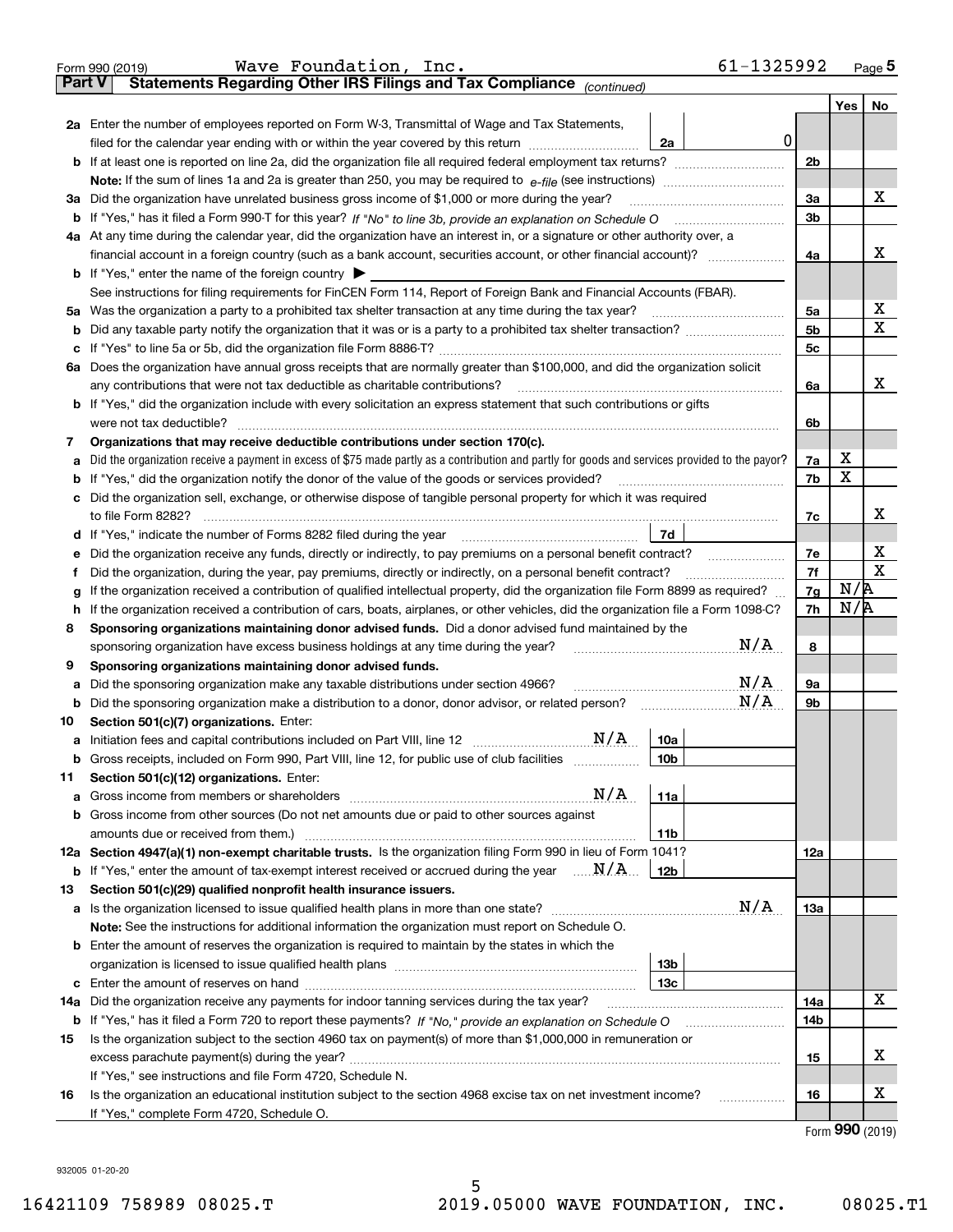| Form 990 (2019 |  |  |
|----------------|--|--|

| Wave Foundation,<br>Inc |  |
|-------------------------|--|
|-------------------------|--|

*For each "Yes" response to lines 2 through 7b below, and for a "No" response to line 8a, 8b, or 10b below, describe the circumstances, processes, or changes on Schedule O. See instructions.* Form 990 (2019) **Mave Foundation, Inc. (2016)** Form 990 (2019) **61–1325992** Page **6**<br>**Part VI Governance, Management, and Disclosure** For each "Yes" response to lines 2 through 7b below, and for a "No" response

|    |                                                                                                                                                                                                                                | 1a | 12 |                 | Yes   No        |                              |
|----|--------------------------------------------------------------------------------------------------------------------------------------------------------------------------------------------------------------------------------|----|----|-----------------|-----------------|------------------------------|
|    | <b>1a</b> Enter the number of voting members of the governing body at the end of the tax year<br>If there are material differences in voting rights among members of the governing body, or if the governing                   |    |    |                 |                 |                              |
|    |                                                                                                                                                                                                                                |    |    |                 |                 |                              |
|    | body delegated broad authority to an executive committee or similar committee, explain on Schedule O.                                                                                                                          |    | 12 |                 |                 |                              |
| b  | Enter the number of voting members included on line 1a, above, who are independent <i>manumum</i>                                                                                                                              | 1b |    |                 |                 |                              |
| 2  | Did any officer, director, trustee, or key employee have a family relationship or a business relationship with any other                                                                                                       |    |    |                 |                 | X                            |
|    | officer, director, trustee, or key employee?                                                                                                                                                                                   |    |    | $\mathbf{2}$    |                 |                              |
| 3  | Did the organization delegate control over management duties customarily performed by or under the direct supervision                                                                                                          |    |    |                 |                 |                              |
|    |                                                                                                                                                                                                                                |    |    | 3               |                 | X<br>$\overline{\texttt{x}}$ |
| 4  | Did the organization make any significant changes to its governing documents since the prior Form 990 was filed?                                                                                                               |    |    | 4               |                 | $\overline{\mathbf{x}}$      |
| 5  |                                                                                                                                                                                                                                |    |    | 5               |                 | $\overline{\mathbf{x}}$      |
| 6  | Did the organization have members or stockholders?                                                                                                                                                                             |    |    | 6               |                 |                              |
| 7a | Did the organization have members, stockholders, or other persons who had the power to elect or appoint one or                                                                                                                 |    |    |                 |                 |                              |
|    |                                                                                                                                                                                                                                |    |    | 7a              |                 | X                            |
|    | <b>b</b> Are any governance decisions of the organization reserved to (or subject to approval by) members, stockholders, or                                                                                                    |    |    |                 |                 |                              |
|    | persons other than the governing body?                                                                                                                                                                                         |    |    | 7b              |                 | X                            |
| 8  | Did the organization contemporaneously document the meetings held or written actions undertaken during the year by the following:                                                                                              |    |    |                 |                 |                              |
| a  |                                                                                                                                                                                                                                |    |    | 8а              | X               |                              |
|    |                                                                                                                                                                                                                                |    |    | 8b              | $\mathbf x$     |                              |
| 9  | Is there any officer, director, trustee, or key employee listed in Part VII, Section A, who cannot be reached at the                                                                                                           |    |    |                 |                 |                              |
|    |                                                                                                                                                                                                                                |    |    | 9               |                 | X                            |
|    | Section B. Policies <sub>(This</sub> Section B requests information about policies not required by the Internal Revenue Code.)                                                                                                 |    |    |                 |                 |                              |
|    |                                                                                                                                                                                                                                |    |    |                 | Yes             | No                           |
|    |                                                                                                                                                                                                                                |    |    | 10a             |                 | X                            |
|    | <b>b</b> If "Yes," did the organization have written policies and procedures governing the activities of such chapters, affiliates,                                                                                            |    |    |                 |                 |                              |
|    |                                                                                                                                                                                                                                |    |    | 10 <sub>b</sub> |                 |                              |
|    | 11a Has the organization provided a complete copy of this Form 990 to all members of its governing body before filing the form?                                                                                                |    |    | 11a             | X               |                              |
|    | <b>b</b> Describe in Schedule O the process, if any, used by the organization to review this Form 990.                                                                                                                         |    |    |                 |                 |                              |
|    |                                                                                                                                                                                                                                |    |    | 12a             | X               |                              |
|    |                                                                                                                                                                                                                                |    |    | 12 <sub>b</sub> | X               |                              |
|    | c Did the organization regularly and consistently monitor and enforce compliance with the policy? If "Yes," describe                                                                                                           |    |    |                 |                 |                              |
|    | in Schedule O how this was done measured and the control of the control of the state of the control of the control of the control of the control of the control of the control of the control of the control of the control of |    |    | 12c             |                 | X                            |
| 13 |                                                                                                                                                                                                                                |    |    | 13              | X               |                              |
| 14 |                                                                                                                                                                                                                                |    |    | 14              | X               |                              |
| 15 | Did the process for determining compensation of the following persons include a review and approval by independent                                                                                                             |    |    |                 |                 |                              |
|    | persons, comparability data, and contemporaneous substantiation of the deliberation and decision?                                                                                                                              |    |    |                 |                 |                              |
|    |                                                                                                                                                                                                                                |    |    | 15a             |                 | X                            |
|    |                                                                                                                                                                                                                                |    |    | 15b             |                 | $\overline{\mathbf{x}}$      |
|    | If "Yes" to line 15a or 15b, describe the process in Schedule O (see instructions).                                                                                                                                            |    |    |                 |                 |                              |
|    | 16a Did the organization invest in, contribute assets to, or participate in a joint venture or similar arrangement with a                                                                                                      |    |    |                 |                 |                              |
|    | taxable entity during the year?                                                                                                                                                                                                |    |    | 16a             |                 | $\mathbf X$                  |
|    | b If "Yes," did the organization follow a written policy or procedure requiring the organization to evaluate its participation                                                                                                 |    |    |                 |                 |                              |
|    | in joint venture arrangements under applicable federal tax law, and take steps to safeguard the organization's                                                                                                                 |    |    |                 |                 |                              |
|    |                                                                                                                                                                                                                                |    |    | 16b             |                 |                              |
|    | <b>Section C. Disclosure</b>                                                                                                                                                                                                   |    |    |                 |                 |                              |
| 17 | List the states with which a copy of this Form 990 is required to be filed $\blacktriangleright$ KY, OH                                                                                                                        |    |    |                 |                 |                              |
| 18 | Section 6104 requires an organization to make its Forms 1023 (1024 or 1024-A, if applicable), 990, and 990-T (Section 501(c)(3)s only) available                                                                               |    |    |                 |                 |                              |
|    | for public inspection. Indicate how you made these available. Check all that apply.                                                                                                                                            |    |    |                 |                 |                              |
|    | $X$ Upon request<br>$X$ Own website<br>Another's website<br>Other (explain on Schedule O)                                                                                                                                      |    |    |                 |                 |                              |
| 19 | Describe on Schedule O whether (and if so, how) the organization made its governing documents, conflict of interest policy, and financial                                                                                      |    |    |                 |                 |                              |
|    | statements available to the public during the tax year.                                                                                                                                                                        |    |    |                 |                 |                              |
| 20 | State the name, address, and telephone number of the person who possesses the organization's books and records                                                                                                                 |    |    |                 |                 |                              |
|    | Julie Uffman - 859-815-1418                                                                                                                                                                                                    |    |    |                 |                 |                              |
|    | 41071<br>1 Aquarium Way, Newport, KY                                                                                                                                                                                           |    |    |                 |                 |                              |
|    |                                                                                                                                                                                                                                |    |    |                 | Form 990 (2019) |                              |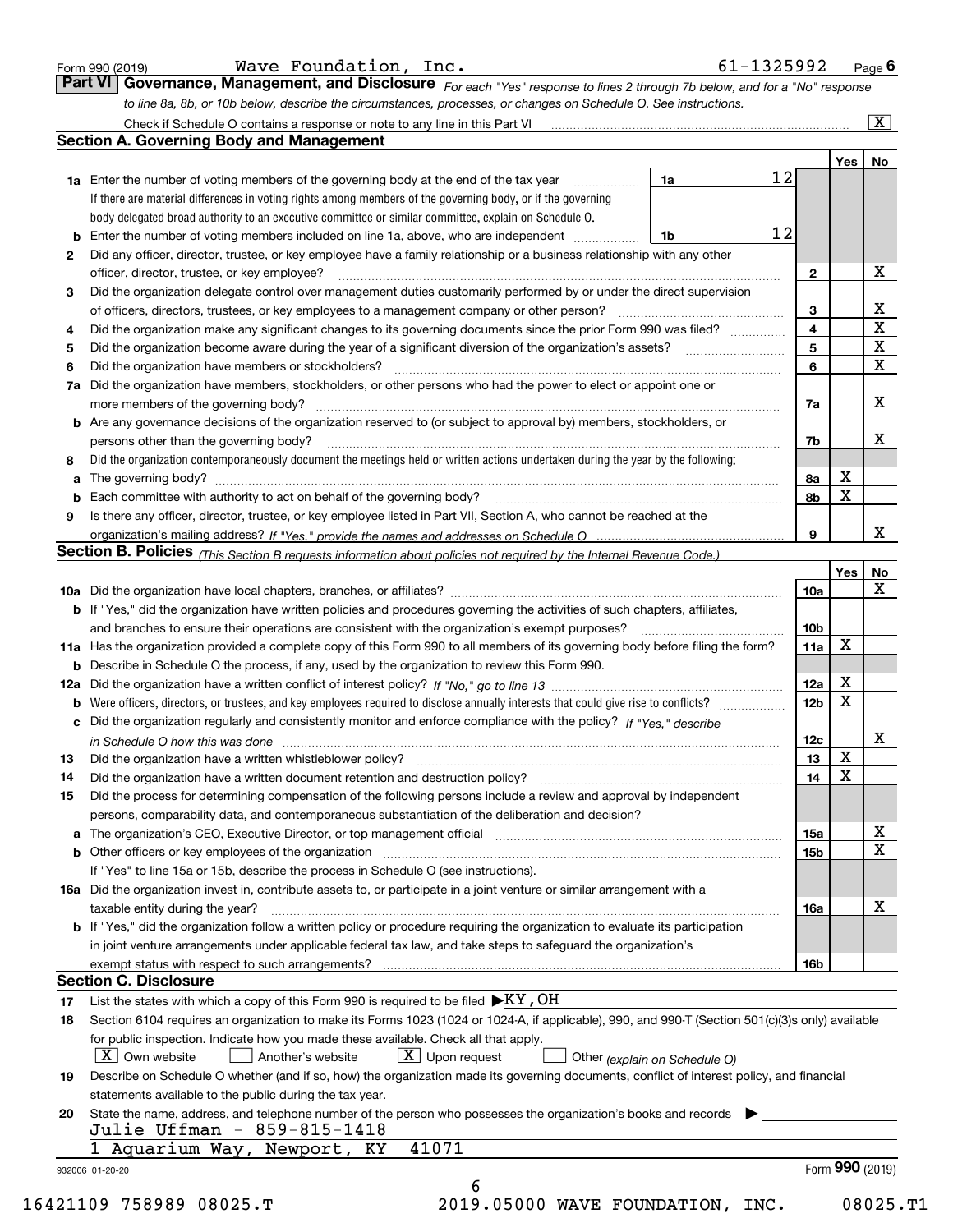| Form 990 (2019) | Wave Foundation, Inc.                                                                                                                                             | 61-1325992 | Page 7 |
|-----------------|-------------------------------------------------------------------------------------------------------------------------------------------------------------------|------------|--------|
|                 | Part VII Compensation of Officers, Directors, Trustees, Key Employees, Highest Compensated                                                                        |            |        |
|                 | <b>Employees, and Independent Contractors</b>                                                                                                                     |            |        |
|                 | Check if Schedule O contains a response or note to any line in this Part VII                                                                                      |            |        |
| Section A.      | Officers, Directors, Trustees, Key Employees, and Highest Compensated Employees                                                                                   |            |        |
|                 | <b>1a</b> Complete this table for all persons required to be listed. Report compensation for the calendar year ending with or within the organization's tax year. |            |        |

**1a •** List all of the organization's current officers, directors, trustees (whether individuals or organizations), regardless of amount of compensation. Complete this table for all persons required to be listed. Report compensation for the calendar year ending with or within the organization's tax year. Enter -0- in columns (D), (E), and (F) if no compensation was paid.

 $\bullet$  List all of the organization's  $\,$ current key employees, if any. See instructions for definition of "key employee."

**•** List the organization's five current highest compensated employees (other than an officer, director, trustee, or key employee) who received reportable compensation (Box 5 of Form W-2 and/or Box 7 of Form 1099-MISC) of more than \$100,000 from the organization and any related organizations.

**•** List all of the organization's former officers, key employees, and highest compensated employees who received more than \$100,000 of reportable compensation from the organization and any related organizations.

**former directors or trustees**  ¥ List all of the organization's that received, in the capacity as a former director or trustee of the organization, more than \$10,000 of reportable compensation from the organization and any related organizations.

See instructions for the order in which to list the persons above.

Check this box if neither the organization nor any related organization compensated any current officer, director, or trustee.  $\mathcal{L}^{\text{max}}$ 

| (A)                     | (B)                    |                               |                                                                  | (C)                     |              |                                   |        | (D)                             | (E)             | (F)                       |
|-------------------------|------------------------|-------------------------------|------------------------------------------------------------------|-------------------------|--------------|-----------------------------------|--------|---------------------------------|-----------------|---------------------------|
| Name and title          | Average                |                               | (do not check more than one                                      |                         | Position     |                                   |        | Reportable                      | Reportable      | Estimated                 |
|                         | hours per              |                               | box, unless person is both an<br>officer and a director/trustee) |                         |              |                                   |        | compensation                    | compensation    | amount of                 |
|                         | week                   |                               |                                                                  |                         |              |                                   |        | from                            | from related    | other                     |
|                         | (list any<br>hours for | ndividual trustee or director |                                                                  |                         |              |                                   |        | the                             | organizations   | compensation<br>from the  |
|                         | related                |                               |                                                                  |                         |              |                                   |        | organization<br>(W-2/1099-MISC) | (W-2/1099-MISC) | organization              |
|                         | organizations          |                               |                                                                  |                         |              |                                   |        |                                 |                 | and related               |
|                         | below                  |                               | nstitutional trustee                                             |                         | Key employee |                                   |        |                                 |                 | organizations             |
|                         | line)                  |                               |                                                                  | Officer                 |              | Highest compensated<br>  employee | Former |                                 |                 |                           |
| Charles Acosta<br>(1)   | 1.00                   |                               |                                                                  |                         |              |                                   |        |                                 |                 |                           |
| Member                  |                        | $\mathbf X$                   |                                                                  |                         |              |                                   |        | 0.                              | 0.              | 0.                        |
| (2)<br>Kathy Dye        | 1.00                   |                               |                                                                  |                         |              |                                   |        |                                 |                 |                           |
| Secretary               |                        | $\mathbf x$                   |                                                                  | $\overline{\text{X}}$   |              |                                   |        | 0.                              | $\mathbf 0$ .   | $0_{.}$                   |
| Dudley Taft<br>(3)      | 1.00                   |                               |                                                                  |                         |              |                                   |        |                                 |                 |                           |
| Lifetime Member         |                        | $\rm X$                       |                                                                  |                         |              |                                   |        | 0.                              | $\mathbf 0$ .   | $0_{.}$                   |
| Robert Grossheim<br>(4) | 1.00                   |                               |                                                                  |                         |              |                                   |        |                                 |                 |                           |
| Chair                   |                        | X                             |                                                                  | $\overline{\textbf{X}}$ |              |                                   |        | 0.                              | $\mathbf 0$ .   | $\mathbf 0$ .             |
| (5)<br>Tabitha Tolliver | 1.00                   |                               |                                                                  |                         |              |                                   |        |                                 |                 |                           |
| Vice Chair              |                        | $\mathbf X$                   |                                                                  | $\overline{\textbf{X}}$ |              |                                   |        | 0.                              | $\mathbf 0$ .   | $\mathbf 0$ .             |
| Jeff Daniher<br>(6)     | 1.00                   |                               |                                                                  |                         |              |                                   |        |                                 |                 |                           |
| Member                  |                        | $\mathbf X$                   |                                                                  |                         |              |                                   |        | 0.                              | $\mathbf 0$ .   | $\mathbf 0$ .             |
| Jeff Weisker<br>(7)     | 1.00                   |                               |                                                                  |                         |              |                                   |        |                                 |                 |                           |
| Treasurer               |                        | $\mathbf X$                   |                                                                  | $\overline{\textbf{X}}$ |              |                                   |        | 0.                              | $\mathbf 0$ .   | $0_{.}$                   |
| (8)<br>Greg Flasch      | 1.00                   |                               |                                                                  |                         |              |                                   |        |                                 |                 |                           |
| Member                  |                        | $\mathbf X$                   |                                                                  |                         |              |                                   |        | 0.                              | 0.              | 0.                        |
| (9)<br>Shayna Nevermann | 1.00                   |                               |                                                                  |                         |              |                                   |        |                                 |                 |                           |
| Member                  |                        | X                             |                                                                  |                         |              |                                   |        | 0.                              | $\mathbf 0$ .   | 0.                        |
| (10) Glen Schulte       | 1.00                   |                               |                                                                  |                         |              |                                   |        |                                 |                 |                           |
| Member                  |                        | $\rm X$                       |                                                                  |                         |              |                                   |        | 0.                              | $\mathbf 0$ .   | $0_{.}$                   |
| (11) Jennifer Gothard   | 1.00                   |                               |                                                                  |                         |              |                                   |        |                                 |                 |                           |
| Member                  |                        | X                             |                                                                  |                         |              |                                   |        | 0.                              | $\mathbf 0$ .   | $\mathbf 0$ .             |
| (12) Tom Sqouris        | 1.00                   |                               |                                                                  |                         |              |                                   |        |                                 |                 |                           |
| Member                  |                        | $\mathbf x$                   |                                                                  |                         |              |                                   |        | 0.                              | $\mathbf 0$ .   | 0.                        |
| (13) Scott Wingate      | 60.00                  |                               |                                                                  |                         |              |                                   |        |                                 |                 |                           |
| Executive Director      |                        |                               |                                                                  | $\overline{\textbf{X}}$ |              |                                   |        | 87,847.                         | $\mathbf 0$ .   | 6,671.                    |
|                         |                        |                               |                                                                  |                         |              |                                   |        |                                 |                 |                           |
|                         |                        |                               |                                                                  |                         |              |                                   |        |                                 |                 |                           |
|                         |                        |                               |                                                                  |                         |              |                                   |        |                                 |                 |                           |
|                         |                        |                               |                                                                  |                         |              |                                   |        |                                 |                 |                           |
|                         |                        |                               |                                                                  |                         |              |                                   |        |                                 |                 |                           |
|                         |                        |                               |                                                                  |                         |              |                                   |        |                                 |                 |                           |
|                         |                        |                               |                                                                  |                         |              |                                   |        |                                 |                 |                           |
|                         |                        |                               |                                                                  |                         |              |                                   |        |                                 |                 | $000 \times 10$<br>$\sim$ |

7

932007 01-20-20

Form (2019) **990**

16421109 758989 08025.T 2019.05000 WAVE FOUNDATION, INC. 08025.T1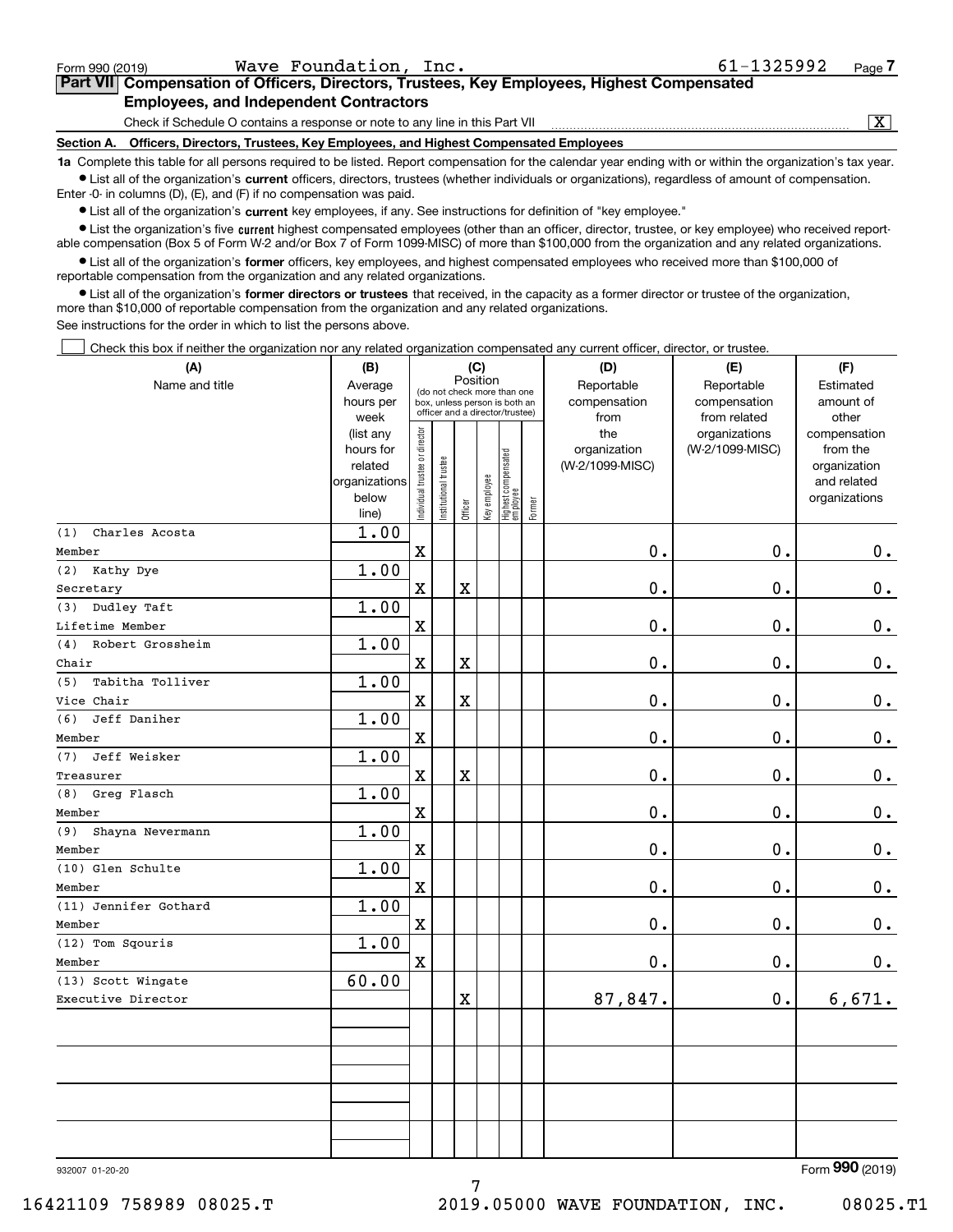|                 | Wave Foundation, Inc.<br>Form 990 (2019)                                                                                             |                          |                                |                       |          |              |                                         |        |                         | 61-1325992      |                  |              |               | Page 8          |
|-----------------|--------------------------------------------------------------------------------------------------------------------------------------|--------------------------|--------------------------------|-----------------------|----------|--------------|-----------------------------------------|--------|-------------------------|-----------------|------------------|--------------|---------------|-----------------|
| <b>Part VII</b> | Section A. Officers, Directors, Trustees, Key Employees, and Highest Compensated Employees (continued)                               |                          |                                |                       |          |              |                                         |        |                         |                 |                  |              |               |                 |
|                 | (A)                                                                                                                                  | (B)                      |                                |                       | (C)      |              |                                         |        | (D)                     | (E)             |                  |              | (F)           |                 |
|                 | Name and title                                                                                                                       | Average                  |                                |                       | Position |              | (do not check more than one             |        | Reportable              | Reportable      |                  |              | Estimated     |                 |
|                 |                                                                                                                                      | hours per                |                                |                       |          |              | box, unless person is both an           |        | compensation            | compensation    |                  |              | amount of     |                 |
|                 |                                                                                                                                      | week                     |                                |                       |          |              | officer and a director/trustee)         |        | from                    | from related    |                  |              | other         |                 |
|                 |                                                                                                                                      | (list any                |                                |                       |          |              |                                         |        | the                     | organizations   |                  |              | compensation  |                 |
|                 |                                                                                                                                      | hours for                |                                |                       |          |              |                                         |        | organization            | (W-2/1099-MISC) |                  |              | from the      |                 |
|                 |                                                                                                                                      | related<br>organizations |                                |                       |          |              |                                         |        | (W-2/1099-MISC)         |                 |                  |              | organization  |                 |
|                 |                                                                                                                                      | below                    |                                |                       |          |              |                                         |        |                         |                 |                  |              | and related   |                 |
|                 |                                                                                                                                      | line)                    | Individual trustee or director | Institutional trustee | Officer  | key employee | <br>  Highest compensated<br>  employee | Former |                         |                 |                  |              | organizations |                 |
|                 |                                                                                                                                      |                          |                                |                       |          |              |                                         |        |                         |                 |                  |              |               |                 |
|                 |                                                                                                                                      |                          |                                |                       |          |              |                                         |        |                         |                 |                  |              |               |                 |
|                 |                                                                                                                                      |                          |                                |                       |          |              |                                         |        |                         |                 |                  |              |               |                 |
|                 |                                                                                                                                      |                          |                                |                       |          |              |                                         |        |                         |                 |                  |              |               |                 |
|                 |                                                                                                                                      |                          |                                |                       |          |              |                                         |        |                         |                 |                  |              |               |                 |
|                 |                                                                                                                                      |                          |                                |                       |          |              |                                         |        |                         |                 |                  |              |               |                 |
|                 |                                                                                                                                      |                          |                                |                       |          |              |                                         |        |                         |                 |                  |              |               |                 |
|                 |                                                                                                                                      |                          |                                |                       |          |              |                                         |        |                         |                 |                  |              |               |                 |
|                 |                                                                                                                                      |                          |                                |                       |          |              |                                         |        |                         |                 |                  |              |               |                 |
|                 |                                                                                                                                      |                          |                                |                       |          |              |                                         |        |                         |                 |                  |              |               |                 |
|                 |                                                                                                                                      |                          |                                |                       |          |              |                                         |        |                         |                 |                  |              |               |                 |
|                 |                                                                                                                                      |                          |                                |                       |          |              |                                         |        |                         |                 |                  |              |               |                 |
|                 |                                                                                                                                      |                          |                                |                       |          |              |                                         |        |                         |                 |                  |              |               |                 |
|                 |                                                                                                                                      |                          |                                |                       |          |              |                                         |        |                         |                 |                  |              |               |                 |
|                 |                                                                                                                                      |                          |                                |                       |          |              |                                         |        |                         |                 |                  |              |               |                 |
|                 |                                                                                                                                      |                          |                                |                       |          |              |                                         |        |                         |                 |                  |              |               |                 |
|                 |                                                                                                                                      |                          |                                |                       |          |              |                                         |        |                         |                 |                  |              |               |                 |
|                 |                                                                                                                                      |                          |                                |                       |          |              |                                         |        |                         |                 |                  |              |               |                 |
|                 |                                                                                                                                      |                          |                                |                       |          |              |                                         |        | 87,847.                 |                 | 0.               |              |               | 6,671.          |
|                 | c Total from continuation sheets to Part VII, Section A                                                                              |                          |                                |                       |          |              |                                         |        | $\overline{0}$ .        |                 | $\overline{0}$ . |              |               | $0$ .           |
|                 |                                                                                                                                      |                          |                                |                       |          |              |                                         |        | 87,847.                 |                 | 0.               |              |               | 6,671.          |
| $\mathbf{2}$    | Total number of individuals (including but not limited to those listed above) who received more than \$100,000 of reportable         |                          |                                |                       |          |              |                                         |        |                         |                 |                  |              |               |                 |
|                 | compensation from the organization                                                                                                   |                          |                                |                       |          |              |                                         |        |                         |                 |                  |              |               | 0               |
|                 |                                                                                                                                      |                          |                                |                       |          |              |                                         |        |                         |                 |                  |              | Yes           | No              |
| 3               | Did the organization list any former officer, director, trustee, key employee, or highest compensated employee on                    |                          |                                |                       |          |              |                                         |        |                         |                 |                  |              |               |                 |
|                 | line 1a? If "Yes," complete Schedule J for such individual manumanamental contents and the numerous manumaname                       |                          |                                |                       |          |              |                                         |        |                         |                 |                  | З            |               | х               |
|                 | For any individual listed on line 1a, is the sum of reportable compensation and other compensation from the organization             |                          |                                |                       |          |              |                                         |        |                         |                 |                  |              |               |                 |
|                 |                                                                                                                                      |                          |                                |                       |          |              |                                         |        |                         |                 |                  | 4            |               | х               |
| 5               | Did any person listed on line 1a receive or accrue compensation from any unrelated organization or individual for services           |                          |                                |                       |          |              |                                         |        |                         |                 |                  |              |               |                 |
|                 |                                                                                                                                      |                          |                                |                       |          |              |                                         |        |                         |                 |                  | 5            |               | х               |
|                 | <b>Section B. Independent Contractors</b>                                                                                            |                          |                                |                       |          |              |                                         |        |                         |                 |                  |              |               |                 |
| 1               | Complete this table for your five highest compensated independent contractors that received more than \$100,000 of compensation from |                          |                                |                       |          |              |                                         |        |                         |                 |                  |              |               |                 |
|                 | the organization. Report compensation for the calendar year ending with or within the organization's tax year.                       |                          |                                |                       |          |              |                                         |        |                         |                 |                  |              |               |                 |
|                 | (A)                                                                                                                                  |                          |                                |                       |          |              |                                         |        | (B)                     |                 |                  | (C)          |               |                 |
|                 | Name and business address                                                                                                            |                          |                                | <b>NONE</b>           |          |              |                                         |        | Description of services |                 |                  | Compensation |               |                 |
|                 |                                                                                                                                      |                          |                                |                       |          |              |                                         |        |                         |                 |                  |              |               |                 |
|                 |                                                                                                                                      |                          |                                |                       |          |              |                                         |        |                         |                 |                  |              |               |                 |
|                 |                                                                                                                                      |                          |                                |                       |          |              |                                         |        |                         |                 |                  |              |               |                 |
|                 |                                                                                                                                      |                          |                                |                       |          |              |                                         |        |                         |                 |                  |              |               |                 |
|                 |                                                                                                                                      |                          |                                |                       |          |              |                                         |        |                         |                 |                  |              |               |                 |
|                 |                                                                                                                                      |                          |                                |                       |          |              |                                         |        |                         |                 |                  |              |               |                 |
|                 |                                                                                                                                      |                          |                                |                       |          |              |                                         |        |                         |                 |                  |              |               |                 |
|                 |                                                                                                                                      |                          |                                |                       |          |              |                                         |        |                         |                 |                  |              |               |                 |
|                 |                                                                                                                                      |                          |                                |                       |          |              |                                         |        |                         |                 |                  |              |               |                 |
|                 |                                                                                                                                      |                          |                                |                       |          |              |                                         |        |                         |                 |                  |              |               |                 |
| 2               | Total number of independent contractors (including but not limited to those listed above) who received more than                     |                          |                                |                       |          |              |                                         |        |                         |                 |                  |              |               |                 |
|                 | \$100,000 of compensation from the organization                                                                                      |                          |                                |                       |          | 0            |                                         |        |                         |                 |                  |              |               |                 |
|                 |                                                                                                                                      |                          |                                |                       |          |              |                                         |        |                         |                 |                  |              |               | Form 990 (2019) |

932008 01-20-20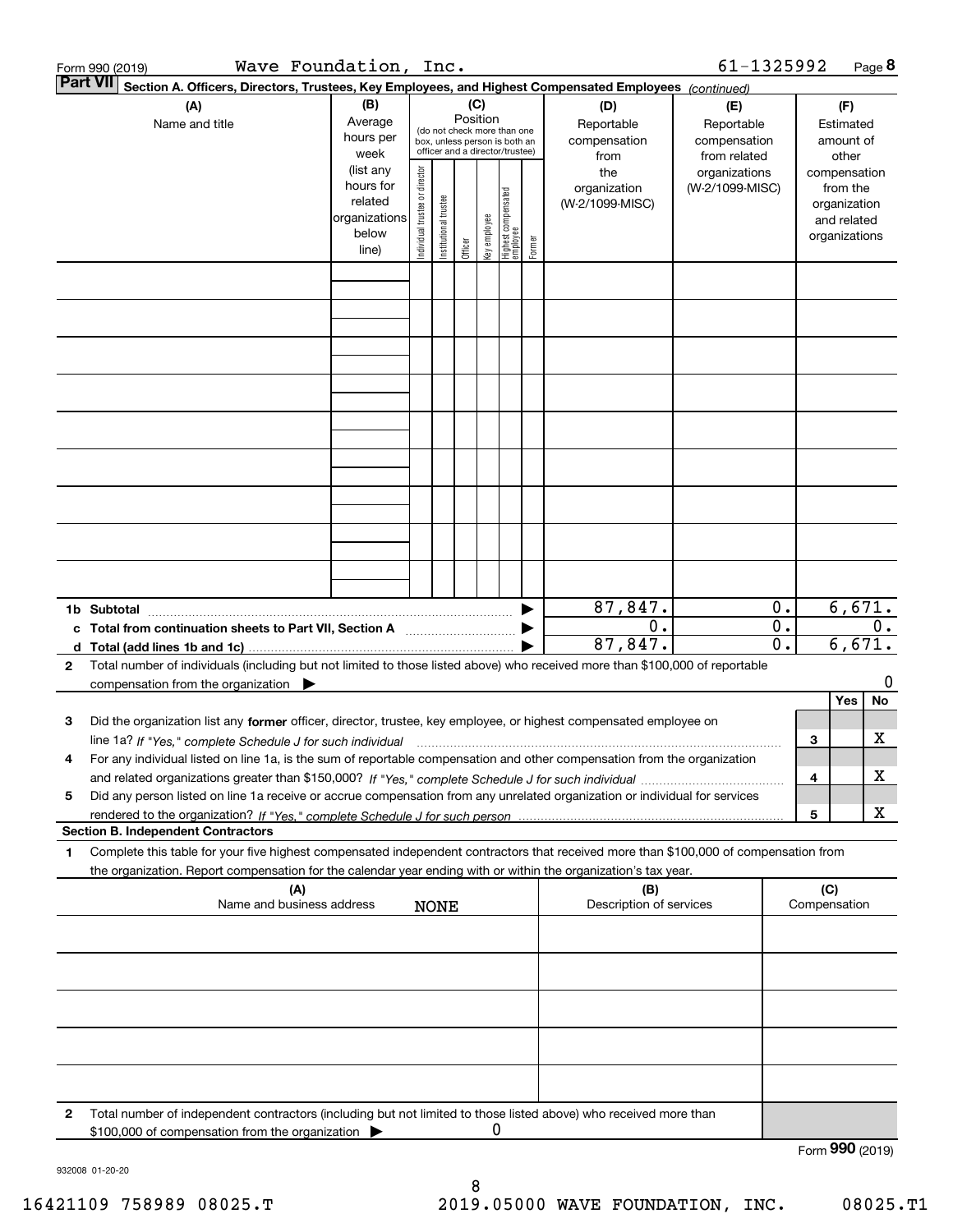|                                                           |                  | Wave Foundation,<br>Inc.<br>Form 990 (2019)                                             |                      |                                              | 61-1325992                                        | Page 9                                                          |
|-----------------------------------------------------------|------------------|-----------------------------------------------------------------------------------------|----------------------|----------------------------------------------|---------------------------------------------------|-----------------------------------------------------------------|
|                                                           | <b>Part VIII</b> | <b>Statement of Revenue</b>                                                             |                      |                                              |                                                   |                                                                 |
|                                                           |                  | Check if Schedule O contains a response or note to any line in this Part VIII           |                      |                                              |                                                   |                                                                 |
|                                                           |                  |                                                                                         | (A)<br>Total revenue | (B)<br>Related or exempt<br>function revenue | $\overline{(C)}$<br>Unrelated<br>business revenue | (D)<br>Revenue excluded<br>from tax under<br>sections 512 - 514 |
|                                                           |                  | 1a<br><b>1 a</b> Federated campaigns                                                    |                      |                                              |                                                   |                                                                 |
| Contributions, Gifts, Grants<br>and Other Similar Amounts |                  | 1 <sub>b</sub><br><b>b</b> Membership dues<br>$\ldots \ldots \ldots \ldots \ldots$      |                      |                                              |                                                   |                                                                 |
|                                                           |                  | 158,265.<br>1 <sub>c</sub><br>c Fundraising events                                      |                      |                                              |                                                   |                                                                 |
|                                                           |                  | 1 <sub>d</sub><br>d Related organizations                                               |                      |                                              |                                                   |                                                                 |
|                                                           | е                | 1e<br>Government grants (contributions)                                                 |                      |                                              |                                                   |                                                                 |
|                                                           |                  | f All other contributions, gifts, grants, and                                           |                      |                                              |                                                   |                                                                 |
|                                                           |                  | 183,766.<br>1f<br>similar amounts not included above                                    |                      |                                              |                                                   |                                                                 |
|                                                           | a                | 101, 280.<br>$1g$ \$<br>Noncash contributions included in lines 1a-1f                   |                      |                                              |                                                   |                                                                 |
|                                                           |                  |                                                                                         | 342,031.             |                                              |                                                   |                                                                 |
|                                                           |                  | <b>Business Code</b>                                                                    |                      |                                              |                                                   |                                                                 |
|                                                           |                  | 611710<br>2 a Education                                                                 | 165,974.             | 165,974.                                     |                                                   |                                                                 |
|                                                           |                  | 611710<br><b>b</b> Conservation                                                         | 42,417.              | 42,417.                                      |                                                   |                                                                 |
|                                                           |                  | 611710<br>c Volunteer Programs                                                          | $\overline{4,765}$ . | 4,765.                                       |                                                   |                                                                 |
| Program Service<br>Revenue                                | d                | <u> 1989 - Johann Barbara, martxa alemaniar a</u>                                       |                      |                                              |                                                   |                                                                 |
|                                                           | е                |                                                                                         |                      |                                              |                                                   |                                                                 |
|                                                           | f                | All other program service revenue                                                       |                      |                                              |                                                   |                                                                 |
|                                                           | g                |                                                                                         | 213, 156.            |                                              |                                                   |                                                                 |
|                                                           | 3                | Investment income (including dividends, interest, and                                   |                      |                                              |                                                   |                                                                 |
|                                                           |                  |                                                                                         | 26,912.              |                                              |                                                   | 26,912.                                                         |
|                                                           | 4                | Income from investment of tax-exempt bond proceeds                                      |                      |                                              |                                                   |                                                                 |
|                                                           | 5                |                                                                                         |                      |                                              |                                                   |                                                                 |
|                                                           |                  | (i) Real<br>(ii) Personal                                                               |                      |                                              |                                                   |                                                                 |
|                                                           |                  | 6a<br><b>6 a</b> Gross rents<br>.                                                       |                      |                                              |                                                   |                                                                 |
|                                                           |                  | 6b<br><b>b</b> Less: rental expenses                                                    |                      |                                              |                                                   |                                                                 |
|                                                           | с                | Rental income or (loss)<br>6c                                                           |                      |                                              |                                                   |                                                                 |
|                                                           |                  | d Net rental income or (loss)                                                           |                      |                                              |                                                   |                                                                 |
|                                                           |                  | (i) Securities<br>(ii) Other<br>7 a Gross amount from sales of                          |                      |                                              |                                                   |                                                                 |
|                                                           |                  | assets other than inventory<br>7a                                                       |                      |                                              |                                                   |                                                                 |
|                                                           |                  | <b>b</b> Less: cost or other basis                                                      |                      |                                              |                                                   |                                                                 |
|                                                           |                  | 7b<br>and sales expenses                                                                |                      |                                              |                                                   |                                                                 |
| evenue                                                    |                  | 7c<br>c Gain or (loss)                                                                  |                      |                                              |                                                   |                                                                 |
|                                                           |                  |                                                                                         |                      |                                              |                                                   |                                                                 |
| Other R                                                   |                  | 8 a Gross income from fundraising events (not                                           |                      |                                              |                                                   |                                                                 |
|                                                           |                  | including $$158, 265$ of                                                                |                      |                                              |                                                   |                                                                 |
|                                                           |                  | contributions reported on line 1c). See                                                 |                      |                                              |                                                   |                                                                 |
|                                                           |                  | $ a_1 $ 21, 448.                                                                        |                      |                                              |                                                   |                                                                 |
|                                                           |                  | $8b \mid 53,416$ .<br><b>b</b> Less: direct expenses                                    |                      |                                              |                                                   |                                                                 |
|                                                           |                  |                                                                                         | 68,032.              |                                              |                                                   | 68,032.                                                         |
|                                                           |                  | 9 a Gross income from gaming activities. See                                            |                      |                                              |                                                   |                                                                 |
|                                                           |                  | 9а                                                                                      |                      |                                              |                                                   |                                                                 |
|                                                           |                  | 9 <sub>b</sub><br><b>b</b> Less: direct expenses <b>manually</b>                        |                      |                                              |                                                   |                                                                 |
|                                                           |                  | c Net income or (loss) from gaming activities<br>.                                      |                      |                                              |                                                   |                                                                 |
|                                                           |                  | 10 a Gross sales of inventory, less returns                                             |                      |                                              |                                                   |                                                                 |
|                                                           |                  | $\vert$ 10a 45,104.                                                                     |                      |                                              |                                                   |                                                                 |
|                                                           |                  | $\begin{vmatrix} 10b & 3 \\ 3 & 824 \end{vmatrix}$<br><b>b</b> Less: cost of goods sold |                      |                                              |                                                   |                                                                 |
|                                                           |                  | c Net income or (loss) from sales of inventory                                          | 41,280.              | 41,280.                                      |                                                   |                                                                 |
|                                                           |                  | <b>Business Code</b>                                                                    |                      |                                              |                                                   |                                                                 |
|                                                           | 11 a             | <u> 1989 - Andrea Stadt Britain, amerikansk politiker (</u>                             |                      |                                              |                                                   |                                                                 |
| anuevel                                                   | b                | <u> 2008 - John Stein, Amerikaansk politiker (</u>                                      |                      |                                              |                                                   |                                                                 |
|                                                           | c                | the contract of the contract of the contract of the contract of the contract of         |                      |                                              |                                                   |                                                                 |
| Miscellaneous                                             |                  |                                                                                         |                      |                                              |                                                   |                                                                 |
|                                                           |                  | ▶                                                                                       |                      |                                              |                                                   |                                                                 |
|                                                           | 12               |                                                                                         | 691,411.             | 254, 436.                                    | 0.                                                | 94,944.                                                         |
|                                                           | 932009 01-20-20  |                                                                                         |                      |                                              |                                                   | Form 990 (2019)                                                 |

9

16421109 758989 08025.T 2019.05000 WAVE FOUNDATION, INC. 08025.T1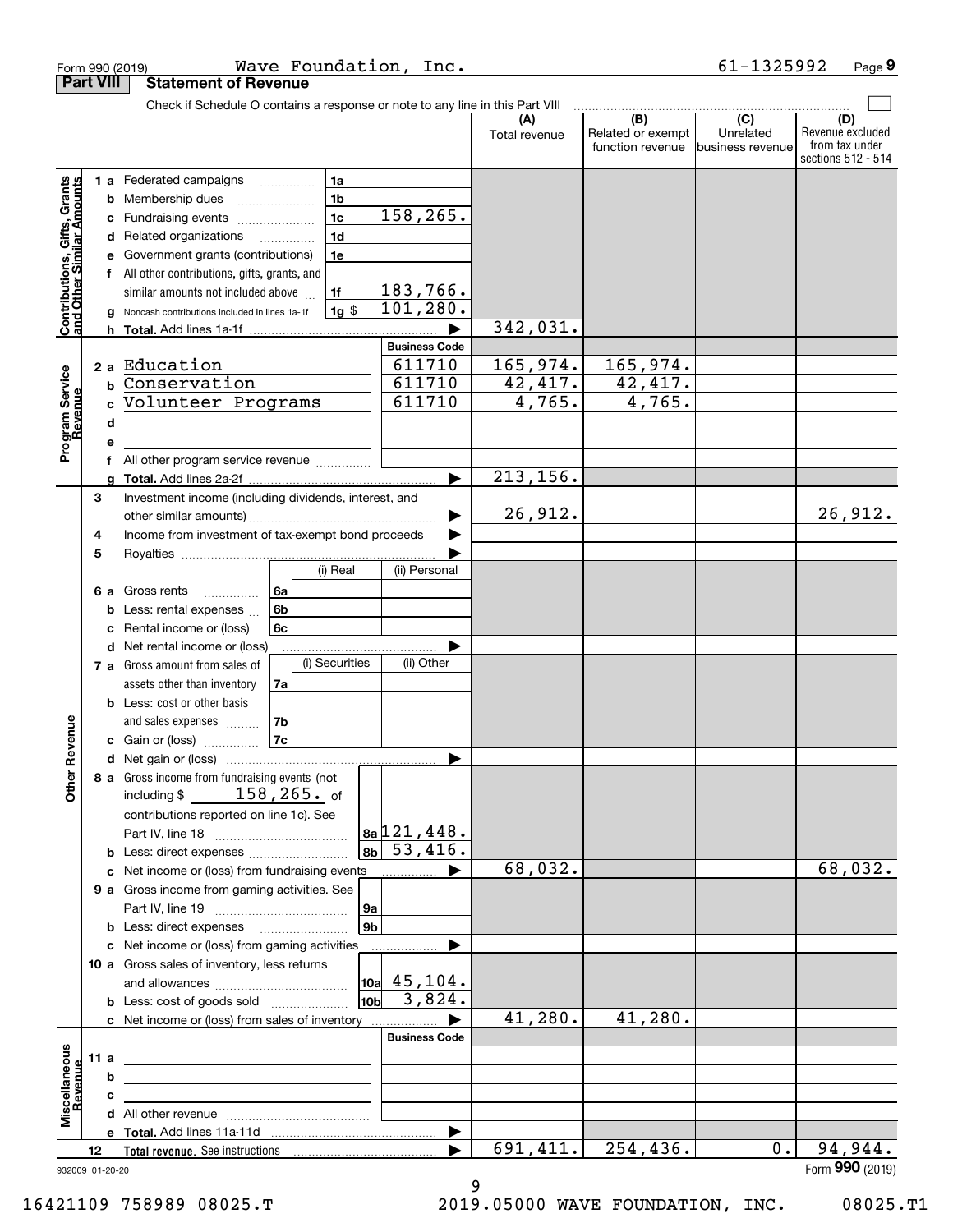Form 990 (2019) Wave Foundation, Inc. 6 $1\text{--}13$ 25992  $\,$   $_{\rm Page}$ **Part IX Statement of Functional Expenses**

|              | Section 501(c)(3) and 501(c)(4) organizations must complete all columns. All other organizations must complete column (A).                                                                                 |                        |                                    |                                                      |                                |
|--------------|------------------------------------------------------------------------------------------------------------------------------------------------------------------------------------------------------------|------------------------|------------------------------------|------------------------------------------------------|--------------------------------|
|              | Check if Schedule O contains a response or note to any line in this Part IX                                                                                                                                |                        |                                    |                                                      | $\overline{\mathbf{x}}$        |
|              | Do not include amounts reported on lines 6b,<br>7b, 8b, 9b, and 10b of Part VIII.                                                                                                                          | (A)<br>Total expenses  | (B)<br>Program service<br>expenses | $\overline{C}$<br>Management and<br>general expenses | (D)<br>Fundraising<br>expenses |
| 1.           | Grants and other assistance to domestic organizations                                                                                                                                                      |                        |                                    |                                                      |                                |
|              | and domestic governments. See Part IV, line 21                                                                                                                                                             |                        |                                    |                                                      |                                |
| $\mathbf{2}$ | Grants and other assistance to domestic                                                                                                                                                                    |                        |                                    |                                                      |                                |
|              | individuals. See Part IV, line 22                                                                                                                                                                          |                        |                                    |                                                      |                                |
| 3            | Grants and other assistance to foreign                                                                                                                                                                     |                        |                                    |                                                      |                                |
|              | organizations, foreign governments, and foreign                                                                                                                                                            |                        |                                    |                                                      |                                |
|              | individuals. See Part IV, lines 15 and 16                                                                                                                                                                  | 17,000.                | 17,000.                            |                                                      |                                |
| 4            | Benefits paid to or for members                                                                                                                                                                            |                        |                                    |                                                      |                                |
| 5            | Compensation of current officers, directors,                                                                                                                                                               |                        |                                    |                                                      |                                |
|              | trustees, and key employees                                                                                                                                                                                |                        |                                    |                                                      |                                |
| 6            | Compensation not included above to disqualified                                                                                                                                                            |                        |                                    |                                                      |                                |
|              | persons (as defined under section 4958(f)(1)) and                                                                                                                                                          |                        |                                    |                                                      |                                |
|              | persons described in section 4958(c)(3)(B)                                                                                                                                                                 |                        |                                    |                                                      |                                |
| 7            | Other salaries and wages                                                                                                                                                                                   | 277,489.               | 185, 250.                          | 22,059.                                              | 70, 180.                       |
| 8            | Pension plan accruals and contributions (include                                                                                                                                                           |                        |                                    |                                                      |                                |
|              | section 401(k) and 403(b) employer contributions)                                                                                                                                                          |                        |                                    |                                                      |                                |
| 9            |                                                                                                                                                                                                            | 18,415.                | 16,772.                            | 393.                                                 | 1,250.                         |
| 10           |                                                                                                                                                                                                            | 19,828.                | 17,566.                            | 541.                                                 | 1,721.                         |
| 11           | Fees for services (nonemployees):                                                                                                                                                                          |                        |                                    |                                                      |                                |
|              |                                                                                                                                                                                                            |                        |                                    |                                                      |                                |
| b            |                                                                                                                                                                                                            | 16,001.                | 12,585.                            | 3,140.                                               | 276.                           |
| c            |                                                                                                                                                                                                            | 3,607.                 | 2,837.                             | 708.                                                 | $\overline{62}$ .              |
| d            |                                                                                                                                                                                                            |                        |                                    |                                                      |                                |
|              | e Professional fundraising services. See Part IV, line 17                                                                                                                                                  |                        |                                    |                                                      |                                |
| f            | Investment management fees                                                                                                                                                                                 |                        |                                    |                                                      |                                |
| q            | Other. (If line 11g amount exceeds 10% of line 25,                                                                                                                                                         |                        |                                    |                                                      |                                |
|              | column (A) amount, list line 11g expenses on Sch 0.)                                                                                                                                                       | 92, 224.               | 72,538.                            | 18,098.                                              | 1,588.                         |
| 12           |                                                                                                                                                                                                            | 47.                    | $\overline{30}$ .                  | 17.                                                  |                                |
| 13           |                                                                                                                                                                                                            | 16, 249.               | 7,643.                             | 2,169.                                               | 6,437.                         |
| 14           |                                                                                                                                                                                                            |                        |                                    |                                                      |                                |
| 15           |                                                                                                                                                                                                            |                        |                                    |                                                      |                                |
| 16           |                                                                                                                                                                                                            |                        |                                    |                                                      |                                |
| 17           |                                                                                                                                                                                                            | 3,945.                 | 617.                               | 3,328.                                               |                                |
| 18           | Payments of travel or entertainment expenses                                                                                                                                                               |                        |                                    |                                                      |                                |
|              | for any federal, state, or local public officials                                                                                                                                                          |                        |                                    |                                                      |                                |
| 19           | Conferences, conventions, and meetings                                                                                                                                                                     | 1,635.                 | 1,635.                             |                                                      |                                |
| 20           | Interest                                                                                                                                                                                                   |                        |                                    |                                                      |                                |
| 21           |                                                                                                                                                                                                            |                        |                                    |                                                      |                                |
| 22           | Depreciation, depletion, and amortization                                                                                                                                                                  | 33,448.                |                                    | 33,448.                                              |                                |
| 23           | Insurance                                                                                                                                                                                                  | 11,373.                | 9,869.                             | 1,504.                                               |                                |
| 24           | Other expenses. Itemize expenses not covered<br>above (List miscellaneous expenses on line 24e. If<br>line 24e amount exceeds 10% of line 25, column (A)<br>amount, list line 24e expenses on Schedule O.) |                        |                                    |                                                      |                                |
|              | a Uniforms & Staff Expens                                                                                                                                                                                  | 25,030.                | 18,495.                            | 6, 535.                                              |                                |
| b            | Program Expenses                                                                                                                                                                                           | 17,442.                | 17,442.                            |                                                      |                                |
| c            | Other Expenses                                                                                                                                                                                             | 12,485.                | 5,672.                             | 1,072.                                               | 5,741.                         |
| d            |                                                                                                                                                                                                            |                        |                                    |                                                      |                                |
|              | e All other expenses                                                                                                                                                                                       |                        |                                    |                                                      |                                |
| 25           | Total functional expenses. Add lines 1 through 24e                                                                                                                                                         | $\overline{566, 218.}$ | 385,951.                           | 93,012.                                              | 87, 255.                       |
| 26           | Joint costs. Complete this line only if the organization                                                                                                                                                   |                        |                                    |                                                      |                                |
|              | reported in column (B) joint costs from a combined                                                                                                                                                         |                        |                                    |                                                      |                                |
|              | educational campaign and fundraising solicitation.                                                                                                                                                         |                        |                                    |                                                      |                                |
|              | Check here         if following SOP 98-2 (ASC 958-720)                                                                                                                                                     |                        |                                    |                                                      |                                |

10

932010 01-20-20

16421109 758989 08025.T 2019.05000 WAVE FOUNDATION, INC. 08025.T1

Form (2019) **990**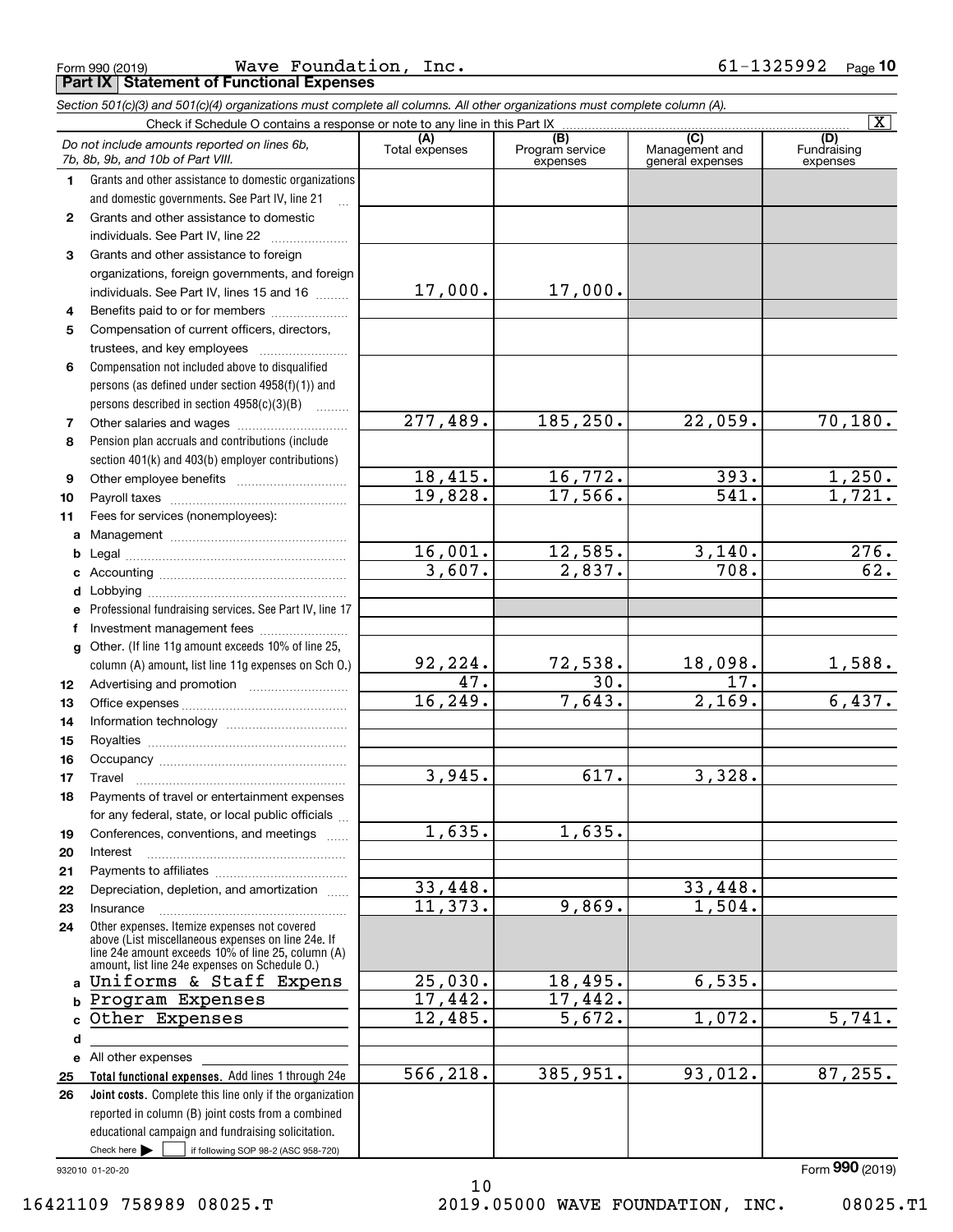Form 990 (2019) Wave Foundation, Inc. 6 $1\text{--}13$ 25992  $\,$   $_{\rm Page}$ 

|                             |    |                                                                                                                                                                                                                                                                                                                                                                                                                                                               |  |                 | (A)<br>Beginning of year |                | (B)<br>End of year                      |
|-----------------------------|----|---------------------------------------------------------------------------------------------------------------------------------------------------------------------------------------------------------------------------------------------------------------------------------------------------------------------------------------------------------------------------------------------------------------------------------------------------------------|--|-----------------|--------------------------|----------------|-----------------------------------------|
|                             | 1  | Cash - non-interest-bearing                                                                                                                                                                                                                                                                                                                                                                                                                                   |  |                 | 368,843.                 | $\mathbf 1$    | 328, 242.                               |
|                             | 2  |                                                                                                                                                                                                                                                                                                                                                                                                                                                               |  |                 | 15,410.                  | $\overline{2}$ | 26,912.                                 |
|                             | З  |                                                                                                                                                                                                                                                                                                                                                                                                                                                               |  |                 |                          | 3              |                                         |
|                             | 4  |                                                                                                                                                                                                                                                                                                                                                                                                                                                               |  |                 | 153, 173.                | $\overline{4}$ | 78,936.                                 |
|                             | 5  | Loans and other receivables from any current or former officer, director,                                                                                                                                                                                                                                                                                                                                                                                     |  |                 |                          |                |                                         |
|                             |    | trustee, key employee, creator or founder, substantial contributor, or 35%                                                                                                                                                                                                                                                                                                                                                                                    |  |                 |                          |                |                                         |
|                             |    | controlled entity or family member of any of these persons                                                                                                                                                                                                                                                                                                                                                                                                    |  |                 |                          | 5              |                                         |
|                             | 6  | Loans and other receivables from other disqualified persons (as defined                                                                                                                                                                                                                                                                                                                                                                                       |  |                 |                          |                |                                         |
|                             |    | under section $4958(f)(1)$ , and persons described in section $4958(c)(3)(B)$                                                                                                                                                                                                                                                                                                                                                                                 |  | 1.1.1.1.1       |                          | 6              |                                         |
|                             | 7  |                                                                                                                                                                                                                                                                                                                                                                                                                                                               |  |                 | 7                        |                |                                         |
| Assets                      | 8  |                                                                                                                                                                                                                                                                                                                                                                                                                                                               |  |                 |                          | 8              |                                         |
|                             | 9  | Prepaid expenses and deferred charges                                                                                                                                                                                                                                                                                                                                                                                                                         |  |                 | 6,825.                   | 9              | 6,825.                                  |
|                             |    | <b>10a</b> Land, buildings, and equipment: cost or other                                                                                                                                                                                                                                                                                                                                                                                                      |  |                 |                          |                |                                         |
|                             |    | basis. Complete Part VI of Schedule D  10a                                                                                                                                                                                                                                                                                                                                                                                                                    |  | <u>207,700.</u> |                          |                |                                         |
|                             |    |                                                                                                                                                                                                                                                                                                                                                                                                                                                               |  | 116, 166.       | 124,982.                 | 10c            | 91,534.                                 |
|                             | 11 |                                                                                                                                                                                                                                                                                                                                                                                                                                                               |  | 792, 331.       | 11                       | 1,222,385.     |                                         |
|                             | 12 |                                                                                                                                                                                                                                                                                                                                                                                                                                                               |  |                 | 12                       |                |                                         |
|                             | 13 |                                                                                                                                                                                                                                                                                                                                                                                                                                                               |  | 13              |                          |                |                                         |
|                             | 14 |                                                                                                                                                                                                                                                                                                                                                                                                                                                               |  | 14              |                          |                |                                         |
|                             | 15 |                                                                                                                                                                                                                                                                                                                                                                                                                                                               |  | 15              |                          |                |                                         |
|                             | 16 |                                                                                                                                                                                                                                                                                                                                                                                                                                                               |  |                 | 1,461,564.               | 16             | 1,754,834.                              |
|                             | 17 |                                                                                                                                                                                                                                                                                                                                                                                                                                                               |  |                 | $\overline{53,376}$ .    | 17             | 56,809.                                 |
|                             | 18 |                                                                                                                                                                                                                                                                                                                                                                                                                                                               |  | 18              |                          |                |                                         |
|                             | 19 | Deferred revenue manual contracts and contracts are contracted and contract and contract are contracted and contract are contracted and contract are contracted and contract are contracted and contract are contracted and co                                                                                                                                                                                                                                |  |                 |                          | 19             |                                         |
|                             | 20 |                                                                                                                                                                                                                                                                                                                                                                                                                                                               |  |                 |                          | 20             |                                         |
|                             | 21 | Escrow or custodial account liability. Complete Part IV of Schedule D                                                                                                                                                                                                                                                                                                                                                                                         |  |                 |                          | 21             |                                         |
|                             | 22 | Loans and other payables to any current or former officer, director,                                                                                                                                                                                                                                                                                                                                                                                          |  |                 |                          |                |                                         |
|                             |    | trustee, key employee, creator or founder, substantial contributor, or 35%                                                                                                                                                                                                                                                                                                                                                                                    |  |                 |                          |                |                                         |
| Liabilities                 |    | controlled entity or family member of any of these persons                                                                                                                                                                                                                                                                                                                                                                                                    |  |                 |                          | 22             |                                         |
|                             | 23 | Secured mortgages and notes payable to unrelated third parties                                                                                                                                                                                                                                                                                                                                                                                                |  | .               |                          | 23             |                                         |
|                             | 24 |                                                                                                                                                                                                                                                                                                                                                                                                                                                               |  |                 |                          | 24             |                                         |
|                             | 25 | Other liabilities (including federal income tax, payables to related third                                                                                                                                                                                                                                                                                                                                                                                    |  |                 |                          |                |                                         |
|                             |    | parties, and other liabilities not included on lines 17-24). Complete Part X                                                                                                                                                                                                                                                                                                                                                                                  |  |                 |                          |                |                                         |
|                             |    | of Schedule D<br>$\begin{minipage}[b]{0.9\textwidth} \centering \begin{tabular}{ l l l } \hline & \multicolumn{1}{ l l l } \hline \multicolumn{1}{ l l } \multicolumn{1}{ l } \multicolumn{1}{ l } \multicolumn{1}{ l } \multicolumn{1}{ l } \multicolumn{1}{ l } \multicolumn{1}{ l } \multicolumn{1}{ l } \multicolumn{1}{ l } \multicolumn{1}{ l } \multicolumn{1}{ l } \multicolumn{1}{ l } \multicolumn{1}{ l } \multicolumn{1}{ l } \multicolumn{1}{ l$ |  |                 |                          | 25             |                                         |
|                             | 26 | Total liabilities. Add lines 17 through 25                                                                                                                                                                                                                                                                                                                                                                                                                    |  |                 | 53,376.                  | 26             | 56,809.                                 |
|                             |    | Organizations that follow FASB ASC 958, check here $\blacktriangleright \boxed{X}$                                                                                                                                                                                                                                                                                                                                                                            |  |                 |                          |                |                                         |
|                             |    | and complete lines 27, 28, 32, and 33.                                                                                                                                                                                                                                                                                                                                                                                                                        |  |                 |                          |                |                                         |
|                             | 27 | Net assets without donor restrictions                                                                                                                                                                                                                                                                                                                                                                                                                         |  |                 | 954, 211.                | 27             | 1, 332, 773.                            |
|                             | 28 |                                                                                                                                                                                                                                                                                                                                                                                                                                                               |  |                 | 453,977.                 | 28             | 365,252.                                |
|                             |    | Organizations that do not follow FASB ASC 958, check here $\blacktriangleright$                                                                                                                                                                                                                                                                                                                                                                               |  |                 |                          |                |                                         |
|                             |    | and complete lines 29 through 33.                                                                                                                                                                                                                                                                                                                                                                                                                             |  |                 |                          |                |                                         |
|                             | 29 |                                                                                                                                                                                                                                                                                                                                                                                                                                                               |  |                 |                          | 29             |                                         |
|                             | 30 | Paid-in or capital surplus, or land, building, or equipment fund                                                                                                                                                                                                                                                                                                                                                                                              |  |                 |                          | 30             |                                         |
| Net Assets or Fund Balances | 31 | Retained earnings, endowment, accumulated income, or other funds                                                                                                                                                                                                                                                                                                                                                                                              |  | .               | 1,408,188.               | 31             |                                         |
|                             | 32 |                                                                                                                                                                                                                                                                                                                                                                                                                                                               |  |                 | 1,461,564.               | 32             | 1,698,025.<br>$\overline{1, 754, 834.}$ |
|                             | 33 |                                                                                                                                                                                                                                                                                                                                                                                                                                                               |  |                 |                          | 33             |                                         |

Form (2019) **990**

932011 01-20-20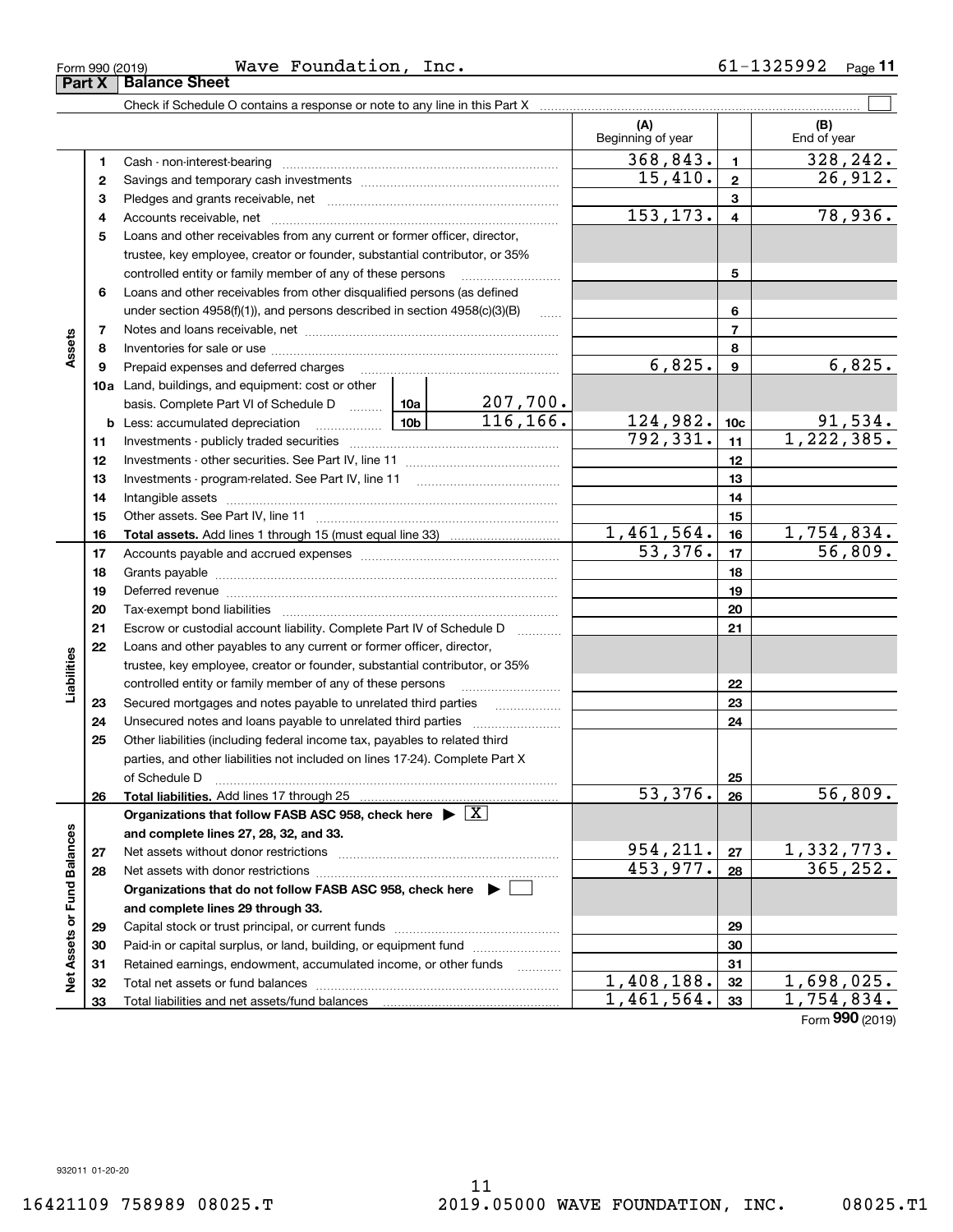|    | Wave Foundation, Inc.<br>Form 990 (2019)                                                                                                                                                                                       |                                       | 61-1325992     |     | Page 12        |
|----|--------------------------------------------------------------------------------------------------------------------------------------------------------------------------------------------------------------------------------|---------------------------------------|----------------|-----|----------------|
|    | <b>Reconciliation of Net Assets</b><br>Part XI                                                                                                                                                                                 |                                       |                |     |                |
|    |                                                                                                                                                                                                                                |                                       |                |     | $ \mathbf{X} $ |
|    |                                                                                                                                                                                                                                |                                       |                |     |                |
| 1  | Total revenue (must equal Part VIII, column (A), line 12)                                                                                                                                                                      | 1.                                    | 691,411.       |     |                |
| 2  | Total expenses (must equal Part IX, column (A), line 25)                                                                                                                                                                       | $\mathbf{2}$                          | 566, 218.      |     |                |
| 3  | Revenue less expenses. Subtract line 2 from line 1                                                                                                                                                                             | $\overline{\mathbf{3}}$               | 125, 193.      |     |                |
| 4  |                                                                                                                                                                                                                                | $\overline{4}$                        | 1,408,188.     |     |                |
| 5  |                                                                                                                                                                                                                                | 5                                     | 164,643.       |     |                |
| 6  | Donated services and use of facilities [111] Donated and the service of facilities [11] Donated services and use of facilities [11] Donated and the service of the service of the service of the service of the service of the | 6                                     |                |     |                |
| 7  | Investment expenses www.communication.com/www.communication.com/www.communication.com/www.communication.com                                                                                                                    | $\overline{7}$                        |                |     |                |
| 8  | Prior period adjustments                                                                                                                                                                                                       | 8                                     |                |     |                |
| 9  | Other changes in net assets or fund balances (explain on Schedule O)                                                                                                                                                           | 9                                     |                |     | $1$ .          |
| 10 | Net assets or fund balances at end of year. Combine lines 3 through 9 (must equal Part X, line 32,                                                                                                                             |                                       |                |     |                |
|    |                                                                                                                                                                                                                                | 10                                    | 1,698,025.     |     |                |
|    | Part XII Financial Statements and Reporting                                                                                                                                                                                    |                                       |                |     |                |
|    |                                                                                                                                                                                                                                |                                       |                |     |                |
|    |                                                                                                                                                                                                                                |                                       |                | Yes | <b>No</b>      |
| 1  | $\boxed{\text{X}}$ Accrual<br>Accounting method used to prepare the Form 990: <u>[</u> Cash<br>Other                                                                                                                           |                                       |                |     |                |
|    | If the organization changed its method of accounting from a prior year or checked "Other," explain in Schedule O.                                                                                                              |                                       |                |     |                |
|    | 2a Were the organization's financial statements compiled or reviewed by an independent accountant?                                                                                                                             | <u> 1986 - Jan Barbarat, martin a</u> | 2a             |     | X              |
|    | If "Yes," check a box below to indicate whether the financial statements for the year were compiled or reviewed on a                                                                                                           |                                       |                |     |                |
|    | separate basis, consolidated basis, or both:                                                                                                                                                                                   |                                       |                |     |                |
|    | Separate basis<br>Consolidated basis<br>Both consolidated and separate basis                                                                                                                                                   |                                       |                |     |                |
|    | <b>b</b> Were the organization's financial statements audited by an independent accountant?                                                                                                                                    |                                       | 2 <sub>b</sub> |     | х              |
|    | If "Yes," check a box below to indicate whether the financial statements for the year were audited on a separate basis,                                                                                                        |                                       |                |     |                |
|    | consolidated basis, or both:                                                                                                                                                                                                   |                                       |                |     |                |
|    | <b>Consolidated basis</b><br>Both consolidated and separate basis<br>Separate basis                                                                                                                                            |                                       |                |     |                |
|    | c If "Yes" to line 2a or 2b, does the organization have a committee that assumes responsibility for oversight of the audit,                                                                                                    |                                       |                |     |                |
|    | review, or compilation of its financial statements and selection of an independent accountant?                                                                                                                                 |                                       | 2c             |     |                |
|    | If the organization changed either its oversight process or selection process during the tax year, explain on Schedule O.                                                                                                      |                                       |                |     |                |
|    | 3a As a result of a federal award, was the organization required to undergo an audit or audits as set forth in the Single Audit                                                                                                |                                       |                |     |                |
|    |                                                                                                                                                                                                                                |                                       | 3a             |     | x              |
|    | b If "Yes," did the organization undergo the required audit or audits? If the organization did not undergo the required audit                                                                                                  |                                       |                |     |                |
|    | or audits, explain why on Schedule O and describe any steps taken to undergo such audits [11] contains the school of audits [11] or audits [11] or audits [11] or audits [11] or audits [11] or audits [11] or audits [11] or  |                                       | 3 <sub>b</sub> | 000 |                |

Form (2019) **990**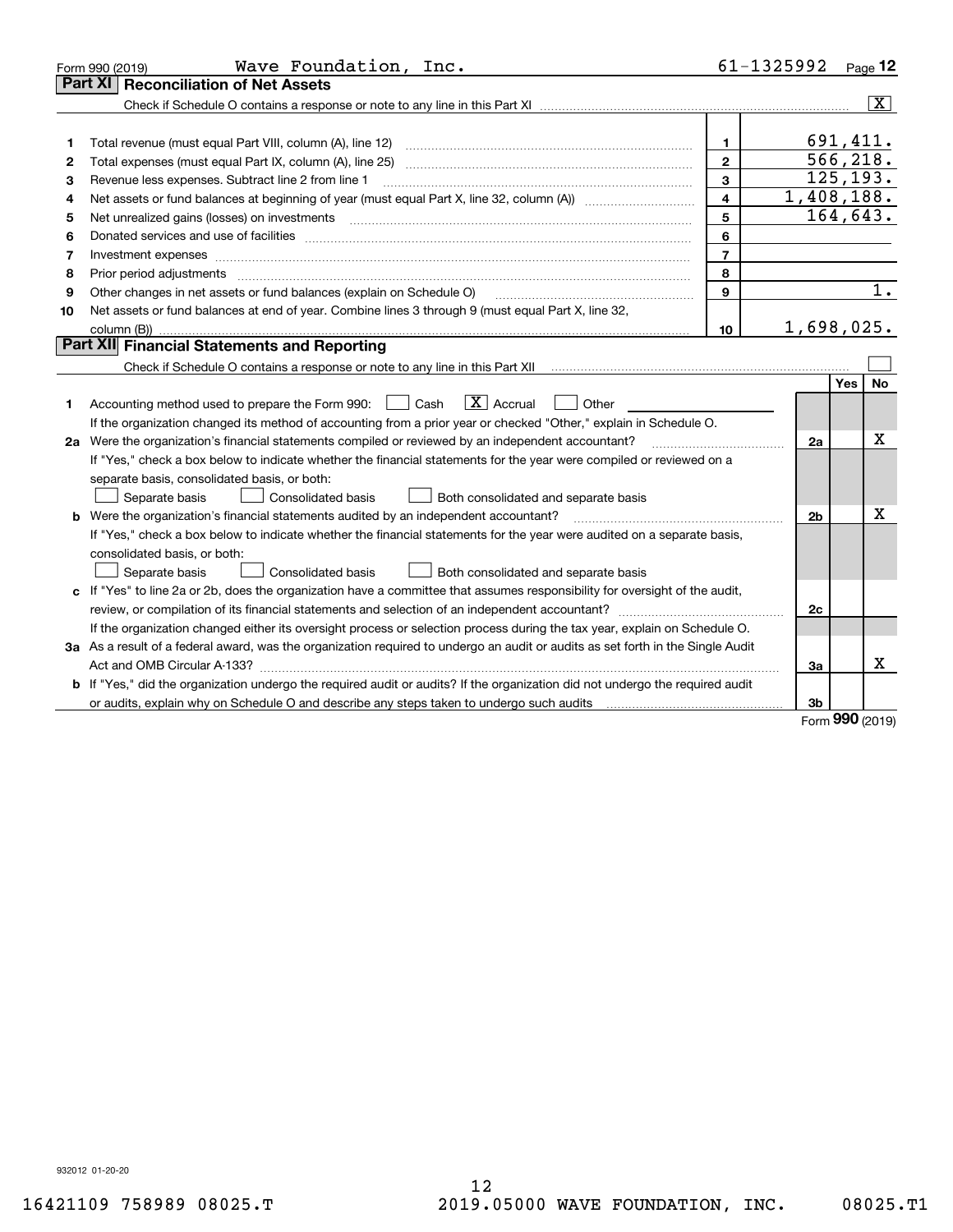| <b>SCHEDULE A</b> |
|-------------------|
|-------------------|

Department of the Treasury Internal Revenue Service

**(Form 990 or 990-EZ)**

# **Public Charity Status and Public Support**

**Complete if the organization is a section 501(c)(3) organization or a section 4947(a)(1) nonexempt charitable trust. | Attach to Form 990 or Form 990-EZ.**   $\blacktriangleright$  Go to w

|  | vww.irs.gov/Form990 for instructions and the latest information. |  |
|--|------------------------------------------------------------------|--|
|  |                                                                  |  |

| OMB No. 1545-0047                   |
|-------------------------------------|
| 2019                                |
| <b>Open to Public</b><br>Inspection |

| Name of the organization |  |
|--------------------------|--|
|--------------------------|--|

|        |                                               | Name of the organization                                                                                                                      |                       |                                                        |                             |                                 |                                                      |  | <b>Employer identification number</b>              |  |  |
|--------|-----------------------------------------------|-----------------------------------------------------------------------------------------------------------------------------------------------|-----------------------|--------------------------------------------------------|-----------------------------|---------------------------------|------------------------------------------------------|--|----------------------------------------------------|--|--|
| Part I |                                               |                                                                                                                                               | Wave Foundation, Inc. |                                                        |                             |                                 |                                                      |  | 61-1325992                                         |  |  |
|        |                                               | Reason for Public Charity Status (All organizations must complete this part.) See instructions.                                               |                       |                                                        |                             |                                 |                                                      |  |                                                    |  |  |
|        |                                               | The organization is not a private foundation because it is: (For lines 1 through 12, check only one box.)                                     |                       |                                                        |                             |                                 |                                                      |  |                                                    |  |  |
| 1      |                                               | A church, convention of churches, or association of churches described in section 170(b)(1)(A)(i).                                            |                       |                                                        |                             |                                 |                                                      |  |                                                    |  |  |
| 2      |                                               | A school described in section 170(b)(1)(A)(ii). (Attach Schedule E (Form 990 or 990-EZ).)                                                     |                       |                                                        |                             |                                 |                                                      |  |                                                    |  |  |
| з      |                                               | A hospital or a cooperative hospital service organization described in section $170(b)(1)(A)(iii)$ .                                          |                       |                                                        |                             |                                 |                                                      |  |                                                    |  |  |
| 4      |                                               | A medical research organization operated in conjunction with a hospital described in section 170(b)(1)(A)(iii). Enter the hospital's name,    |                       |                                                        |                             |                                 |                                                      |  |                                                    |  |  |
|        |                                               | city, and state:                                                                                                                              |                       |                                                        |                             |                                 |                                                      |  |                                                    |  |  |
| 5      |                                               | An organization operated for the benefit of a college or university owned or operated by a governmental unit described in                     |                       |                                                        |                             |                                 |                                                      |  |                                                    |  |  |
|        | section 170(b)(1)(A)(iv). (Complete Part II.) |                                                                                                                                               |                       |                                                        |                             |                                 |                                                      |  |                                                    |  |  |
| 6      |                                               | A federal, state, or local government or governmental unit described in section 170(b)(1)(A)(v).                                              |                       |                                                        |                             |                                 |                                                      |  |                                                    |  |  |
| 7      |                                               | An organization that normally receives a substantial part of its support from a governmental unit or from the general public described in     |                       |                                                        |                             |                                 |                                                      |  |                                                    |  |  |
|        |                                               | section 170(b)(1)(A)(vi). (Complete Part II.)                                                                                                 |                       |                                                        |                             |                                 |                                                      |  |                                                    |  |  |
| 8      |                                               | A community trust described in section 170(b)(1)(A)(vi). (Complete Part II.)                                                                  |                       |                                                        |                             |                                 |                                                      |  |                                                    |  |  |
| 9      |                                               | An agricultural research organization described in section 170(b)(1)(A)(ix) operated in conjunction with a land-grant college                 |                       |                                                        |                             |                                 |                                                      |  |                                                    |  |  |
|        |                                               | or university or a non-land-grant college of agriculture (see instructions). Enter the name, city, and state of the college or                |                       |                                                        |                             |                                 |                                                      |  |                                                    |  |  |
|        |                                               | university:                                                                                                                                   |                       |                                                        |                             |                                 |                                                      |  |                                                    |  |  |
|        | $10 \quad \boxed{X}$                          | An organization that normally receives: (1) more than 33 1/3% of its support from contributions, membership fees, and gross receipts from     |                       |                                                        |                             |                                 |                                                      |  |                                                    |  |  |
|        |                                               | activities related to its exempt functions - subject to certain exceptions, and (2) no more than 33 1/3% of its support from gross investment |                       |                                                        |                             |                                 |                                                      |  |                                                    |  |  |
|        |                                               | income and unrelated business taxable income (less section 511 tax) from businesses acquired by the organization after June 30, 1975.         |                       |                                                        |                             |                                 |                                                      |  |                                                    |  |  |
|        |                                               | See section 509(a)(2). (Complete Part III.)                                                                                                   |                       |                                                        |                             |                                 |                                                      |  |                                                    |  |  |
| 11     |                                               | An organization organized and operated exclusively to test for public safety. See section 509(a)(4).                                          |                       |                                                        |                             |                                 |                                                      |  |                                                    |  |  |
| 12     |                                               | An organization organized and operated exclusively for the benefit of, to perform the functions of, or to carry out the purposes of one or    |                       |                                                        |                             |                                 |                                                      |  |                                                    |  |  |
|        |                                               | more publicly supported organizations described in section 509(a)(1) or section 509(a)(2). See section 509(a)(3). Check the box in            |                       |                                                        |                             |                                 |                                                      |  |                                                    |  |  |
|        |                                               | lines 12a through 12d that describes the type of supporting organization and complete lines 12e, 12f, and 12g.                                |                       |                                                        |                             |                                 |                                                      |  |                                                    |  |  |
| а      |                                               | Type I. A supporting organization operated, supervised, or controlled by its supported organization(s), typically by giving                   |                       |                                                        |                             |                                 |                                                      |  |                                                    |  |  |
|        |                                               | the supported organization(s) the power to regularly appoint or elect a majority of the directors or trustees of the supporting               |                       |                                                        |                             |                                 |                                                      |  |                                                    |  |  |
|        |                                               | organization. You must complete Part IV, Sections A and B.                                                                                    |                       |                                                        |                             |                                 |                                                      |  |                                                    |  |  |
| b      |                                               | Type II. A supporting organization supervised or controlled in connection with its supported organization(s), by having                       |                       |                                                        |                             |                                 |                                                      |  |                                                    |  |  |
|        |                                               | control or management of the supporting organization vested in the same persons that control or manage the supported                          |                       |                                                        |                             |                                 |                                                      |  |                                                    |  |  |
|        |                                               | organization(s). You must complete Part IV, Sections A and C.                                                                                 |                       |                                                        |                             |                                 |                                                      |  |                                                    |  |  |
| с      |                                               | Type III functionally integrated. A supporting organization operated in connection with, and functionally integrated with,                    |                       |                                                        |                             |                                 |                                                      |  |                                                    |  |  |
|        |                                               | its supported organization(s) (see instructions). You must complete Part IV, Sections A, D, and E.                                            |                       |                                                        |                             |                                 |                                                      |  |                                                    |  |  |
| d      |                                               | Type III non-functionally integrated. A supporting organization operated in connection with its supported organization(s)                     |                       |                                                        |                             |                                 |                                                      |  |                                                    |  |  |
|        |                                               | that is not functionally integrated. The organization generally must satisfy a distribution requirement and an attentiveness                  |                       |                                                        |                             |                                 |                                                      |  |                                                    |  |  |
|        |                                               | requirement (see instructions). You must complete Part IV, Sections A and D, and Part V.                                                      |                       |                                                        |                             |                                 |                                                      |  |                                                    |  |  |
|        |                                               | Check this box if the organization received a written determination from the IRS that it is a Type I, Type II, Type III                       |                       |                                                        |                             |                                 |                                                      |  |                                                    |  |  |
|        |                                               | functionally integrated, or Type III non-functionally integrated supporting organization.                                                     |                       |                                                        |                             |                                 |                                                      |  |                                                    |  |  |
|        |                                               | f Enter the number of supported organizations                                                                                                 |                       |                                                        |                             |                                 |                                                      |  |                                                    |  |  |
|        |                                               | g Provide the following information about the supported organization(s).                                                                      |                       |                                                        |                             | (iv) Is the organization listed |                                                      |  |                                                    |  |  |
|        |                                               | (i) Name of supported<br>organization                                                                                                         | (ii) EIN              | (iii) Type of organization<br>(described on lines 1-10 | in your governing document? |                                 | (v) Amount of monetary<br>support (see instructions) |  | (vi) Amount of other<br>support (see instructions) |  |  |
|        |                                               |                                                                                                                                               |                       | above (see instructions))                              | Yes                         | No                              |                                                      |  |                                                    |  |  |
|        |                                               |                                                                                                                                               |                       |                                                        |                             |                                 |                                                      |  |                                                    |  |  |
|        |                                               |                                                                                                                                               |                       |                                                        |                             |                                 |                                                      |  |                                                    |  |  |
|        |                                               |                                                                                                                                               |                       |                                                        |                             |                                 |                                                      |  |                                                    |  |  |
|        |                                               |                                                                                                                                               |                       |                                                        |                             |                                 |                                                      |  |                                                    |  |  |
|        |                                               |                                                                                                                                               |                       |                                                        |                             |                                 |                                                      |  |                                                    |  |  |
|        |                                               |                                                                                                                                               |                       |                                                        |                             |                                 |                                                      |  |                                                    |  |  |
|        |                                               |                                                                                                                                               |                       |                                                        |                             |                                 |                                                      |  |                                                    |  |  |
|        |                                               |                                                                                                                                               |                       |                                                        |                             |                                 |                                                      |  |                                                    |  |  |
|        |                                               |                                                                                                                                               |                       |                                                        |                             |                                 |                                                      |  |                                                    |  |  |
| Total  |                                               |                                                                                                                                               |                       |                                                        |                             |                                 |                                                      |  |                                                    |  |  |
|        |                                               |                                                                                                                                               |                       |                                                        |                             |                                 |                                                      |  |                                                    |  |  |

LHA For Paperwork Reduction Act Notice, see the Instructions for Form 990 or 990-EZ. 932021 09-25-19 Schedule A (Form 990 or 990-EZ) 2019 13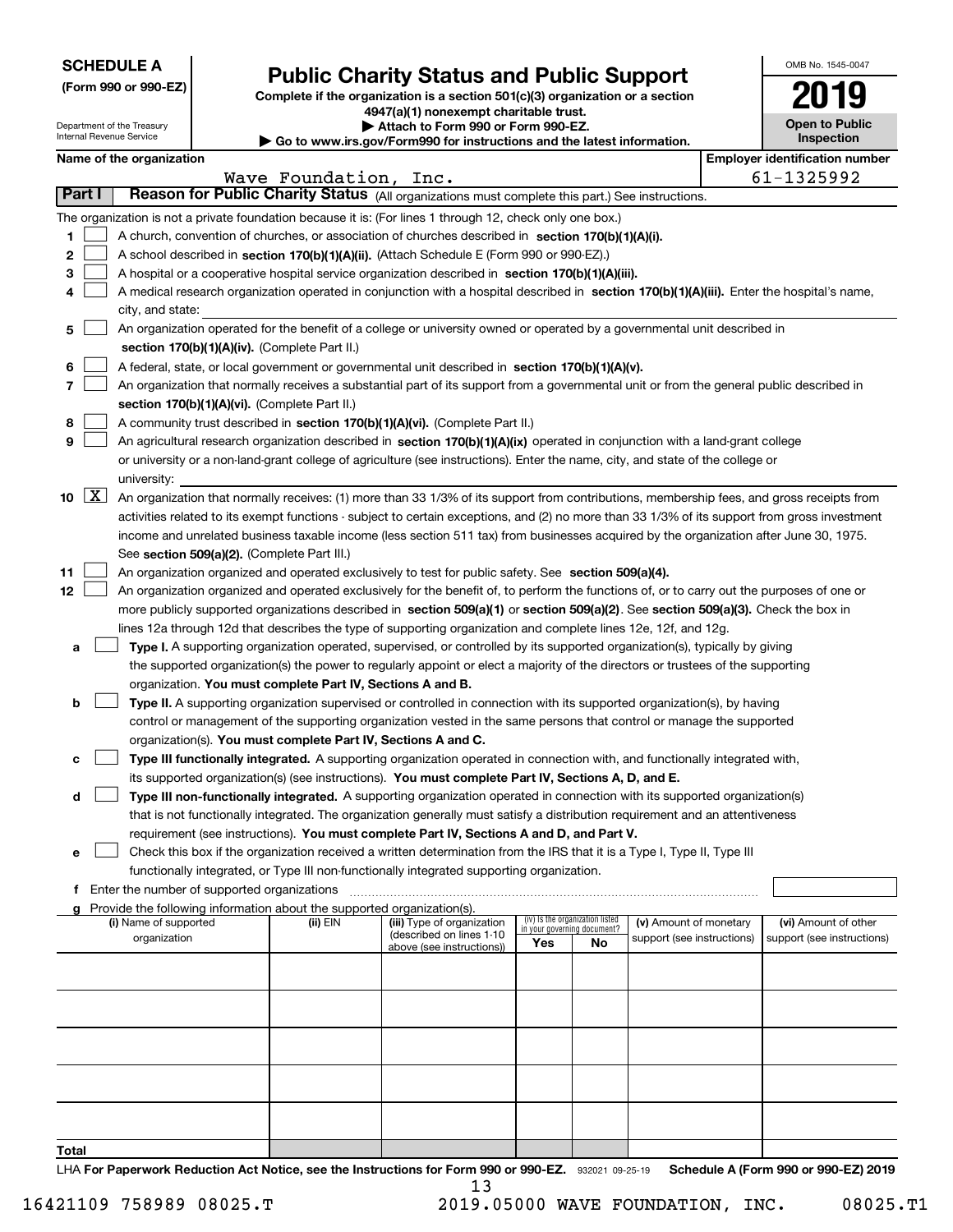#### Schedule A (Form 990 or 990-EZ) 2019 <code>Wave Foundation, Inc.</code>  $\blacksquare$ Wave Foundation, Inc.  $61-1325992$

**2**

(Complete only if you checked the box on line 5, 7, or 8 of Part I or if the organization failed to qualify under Part III. If the organization fails to qualify under the tests listed below, please complete Part III.) **Part II Support Schedule for Organizations Described in Sections 170(b)(1)(A)(iv) and 170(b)(1)(A)(vi)**

|    | <b>Section A. Public Support</b>                                                                                                               |            |            |            |            |          |                                      |
|----|------------------------------------------------------------------------------------------------------------------------------------------------|------------|------------|------------|------------|----------|--------------------------------------|
|    | Calendar year (or fiscal year beginning in) $\blacktriangleright$                                                                              | (a) 2015   | $(b)$ 2016 | $(c)$ 2017 | $(d)$ 2018 | (e) 2019 | (f) Total                            |
|    | 1 Gifts, grants, contributions, and                                                                                                            |            |            |            |            |          |                                      |
|    | membership fees received. (Do not                                                                                                              |            |            |            |            |          |                                      |
|    | include any "unusual grants.")                                                                                                                 |            |            |            |            |          |                                      |
|    | 2 Tax revenues levied for the organ-                                                                                                           |            |            |            |            |          |                                      |
|    | ization's benefit and either paid to                                                                                                           |            |            |            |            |          |                                      |
|    | or expended on its behalf                                                                                                                      |            |            |            |            |          |                                      |
|    | 3 The value of services or facilities                                                                                                          |            |            |            |            |          |                                      |
|    | furnished by a governmental unit to                                                                                                            |            |            |            |            |          |                                      |
|    | the organization without charge                                                                                                                |            |            |            |            |          |                                      |
|    | 4 Total. Add lines 1 through 3                                                                                                                 |            |            |            |            |          |                                      |
| 5. | The portion of total contributions                                                                                                             |            |            |            |            |          |                                      |
|    | by each person (other than a                                                                                                                   |            |            |            |            |          |                                      |
|    | governmental unit or publicly                                                                                                                  |            |            |            |            |          |                                      |
|    | supported organization) included                                                                                                               |            |            |            |            |          |                                      |
|    | on line 1 that exceeds 2% of the                                                                                                               |            |            |            |            |          |                                      |
|    | amount shown on line 11,                                                                                                                       |            |            |            |            |          |                                      |
|    | column (f)                                                                                                                                     |            |            |            |            |          |                                      |
|    | 6 Public support. Subtract line 5 from line 4.                                                                                                 |            |            |            |            |          |                                      |
|    | <b>Section B. Total Support</b>                                                                                                                |            |            |            |            |          |                                      |
|    | Calendar year (or fiscal year beginning in)                                                                                                    | (a) $2015$ | $(b)$ 2016 | $(c)$ 2017 | $(d)$ 2018 | (e) 2019 | (f) Total                            |
|    | 7 Amounts from line 4                                                                                                                          |            |            |            |            |          |                                      |
|    | 8 Gross income from interest,                                                                                                                  |            |            |            |            |          |                                      |
|    | dividends, payments received on                                                                                                                |            |            |            |            |          |                                      |
|    | securities loans, rents, royalties,                                                                                                            |            |            |            |            |          |                                      |
|    | and income from similar sources                                                                                                                |            |            |            |            |          |                                      |
| 9. | Net income from unrelated business                                                                                                             |            |            |            |            |          |                                      |
|    | activities, whether or not the                                                                                                                 |            |            |            |            |          |                                      |
|    | business is regularly carried on                                                                                                               |            |            |            |            |          |                                      |
|    | <b>10</b> Other income. Do not include gain                                                                                                    |            |            |            |            |          |                                      |
|    | or loss from the sale of capital                                                                                                               |            |            |            |            |          |                                      |
|    | assets (Explain in Part VI.)                                                                                                                   |            |            |            |            |          |                                      |
|    | 11 Total support. Add lines 7 through 10                                                                                                       |            |            |            |            |          |                                      |
|    | <b>12</b> Gross receipts from related activities, etc. (see instructions)                                                                      |            |            |            |            | 12       |                                      |
|    | 13 First five years. If the Form 990 is for the organization's first, second, third, fourth, or fifth tax year as a section 501(c)(3)          |            |            |            |            |          |                                      |
|    | organization, check this box and stop here<br>Section C. Computation of Public Support Percentage                                              |            |            |            |            |          |                                      |
|    |                                                                                                                                                |            |            |            |            |          |                                      |
|    | 14 Public support percentage for 2019 (line 6, column (f) divided by line 11, column (f) <i>mummeronom</i>                                     |            |            |            |            | 14       | %                                    |
|    |                                                                                                                                                |            |            |            |            | 15       | %                                    |
|    | 16a 33 1/3% support test - 2019. If the organization did not check the box on line 13, and line 14 is 33 1/3% or more, check this box and      |            |            |            |            |          |                                      |
|    | stop here. The organization qualifies as a publicly supported organization                                                                     |            |            |            |            |          | ▔▁▏                                  |
|    | b 33 1/3% support test - 2018. If the organization did not check a box on line 13 or 16a, and line 15 is 33 1/3% or more, check this box       |            |            |            |            |          |                                      |
|    | and stop here. The organization qualifies as a publicly supported organization                                                                 |            |            |            |            |          |                                      |
|    | 17a 10% -facts-and-circumstances test - 2019. If the organization did not check a box on line 13, 16a, or 16b, and line 14 is 10% or more,     |            |            |            |            |          |                                      |
|    | and if the organization meets the "facts-and-circumstances" test, check this box and stop here. Explain in Part VI how the organization        |            |            |            |            |          |                                      |
|    | meets the "facts-and-circumstances" test. The organization qualifies as a publicly supported organization                                      |            |            |            |            |          |                                      |
|    | <b>b 10% -facts-and-circumstances test - 2018.</b> If the organization did not check a box on line 13, 16a, 16b, or 17a, and line 15 is 10% or |            |            |            |            |          |                                      |
|    | more, and if the organization meets the "facts-and-circumstances" test, check this box and stop here. Explain in Part VI how the               |            |            |            |            |          |                                      |
|    | organization meets the "facts-and-circumstances" test. The organization qualifies as a publicly supported organization                         |            |            |            |            |          |                                      |
| 18 | Private foundation. If the organization did not check a box on line 13, 16a, 16b, 17a, or 17b, check this box and see instructions             |            |            |            |            |          | Schedule A (Form 990 or 990-F7) 2019 |

**Schedule A (Form 990 or 990-EZ) 2019**

932022 09-25-19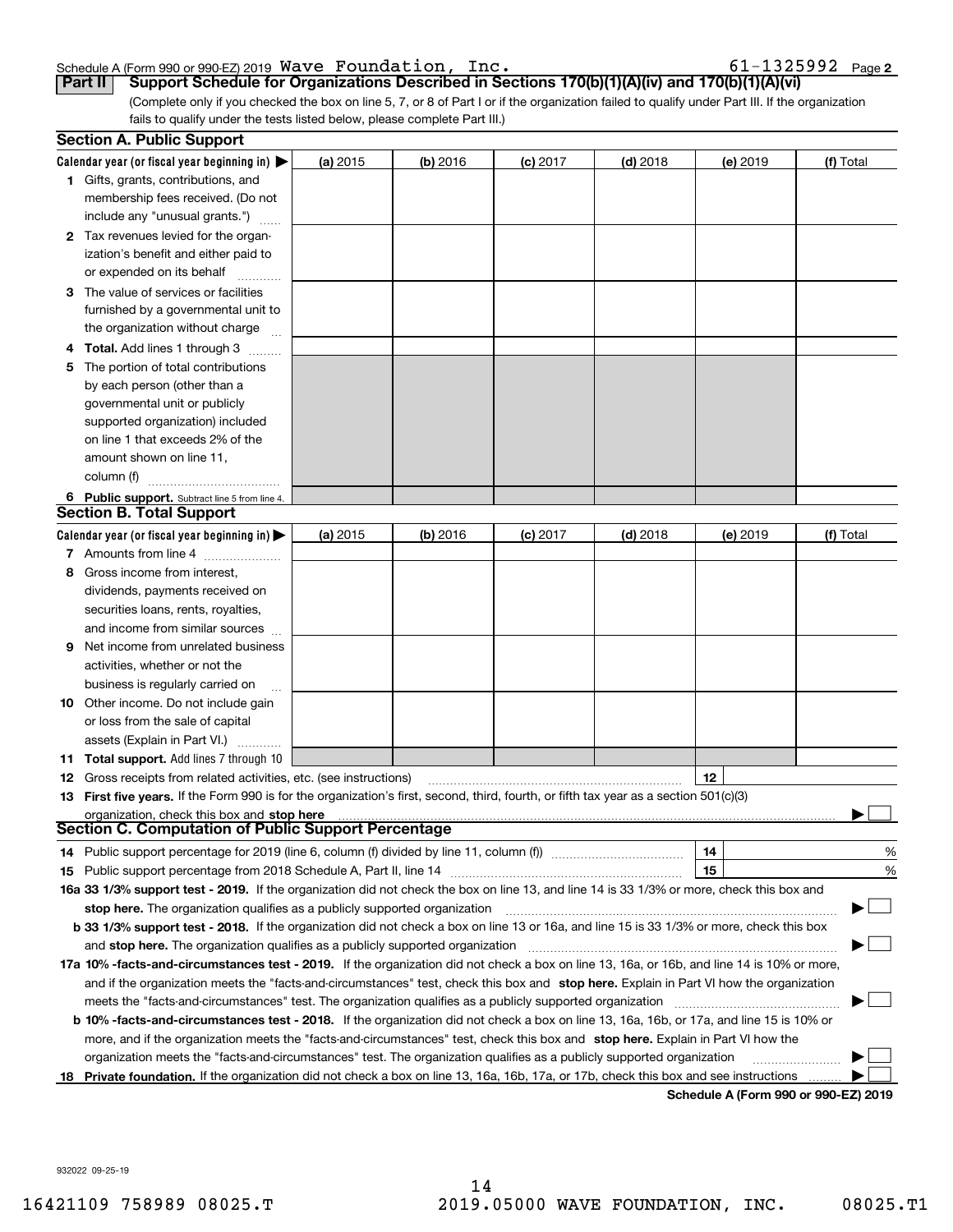#### Schedule A (Form 990 or 990-EZ) 2019 Page Wave Foundation, Inc. 61-1325992

## **Part III Support Schedule for Organizations Described in Section 509(a)(2)**

**3**

(Complete only if you checked the box on line 10 of Part I or if the organization failed to qualify under Part II. If the organization fails to qualify under the tests listed below, please complete Part II.)

|    | <b>Section A. Public Support</b>                                                                                                                                                                                                                            |                      |          |            |                                               |                                      |                                          |
|----|-------------------------------------------------------------------------------------------------------------------------------------------------------------------------------------------------------------------------------------------------------------|----------------------|----------|------------|-----------------------------------------------|--------------------------------------|------------------------------------------|
|    | Calendar year (or fiscal year beginning in)                                                                                                                                                                                                                 | (a) 2015             | (b) 2016 | $(c)$ 2017 | $(d)$ 2018                                    | (e) 2019                             | (f) Total                                |
|    | 1 Gifts, grants, contributions, and                                                                                                                                                                                                                         |                      |          |            |                                               |                                      |                                          |
|    | membership fees received. (Do not                                                                                                                                                                                                                           |                      |          |            |                                               |                                      |                                          |
|    | include any "unusual grants.")                                                                                                                                                                                                                              |                      |          |            | 214,043. 495,818. 542,787. 612,789.           | 342,031.                             | 2207468.                                 |
|    | 2 Gross receipts from admissions,<br>merchandise sold or services per-<br>formed, or facilities furnished in<br>any activity that is related to the<br>organization's tax-exempt purpose                                                                    |                      |          |            | 164, 358.   237, 253.   315, 488.   333, 735. | 213, 156.                            | 1263990.                                 |
|    | 3 Gross receipts from activities that<br>are not an unrelated trade or bus-<br>iness under section 513                                                                                                                                                      |                      |          |            |                                               |                                      |                                          |
|    | 4 Tax revenues levied for the organ-<br>ization's benefit and either paid to<br>or expended on its behalf                                                                                                                                                   |                      |          |            |                                               |                                      |                                          |
|    | 5 The value of services or facilities<br>furnished by a governmental unit to<br>the organization without charge                                                                                                                                             |                      |          |            |                                               |                                      |                                          |
|    | 6 Total. Add lines 1 through 5                                                                                                                                                                                                                              | 378,401.             | 733,071. | 858, 275.  | 946,524.                                      | 555, 187.                            | 3471458.                                 |
|    | 7a Amounts included on lines 1, 2, and                                                                                                                                                                                                                      |                      |          |            |                                               |                                      |                                          |
|    | 3 received from disqualified persons<br><b>b</b> Amounts included on lines 2 and 3 received<br>from other than disqualified persons that<br>exceed the greater of \$5,000 or 1% of the<br>amount on line 13 for the year                                    | 155, 290.            | 359,827. | 227,505.   | 495,554.                                      | 185,856.                             | 1424032.<br>0.                           |
|    | c Add lines 7a and 7b                                                                                                                                                                                                                                       | 155, 290.            | 359,827. | 227,505.   | 495,554.                                      | 185, 856.                            | 1424032.                                 |
|    | 8 Public support. (Subtract line 7c from line 6.)                                                                                                                                                                                                           |                      |          |            |                                               |                                      | 2047426.                                 |
|    | <b>Section B. Total Support</b>                                                                                                                                                                                                                             |                      |          |            |                                               |                                      |                                          |
|    | Calendar year (or fiscal year beginning in)                                                                                                                                                                                                                 | (a) 2015             | (b) 2016 | $(c)$ 2017 | $(d)$ 2018                                    | (e) 2019                             | (f) Total                                |
|    | 9 Amounts from line 6                                                                                                                                                                                                                                       | 378,401.             | 733,071. | 858, 275.  | 946, 524.                                     | $\overline{555,187}$ .               | 3471458.                                 |
|    | 10a Gross income from interest,<br>dividends, payments received on<br>securities loans, rents, royalties,<br>and income from similar sources                                                                                                                | 2,470.               | 4,476.   | 8,863.     | 15,410.                                       | 26,912.                              | 58, 131.                                 |
|    | <b>b</b> Unrelated business taxable income<br>(less section 511 taxes) from businesses<br>acquired after June 30, 1975                                                                                                                                      |                      |          |            |                                               |                                      |                                          |
|    | c Add lines 10a and 10b<br>11 Net income from unrelated business<br>activities not included in line 10b,<br>whether or not the business is<br>regularly carried on                                                                                          | $\overline{2,470}$ . | 4,476.   | 8,863.     | 15,410.                                       | 26,912.                              | 58, 131.                                 |
|    | <b>12</b> Other income. Do not include gain<br>or loss from the sale of capital<br>assets (Explain in Part VI.)                                                                                                                                             | 1,827.               | 1,785.   | 1,313.     | 1,595.                                        |                                      | 6,520.                                   |
|    | <b>13</b> Total support. (Add lines 9, 10c, 11, and 12.)                                                                                                                                                                                                    | 382,698.             | 739,332. | 868,451.   | 963,529.                                      | 582,099.                             | 3536109.                                 |
|    | 14 First five years. If the Form 990 is for the organization's first, second, third, fourth, or fifth tax year as a section 501(c)(3) organization,                                                                                                         |                      |          |            |                                               |                                      |                                          |
|    | check this box and <b>stop here</b> www.communication.communication.com/interaction.com/interaction.com/interaction.com                                                                                                                                     |                      |          |            |                                               |                                      |                                          |
|    | <b>Section C. Computation of Public Support Percentage</b>                                                                                                                                                                                                  |                      |          |            |                                               |                                      |                                          |
|    | 15 Public support percentage for 2019 (line 8, column (f), divided by line 13, column (f))                                                                                                                                                                  |                      |          |            |                                               | 15                                   | 57.90<br>%                               |
| 16 | Public support percentage from 2018 Schedule A, Part III, line 15                                                                                                                                                                                           |                      |          |            |                                               | 16                                   | 56.78<br>$\%$                            |
|    | <b>Section D. Computation of Investment Income Percentage</b>                                                                                                                                                                                               |                      |          |            |                                               |                                      |                                          |
|    | 17 Investment income percentage for 2019 (line 10c, column (f), divided by line 13, column (f))                                                                                                                                                             |                      |          |            |                                               | 17                                   | 1.64<br>$\%$                             |
|    | <b>18</b> Investment income percentage from <b>2018</b> Schedule A, Part III, line 17                                                                                                                                                                       |                      |          |            |                                               | 18                                   | 1.02<br>%                                |
|    | 19a 33 1/3% support tests - 2019. If the organization did not check the box on line 14, and line 15 is more than 33 1/3%, and line 17 is not                                                                                                                |                      |          |            |                                               |                                      |                                          |
|    | more than 33 1/3%, check this box and stop here. The organization qualifies as a publicly supported organization                                                                                                                                            |                      |          |            |                                               |                                      | $\blacktriangleright$ $\boxed{\text{X}}$ |
|    | b 33 1/3% support tests - 2018. If the organization did not check a box on line 14 or line 19a, and line 16 is more than 33 1/3%, and                                                                                                                       |                      |          |            |                                               |                                      |                                          |
|    | line 18 is not more than 33 1/3%, check this box and stop here. The organization qualifies as a publicly supported organization<br>Private foundation. If the organization did not check a box on line 14, 19a, or 19b, check this box and see instructions |                      |          |            |                                               |                                      |                                          |
| 20 | 932023 09-25-19                                                                                                                                                                                                                                             |                      |          |            |                                               | Schedule A (Form 990 or 990-EZ) 2019 |                                          |
|    |                                                                                                                                                                                                                                                             |                      |          |            |                                               |                                      |                                          |

16421109 758989 08025.T 2019.05000 WAVE FOUNDATION, INC. 08025.T1

15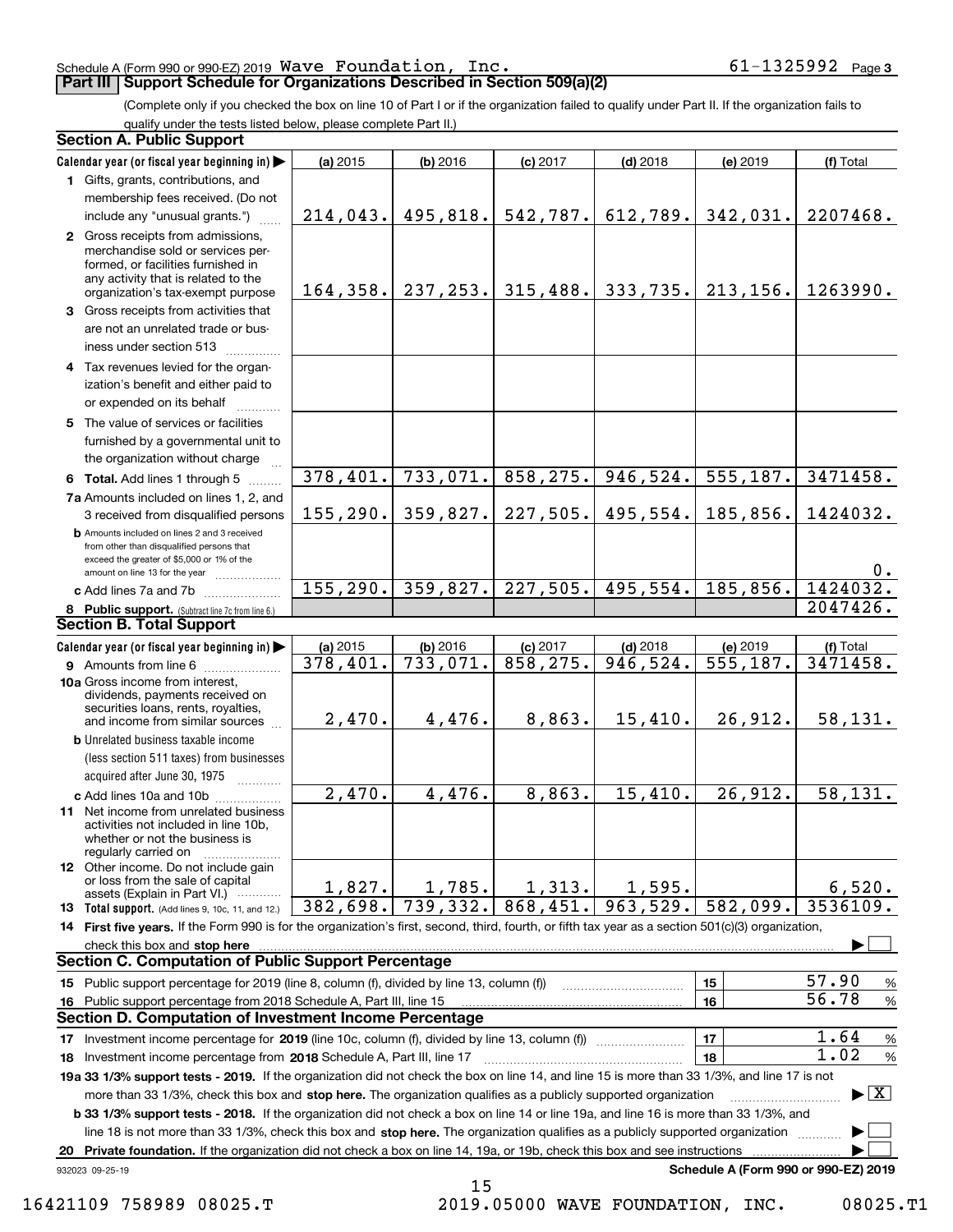**1**

**2**

**3a**

**3b**

**3c**

**4a**

**4b**

**4c**

**5a**

**5b5c**

**6**

**7**

**8**

**9a**

**9b**

**9c**

**10a**

**10b**

**YesNo**

## **Part IV Supporting Organizations**

(Complete only if you checked a box in line 12 on Part I. If you checked 12a of Part I, complete Sections A and B. If you checked 12b of Part I, complete Sections A and C. If you checked 12c of Part I, complete Sections A, D, and E. If you checked 12d of Part I, complete Sections A and D, and complete Part V.)

#### **Section A. All Supporting Organizations**

- **1** Are all of the organization's supported organizations listed by name in the organization's governing documents? If "No," describe in **Part VI** how the supported organizations are designated. If designated by *class or purpose, describe the designation. If historic and continuing relationship, explain.*
- **2** Did the organization have any supported organization that does not have an IRS determination of status under section 509(a)(1) or (2)? If "Yes," explain in Part VI how the organization determined that the supported *organization was described in section 509(a)(1) or (2).*
- **3a** Did the organization have a supported organization described in section 501(c)(4), (5), or (6)? If "Yes," answer *(b) and (c) below.*
- **b** Did the organization confirm that each supported organization qualified under section 501(c)(4), (5), or (6) and satisfied the public support tests under section 509(a)(2)? If "Yes," describe in **Part VI** when and how the *organization made the determination.*
- **c**Did the organization ensure that all support to such organizations was used exclusively for section 170(c)(2)(B) purposes? If "Yes," explain in **Part VI** what controls the organization put in place to ensure such use.
- **4a***If* Was any supported organization not organized in the United States ("foreign supported organization")? *"Yes," and if you checked 12a or 12b in Part I, answer (b) and (c) below.*
- **b** Did the organization have ultimate control and discretion in deciding whether to make grants to the foreign supported organization? If "Yes," describe in **Part VI** how the organization had such control and discretion *despite being controlled or supervised by or in connection with its supported organizations.*
- **c** Did the organization support any foreign supported organization that does not have an IRS determination under sections 501(c)(3) and 509(a)(1) or (2)? If "Yes," explain in **Part VI** what controls the organization used *to ensure that all support to the foreign supported organization was used exclusively for section 170(c)(2)(B) purposes.*
- **5a** Did the organization add, substitute, or remove any supported organizations during the tax year? If "Yes," answer (b) and (c) below (if applicable). Also, provide detail in **Part VI,** including (i) the names and EIN *numbers of the supported organizations added, substituted, or removed; (ii) the reasons for each such action; (iii) the authority under the organization's organizing document authorizing such action; and (iv) how the action was accomplished (such as by amendment to the organizing document).*
- **b** Type I or Type II only. Was any added or substituted supported organization part of a class already designated in the organization's organizing document?
- **cSubstitutions only.**  Was the substitution the result of an event beyond the organization's control?
- **6** Did the organization provide support (whether in the form of grants or the provision of services or facilities) to **Part VI.** *If "Yes," provide detail in* support or benefit one or more of the filing organization's supported organizations? anyone other than (i) its supported organizations, (ii) individuals that are part of the charitable class benefited by one or more of its supported organizations, or (iii) other supporting organizations that also
- **7**Did the organization provide a grant, loan, compensation, or other similar payment to a substantial contributor *If "Yes," complete Part I of Schedule L (Form 990 or 990-EZ).* regard to a substantial contributor? (as defined in section 4958(c)(3)(C)), a family member of a substantial contributor, or a 35% controlled entity with
- **8** Did the organization make a loan to a disqualified person (as defined in section 4958) not described in line 7? *If "Yes," complete Part I of Schedule L (Form 990 or 990-EZ).*
- **9a** Was the organization controlled directly or indirectly at any time during the tax year by one or more in section 509(a)(1) or (2))? If "Yes," *provide detail in* <code>Part VI.</code> disqualified persons as defined in section 4946 (other than foundation managers and organizations described
- **b** Did one or more disqualified persons (as defined in line 9a) hold a controlling interest in any entity in which the supporting organization had an interest? If "Yes," provide detail in P**art VI**.
- **c**Did a disqualified person (as defined in line 9a) have an ownership interest in, or derive any personal benefit from, assets in which the supporting organization also had an interest? If "Yes," provide detail in P**art VI.**
- **10a** Was the organization subject to the excess business holdings rules of section 4943 because of section supporting organizations)? If "Yes," answer 10b below. 4943(f) (regarding certain Type II supporting organizations, and all Type III non-functionally integrated
- **b** Did the organization have any excess business holdings in the tax year? (Use Schedule C, Form 4720, to *determine whether the organization had excess business holdings.)*

16

932024 09-25-19

**Schedule A (Form 990 or 990-EZ) 2019**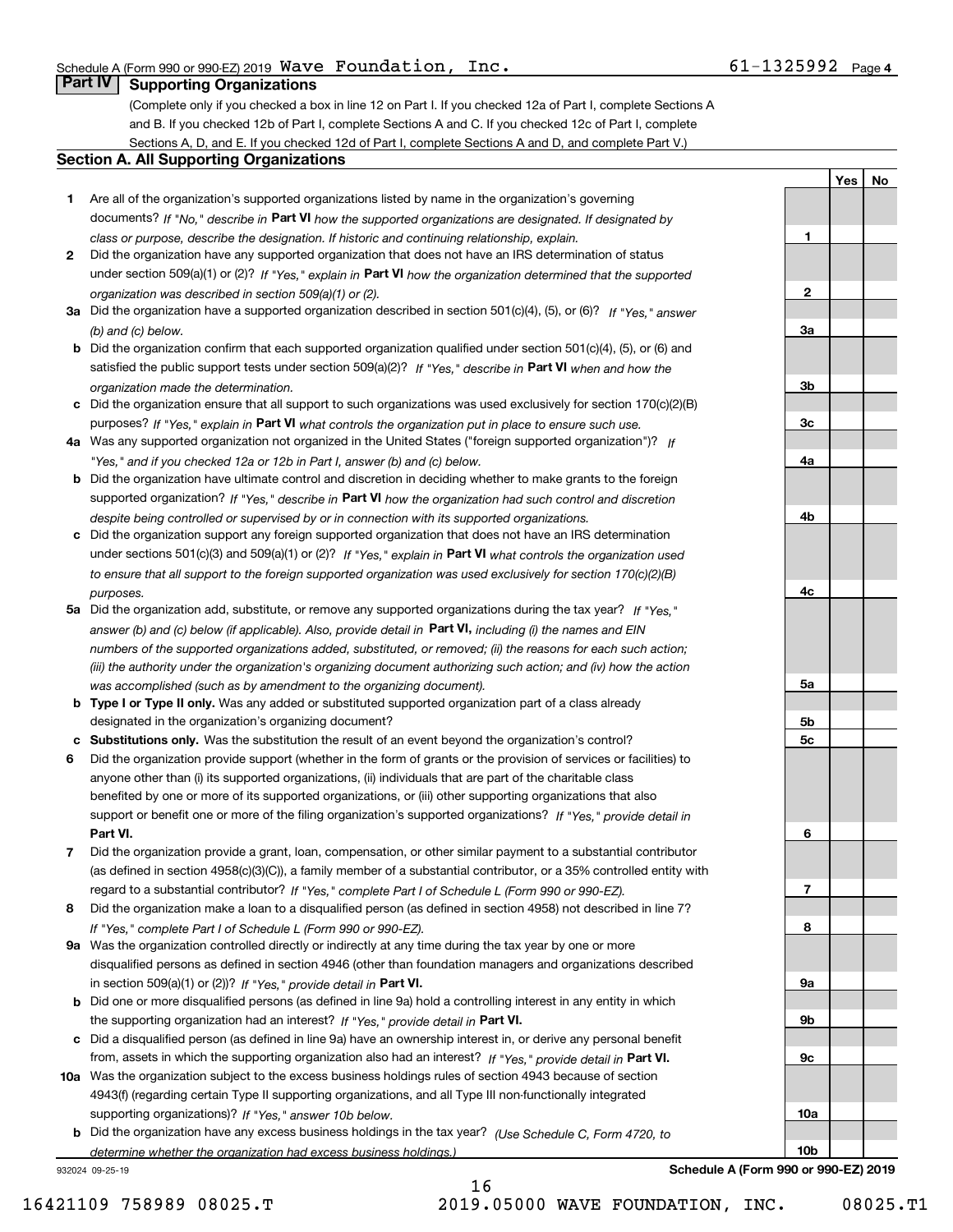Schedule A (Form 990 or 990-EZ) 2019 <code>Wave Foundation, Inc.</code>  $\blacksquare$ Wave Foundation, Inc.  $61-1325992$ 

|    | Part IV<br><b>Supporting Organizations (continued)</b>                                                                            |              |     |    |
|----|-----------------------------------------------------------------------------------------------------------------------------------|--------------|-----|----|
|    |                                                                                                                                   |              | Yes | No |
| 11 | Has the organization accepted a gift or contribution from any of the following persons?                                           |              |     |    |
|    | a A person who directly or indirectly controls, either alone or together with persons described in (b) and (c)                    |              |     |    |
|    | below, the governing body of a supported organization?                                                                            | 11a          |     |    |
|    | <b>b</b> A family member of a person described in (a) above?                                                                      | 11b          |     |    |
|    | c A 35% controlled entity of a person described in (a) or (b) above? If "Yes" to a, b, or c, provide detail in Part VI.           | 11c          |     |    |
|    | <b>Section B. Type I Supporting Organizations</b>                                                                                 |              |     |    |
|    |                                                                                                                                   |              | Yes | No |
| 1  | Did the directors, trustees, or membership of one or more supported organizations have the power to                               |              |     |    |
|    | regularly appoint or elect at least a majority of the organization's directors or trustees at all times during the                |              |     |    |
|    | tax year? If "No," describe in Part VI how the supported organization(s) effectively operated, supervised, or                     |              |     |    |
|    | controlled the organization's activities. If the organization had more than one supported organization,                           |              |     |    |
|    | describe how the powers to appoint and/or remove directors or trustees were allocated among the supported                         |              |     |    |
|    | organizations and what conditions or restrictions, if any, applied to such powers during the tax year.                            | 1            |     |    |
| 2  | Did the organization operate for the benefit of any supported organization other than the supported                               |              |     |    |
|    | organization(s) that operated, supervised, or controlled the supporting organization? If "Yes," explain in                        |              |     |    |
|    | Part VI how providing such benefit carried out the purposes of the supported organization(s) that operated,                       |              |     |    |
|    | supervised, or controlled the supporting organization.                                                                            | 2            |     |    |
|    | <b>Section C. Type II Supporting Organizations</b>                                                                                |              |     |    |
|    |                                                                                                                                   |              | Yes | No |
| 1  | Were a majority of the organization's directors or trustees during the tax year also a majority of the directors                  |              |     |    |
|    | or trustees of each of the organization's supported organization(s)? If "No," describe in Part VI how control                     |              |     |    |
|    | or management of the supporting organization was vested in the same persons that controlled or managed                            |              |     |    |
|    | the supported organization(s).                                                                                                    | 1            |     |    |
|    | <b>Section D. All Type III Supporting Organizations</b>                                                                           |              |     |    |
|    |                                                                                                                                   |              | Yes | No |
| 1  | Did the organization provide to each of its supported organizations, by the last day of the fifth month of the                    |              |     |    |
|    | organization's tax year, (i) a written notice describing the type and amount of support provided during the prior tax             |              |     |    |
|    | year, (ii) a copy of the Form 990 that was most recently filed as of the date of notification, and (iii) copies of the            |              |     |    |
|    | organization's governing documents in effect on the date of notification, to the extent not previously provided?                  | 1            |     |    |
| 2  | Were any of the organization's officers, directors, or trustees either (i) appointed or elected by the supported                  |              |     |    |
|    | organization(s) or (ii) serving on the governing body of a supported organization? If "No," explain in Part VI how                |              |     |    |
|    | the organization maintained a close and continuous working relationship with the supported organization(s).                       | $\mathbf{2}$ |     |    |
| 3  | By reason of the relationship described in (2), did the organization's supported organizations have a                             |              |     |    |
|    | significant voice in the organization's investment policies and in directing the use of the organization's                        |              |     |    |
|    | income or assets at all times during the tax year? If "Yes," describe in Part VI the role the organization's                      |              |     |    |
|    | supported organizations played in this regard.                                                                                    | 3            |     |    |
|    | Section E. Type III Functionally Integrated Supporting Organizations                                                              |              |     |    |
| 1  | Check the box next to the method that the organization used to satisfy the Integral Part Test during the year (see instructions). |              |     |    |
| a  | The organization satisfied the Activities Test. Complete line 2 below.                                                            |              |     |    |
| b  | The organization is the parent of each of its supported organizations. Complete line 3 below.                                     |              |     |    |
| C  | The organization supported a governmental entity. Describe in Part VI how you supported a government entity (see instructions),   |              |     |    |
| 2  | Activities Test. Answer (a) and (b) below.                                                                                        |              | Yes | No |
| a  | Did substantially all of the organization's activities during the tax year directly further the exempt purposes of                |              |     |    |
|    | the supported organization(s) to which the organization was responsive? If "Yes," then in Part VI identify                        |              |     |    |
|    | those supported organizations and explain how these activities directly furthered their exempt purposes,                          |              |     |    |
|    | how the organization was responsive to those supported organizations, and how the organization determined                         |              |     |    |
|    | that these activities constituted substantially all of its activities.                                                            | 2a           |     |    |
| b  | Did the activities described in (a) constitute activities that, but for the organization's involvement, one or more               |              |     |    |
|    | of the organization's supported organization(s) would have been engaged in? If "Yes," explain in Part VI the                      |              |     |    |
|    | reasons for the organization's position that its supported organization(s) would have engaged in these                            |              |     |    |
|    | activities but for the organization's involvement.                                                                                | 2b           |     |    |
| з  | Parent of Supported Organizations. Answer (a) and (b) below.                                                                      |              |     |    |
| а  | Did the organization have the power to regularly appoint or elect a majority of the officers, directors, or                       |              |     |    |
|    | trustees of each of the supported organizations? Provide details in Part VI.                                                      | 3a           |     |    |
|    | <b>b</b> Did the organization exercise a substantial degree of direction over the policies, programs, and activities of each      |              |     |    |
|    | of its supported organizations? If "Yes," describe in Part VI the role played by the organization in this regard                  | Зb           |     |    |
|    | Schedule A (Form 990 or 990-EZ) 2019<br>932025 09-25-19                                                                           |              |     |    |

**Schedule A (Form 990 or 990-EZ) 2019**

17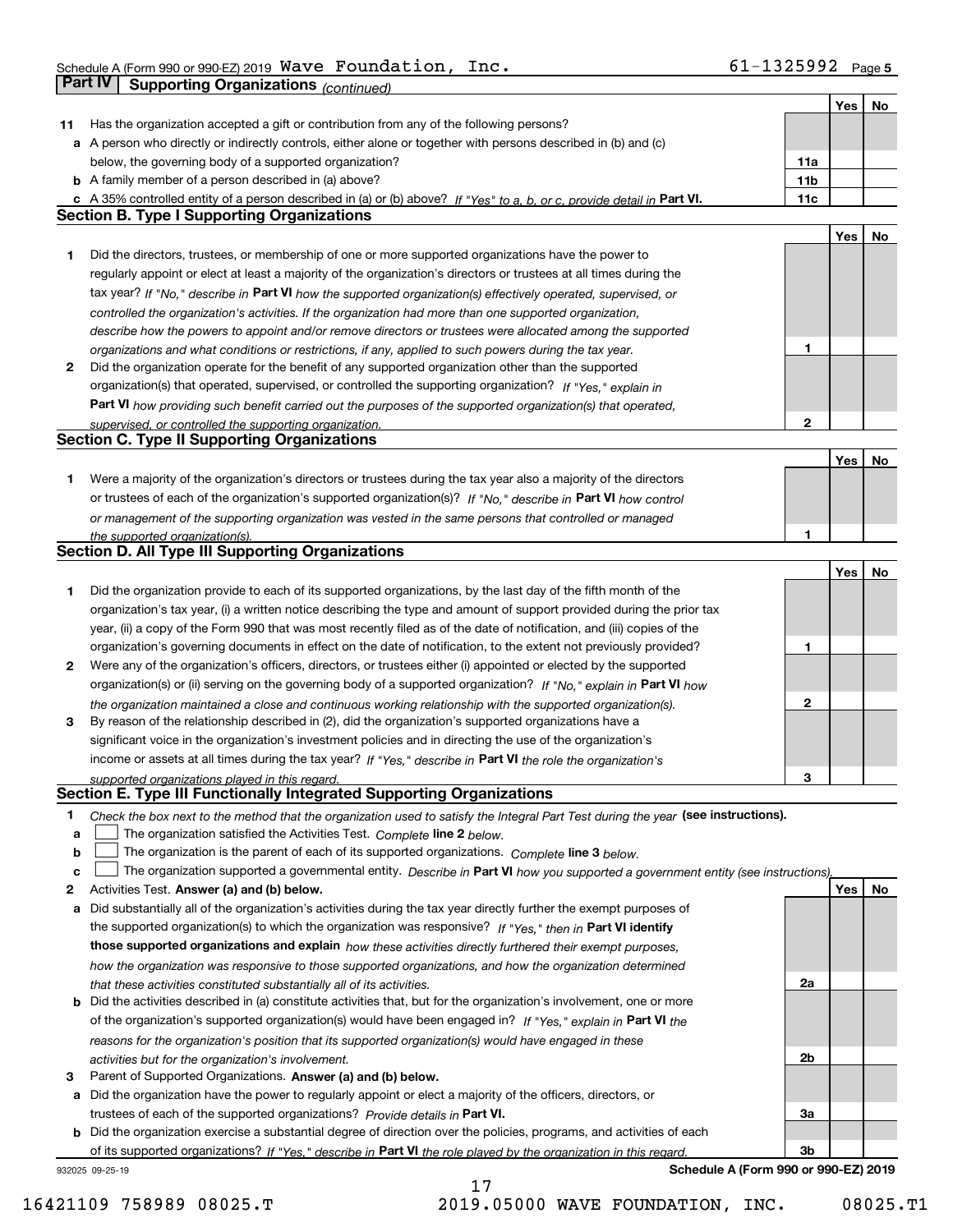#### Schedule A (Form 990 or 990-EZ) 2019 Page Wave Foundation, Inc. 61-1325992 **Part V Type III Non-Functionally Integrated 509(a)(3) Supporting Organizations**

1 Check here if the organization satisfied the Integral Part Test as a qualifying trust on Nov. 20, 1970 (explain in Part VI). See instructions. All other Type III non-functionally integrated supporting organizations must complete Sections A through E.

|              | Section A - Adjusted Net Income                                                                                                   |                | (A) Prior Year | (B) Current Year<br>(optional) |
|--------------|-----------------------------------------------------------------------------------------------------------------------------------|----------------|----------------|--------------------------------|
| 1            | Net short-term capital gain                                                                                                       | 1              |                |                                |
| 2            | Recoveries of prior-year distributions                                                                                            | $\overline{2}$ |                |                                |
| 3            | Other gross income (see instructions)                                                                                             | 3              |                |                                |
| 4            | Add lines 1 through 3.                                                                                                            | 4              |                |                                |
| 5            | Depreciation and depletion                                                                                                        | 5              |                |                                |
| 6            | Portion of operating expenses paid or incurred for production or                                                                  |                |                |                                |
|              | collection of gross income or for management, conservation, or                                                                    |                |                |                                |
|              | maintenance of property held for production of income (see instructions)                                                          | 6              |                |                                |
| 7            | Other expenses (see instructions)                                                                                                 | $\overline{7}$ |                |                                |
| 8            | Adjusted Net Income (subtract lines 5, 6, and 7 from line 4)                                                                      | 8              |                |                                |
|              | <b>Section B - Minimum Asset Amount</b>                                                                                           |                | (A) Prior Year | (B) Current Year<br>(optional) |
| 1            | Aggregate fair market value of all non-exempt-use assets (see                                                                     |                |                |                                |
|              | instructions for short tax year or assets held for part of year):                                                                 |                |                |                                |
|              | a Average monthly value of securities                                                                                             | 1a             |                |                                |
|              | <b>b</b> Average monthly cash balances                                                                                            | 1b             |                |                                |
|              | c Fair market value of other non-exempt-use assets                                                                                | 1c             |                |                                |
|              | d Total (add lines 1a, 1b, and 1c)                                                                                                | 1d             |                |                                |
|              | e Discount claimed for blockage or other                                                                                          |                |                |                                |
|              | factors (explain in detail in Part VI):                                                                                           |                |                |                                |
| $\mathbf{2}$ | Acquisition indebtedness applicable to non-exempt-use assets                                                                      | $\mathbf 2$    |                |                                |
| 3            | Subtract line 2 from line 1d.                                                                                                     | 3              |                |                                |
| 4            | Cash deemed held for exempt use. Enter 1-1/2% of line 3 (for greater amount,                                                      |                |                |                                |
|              | see instructions)                                                                                                                 | 4              |                |                                |
| 5            | Net value of non-exempt-use assets (subtract line 4 from line 3)                                                                  | 5              |                |                                |
| 6            | Multiply line 5 by .035.                                                                                                          | 6              |                |                                |
| 7            | Recoveries of prior-year distributions                                                                                            | $\overline{7}$ |                |                                |
| 8            | Minimum Asset Amount (add line 7 to line 6)                                                                                       | 8              |                |                                |
|              | <b>Section C - Distributable Amount</b>                                                                                           |                |                | <b>Current Year</b>            |
| 1            | Adjusted net income for prior year (from Section A, line 8, Column A)                                                             | 1              |                |                                |
| 2            | Enter 85% of line 1.                                                                                                              | $\overline{2}$ |                |                                |
| з            | Minimum asset amount for prior year (from Section B, line 8, Column A)                                                            | 3              |                |                                |
| 4            | Enter greater of line 2 or line 3.                                                                                                | 4              |                |                                |
| 5            | Income tax imposed in prior year                                                                                                  | 5              |                |                                |
| 6            | <b>Distributable Amount.</b> Subtract line 5 from line 4, unless subject to                                                       |                |                |                                |
|              | emergency temporary reduction (see instructions).                                                                                 | 6              |                |                                |
| 7            | Check here if the current year is the organization's first as a non-functionally integrated Type III supporting organization (see |                |                |                                |

instructions).

**1**

**Schedule A (Form 990 or 990-EZ) 2019**

932026 09-25-19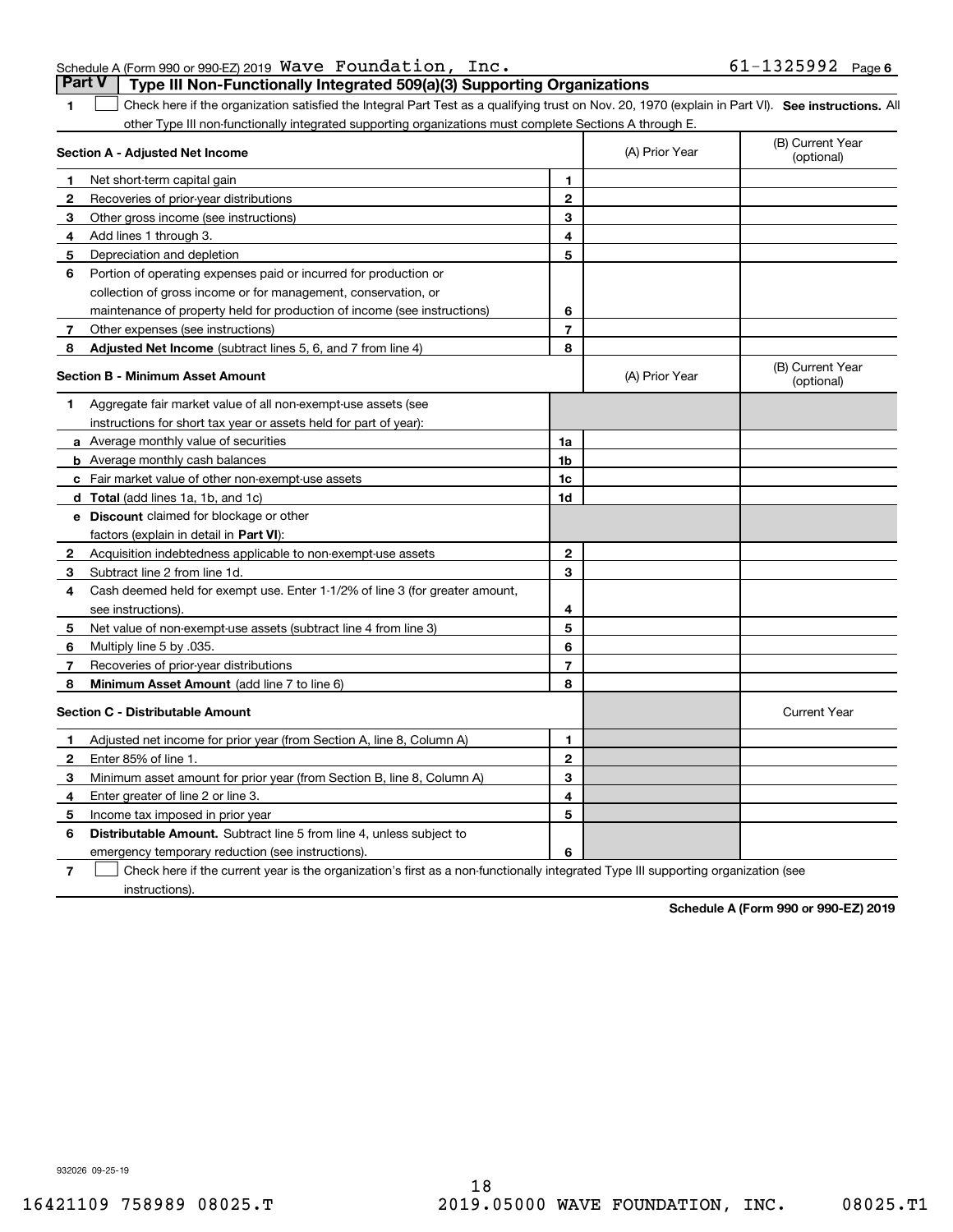| Part V | Type III Non-Functionally Integrated 509(a)(3) Supporting Organizations                    |                             | (continued)                           |                                         |
|--------|--------------------------------------------------------------------------------------------|-----------------------------|---------------------------------------|-----------------------------------------|
|        | <b>Section D - Distributions</b>                                                           |                             |                                       | <b>Current Year</b>                     |
| 1      | Amounts paid to supported organizations to accomplish exempt purposes                      |                             |                                       |                                         |
| 2      | Amounts paid to perform activity that directly furthers exempt purposes of supported       |                             |                                       |                                         |
|        | organizations, in excess of income from activity                                           |                             |                                       |                                         |
| з      | Administrative expenses paid to accomplish exempt purposes of supported organizations      |                             |                                       |                                         |
| 4      | Amounts paid to acquire exempt-use assets                                                  |                             |                                       |                                         |
| 5      | Qualified set-aside amounts (prior IRS approval required)                                  |                             |                                       |                                         |
| 6      | Other distributions (describe in Part VI). See instructions.                               |                             |                                       |                                         |
| 7      | <b>Total annual distributions.</b> Add lines 1 through 6.                                  |                             |                                       |                                         |
| 8      | Distributions to attentive supported organizations to which the organization is responsive |                             |                                       |                                         |
|        | (provide details in Part VI). See instructions.                                            |                             |                                       |                                         |
| 9      | Distributable amount for 2019 from Section C, line 6                                       |                             |                                       |                                         |
| 10     | Line 8 amount divided by line 9 amount                                                     |                             |                                       |                                         |
|        |                                                                                            | (i)                         | (iii)                                 | (iii)                                   |
|        | <b>Section E - Distribution Allocations</b> (see instructions)                             | <b>Excess Distributions</b> | <b>Underdistributions</b><br>Pre-2019 | <b>Distributable</b><br>Amount for 2019 |
| 1      | Distributable amount for 2019 from Section C, line 6                                       |                             |                                       |                                         |
| 2      | Underdistributions, if any, for years prior to 2019 (reason-                               |                             |                                       |                                         |
|        | able cause required- explain in Part VI). See instructions.                                |                             |                                       |                                         |
| з      | Excess distributions carryover, if any, to 2019                                            |                             |                                       |                                         |
|        | <b>a</b> From 2014                                                                         |                             |                                       |                                         |
|        | <b>b</b> From 2015                                                                         |                             |                                       |                                         |
|        | $c$ From 2016                                                                              |                             |                                       |                                         |
|        | d From 2017                                                                                |                             |                                       |                                         |
|        | e From 2018                                                                                |                             |                                       |                                         |
|        | Total of lines 3a through e                                                                |                             |                                       |                                         |
|        | <b>g</b> Applied to underdistributions of prior years                                      |                             |                                       |                                         |
|        | <b>h</b> Applied to 2019 distributable amount                                              |                             |                                       |                                         |
|        | Carryover from 2014 not applied (see instructions)                                         |                             |                                       |                                         |
|        | Remainder. Subtract lines 3g, 3h, and 3i from 3f.                                          |                             |                                       |                                         |
| 4      | Distributions for 2019 from Section D,                                                     |                             |                                       |                                         |
|        | line $7:$                                                                                  |                             |                                       |                                         |
|        | <b>a</b> Applied to underdistributions of prior years                                      |                             |                                       |                                         |
|        | <b>b</b> Applied to 2019 distributable amount                                              |                             |                                       |                                         |
| c      | Remainder. Subtract lines 4a and 4b from 4.                                                |                             |                                       |                                         |
| 5      | Remaining underdistributions for years prior to 2019, if                                   |                             |                                       |                                         |
|        | any. Subtract lines 3g and 4a from line 2. For result greater                              |                             |                                       |                                         |
|        | than zero, explain in Part VI. See instructions.                                           |                             |                                       |                                         |
| 6      | Remaining underdistributions for 2019. Subtract lines 3h                                   |                             |                                       |                                         |
|        | and 4b from line 1. For result greater than zero, explain in                               |                             |                                       |                                         |
|        | Part VI. See instructions.                                                                 |                             |                                       |                                         |
| 7      | Excess distributions carryover to 2020. Add lines 3j                                       |                             |                                       |                                         |
|        | and 4c.                                                                                    |                             |                                       |                                         |
| 8      | Breakdown of line 7:                                                                       |                             |                                       |                                         |
|        | a Excess from 2015                                                                         |                             |                                       |                                         |
|        | <b>b</b> Excess from 2016                                                                  |                             |                                       |                                         |
|        | c Excess from 2017                                                                         |                             |                                       |                                         |
|        | d Excess from 2018                                                                         |                             |                                       |                                         |
|        | e Excess from 2019                                                                         |                             |                                       |                                         |
|        |                                                                                            |                             |                                       |                                         |

**Schedule A (Form 990 or 990-EZ) 2019**

932027 09-25-19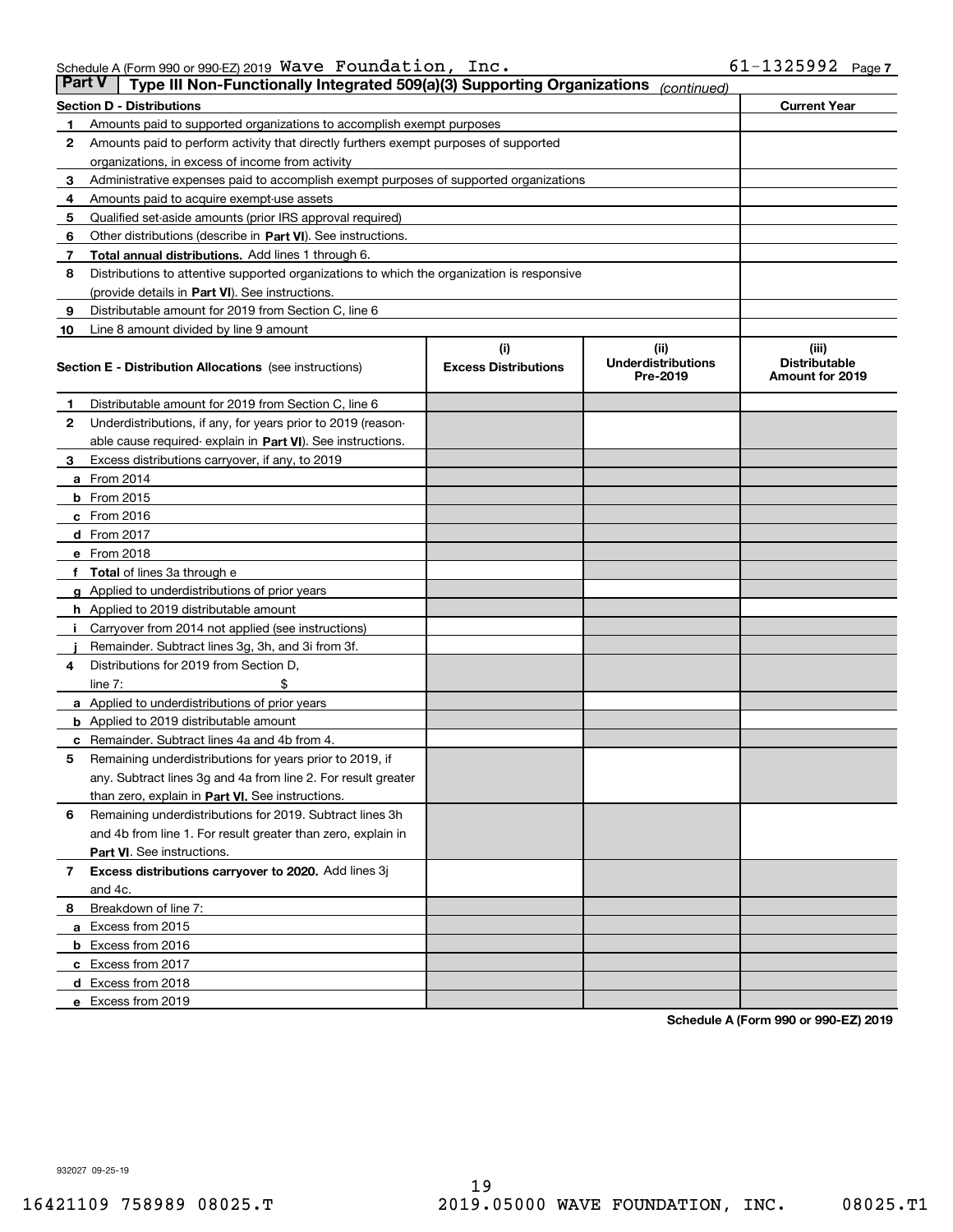|                 | Schedule A (Form 990 or 990-EZ) 2019 Wave Foundation, Inc.                                                                                                                                                                                                                              |    | 61-1325992 Page 8                                                                                                                                                                                                                                                                                |
|-----------------|-----------------------------------------------------------------------------------------------------------------------------------------------------------------------------------------------------------------------------------------------------------------------------------------|----|--------------------------------------------------------------------------------------------------------------------------------------------------------------------------------------------------------------------------------------------------------------------------------------------------|
| <b>Part VI</b>  | Supplemental Information. Provide the explanations required by Part II, line 10; Part II, line 17a or 17b; Part III, line 12;<br>Section D, lines 5, 6, and 8; and Part V, Section E, lines 2, 5, and 6. Also complete this part for any additional information.<br>(See instructions.) |    | Part IV, Section A, lines 1, 2, 3b, 3c, 4b, 4c, 5a, 6, 9a, 9b, 9c, 11a, 11b, and 11c; Part IV, Section B, lines 1 and 2; Part IV, Section C,<br>line 1; Part IV, Section D, lines 2 and 3; Part IV, Section E, lines 1c, 2a, 2b, 3a, and 3b; Part V, line 1; Part V, Section B, line 1e; Part V, |
|                 |                                                                                                                                                                                                                                                                                         |    |                                                                                                                                                                                                                                                                                                  |
|                 |                                                                                                                                                                                                                                                                                         |    |                                                                                                                                                                                                                                                                                                  |
|                 |                                                                                                                                                                                                                                                                                         |    |                                                                                                                                                                                                                                                                                                  |
|                 |                                                                                                                                                                                                                                                                                         |    |                                                                                                                                                                                                                                                                                                  |
|                 |                                                                                                                                                                                                                                                                                         |    |                                                                                                                                                                                                                                                                                                  |
|                 |                                                                                                                                                                                                                                                                                         |    |                                                                                                                                                                                                                                                                                                  |
|                 |                                                                                                                                                                                                                                                                                         |    |                                                                                                                                                                                                                                                                                                  |
|                 |                                                                                                                                                                                                                                                                                         |    |                                                                                                                                                                                                                                                                                                  |
|                 |                                                                                                                                                                                                                                                                                         |    |                                                                                                                                                                                                                                                                                                  |
|                 |                                                                                                                                                                                                                                                                                         |    |                                                                                                                                                                                                                                                                                                  |
|                 |                                                                                                                                                                                                                                                                                         |    |                                                                                                                                                                                                                                                                                                  |
|                 |                                                                                                                                                                                                                                                                                         |    |                                                                                                                                                                                                                                                                                                  |
|                 |                                                                                                                                                                                                                                                                                         |    |                                                                                                                                                                                                                                                                                                  |
|                 |                                                                                                                                                                                                                                                                                         |    |                                                                                                                                                                                                                                                                                                  |
|                 |                                                                                                                                                                                                                                                                                         |    |                                                                                                                                                                                                                                                                                                  |
|                 |                                                                                                                                                                                                                                                                                         |    |                                                                                                                                                                                                                                                                                                  |
|                 |                                                                                                                                                                                                                                                                                         |    |                                                                                                                                                                                                                                                                                                  |
|                 |                                                                                                                                                                                                                                                                                         |    |                                                                                                                                                                                                                                                                                                  |
|                 |                                                                                                                                                                                                                                                                                         |    |                                                                                                                                                                                                                                                                                                  |
|                 |                                                                                                                                                                                                                                                                                         |    |                                                                                                                                                                                                                                                                                                  |
|                 |                                                                                                                                                                                                                                                                                         |    |                                                                                                                                                                                                                                                                                                  |
|                 |                                                                                                                                                                                                                                                                                         |    |                                                                                                                                                                                                                                                                                                  |
|                 |                                                                                                                                                                                                                                                                                         |    |                                                                                                                                                                                                                                                                                                  |
|                 |                                                                                                                                                                                                                                                                                         |    |                                                                                                                                                                                                                                                                                                  |
|                 |                                                                                                                                                                                                                                                                                         |    |                                                                                                                                                                                                                                                                                                  |
|                 |                                                                                                                                                                                                                                                                                         |    |                                                                                                                                                                                                                                                                                                  |
|                 |                                                                                                                                                                                                                                                                                         |    |                                                                                                                                                                                                                                                                                                  |
| 932028 09-25-19 |                                                                                                                                                                                                                                                                                         | 20 | Schedule A (Form 990 or 990-EZ) 2019                                                                                                                                                                                                                                                             |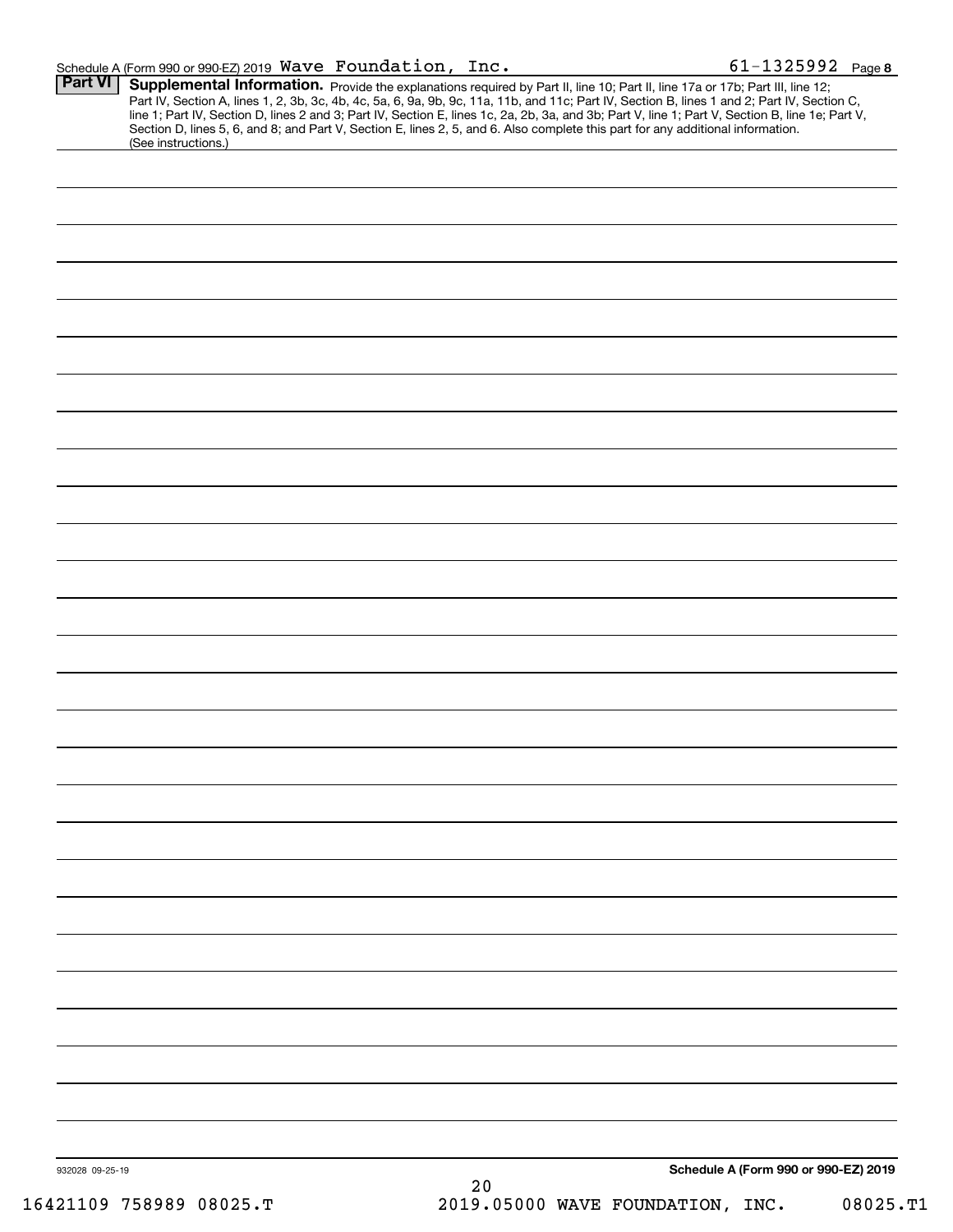Department of the Treasury Internal Revenue Service **(Form 990, 990-EZ, or 990-PF)**

\*\* PUBLIC DISCLOSURE COPY \*\*

## **Schedule B Schedule of Contributors**

**| Attach to Form 990, Form 990-EZ, or Form 990-PF. | Go to www.irs.gov/Form990 for the latest information.** OMB No. 1545-0047

**2019**

**Employer identification number**

| or 990-PF)                 |
|----------------------------|
| Department of the Treasury |
| Internal Revenue Service   |
| Name of the organization   |

**Organization type** (check one):

## Wave Foundation, Inc.  $\vert$  61-1325992

| Filers of:         | Section:                                                                           |
|--------------------|------------------------------------------------------------------------------------|
| Form 990 or 990-EZ | $\underline{\mathbf{X}}$ 501(c)(<br>$3$ ) (enter number) organization              |
|                    | $4947(a)(1)$ nonexempt charitable trust <b>not</b> treated as a private foundation |
|                    | 527 political organization                                                         |
| Form 990-PF        | 501(c)(3) exempt private foundation                                                |
|                    | 4947(a)(1) nonexempt charitable trust treated as a private foundation              |
|                    | 501(c)(3) taxable private foundation                                               |

Check if your organization is covered by the **General Rule** or a **Special Rule. Note:**  Only a section 501(c)(7), (8), or (10) organization can check boxes for both the General Rule and a Special Rule. See instructions.

#### **General Rule**

 $\boxed{\textbf{X}}$  For an organization filing Form 990, 990-EZ, or 990-PF that received, during the year, contributions totaling \$5,000 or more (in money or property) from any one contributor. Complete Parts I and II. See instructions for determining a contributor's total contributions.

#### **Special Rules**

any one contributor, during the year, total contributions of the greater of  $\,$  (1) \$5,000; or **(2)** 2% of the amount on (i) Form 990, Part VIII, line 1h; For an organization described in section 501(c)(3) filing Form 990 or 990-EZ that met the 33 1/3% support test of the regulations under sections 509(a)(1) and 170(b)(1)(A)(vi), that checked Schedule A (Form 990 or 990-EZ), Part II, line 13, 16a, or 16b, and that received from or (ii) Form 990-EZ, line 1. Complete Parts I and II.  $\mathcal{L}^{\text{max}}$ 

year, total contributions of more than \$1,000 *exclusively* for religious, charitable, scientific, literary, or educational purposes, or for the For an organization described in section 501(c)(7), (8), or (10) filing Form 990 or 990-EZ that received from any one contributor, during the prevention of cruelty to children or animals. Complete Parts I, II, and III.  $\mathcal{L}^{\text{max}}$ 

purpose. Don't complete any of the parts unless the **General Rule** applies to this organization because it received *nonexclusively* year, contributions <sub>exclusively</sub> for religious, charitable, etc., purposes, but no such contributions totaled more than \$1,000. If this box is checked, enter here the total contributions that were received during the year for an  $\;$ exclusively religious, charitable, etc., For an organization described in section 501(c)(7), (8), or (10) filing Form 990 or 990-EZ that received from any one contributor, during the religious, charitable, etc., contributions totaling \$5,000 or more during the year  $\Box$ — $\Box$  =  $\Box$  $\mathcal{L}^{\text{max}}$ 

**Caution:**  An organization that isn't covered by the General Rule and/or the Special Rules doesn't file Schedule B (Form 990, 990-EZ, or 990-PF),  **must** but it answer "No" on Part IV, line 2, of its Form 990; or check the box on line H of its Form 990-EZ or on its Form 990-PF, Part I, line 2, to certify that it doesn't meet the filing requirements of Schedule B (Form 990, 990-EZ, or 990-PF).

**For Paperwork Reduction Act Notice, see the instructions for Form 990, 990-EZ, or 990-PF. Schedule B (Form 990, 990-EZ, or 990-PF) (2019)** LHA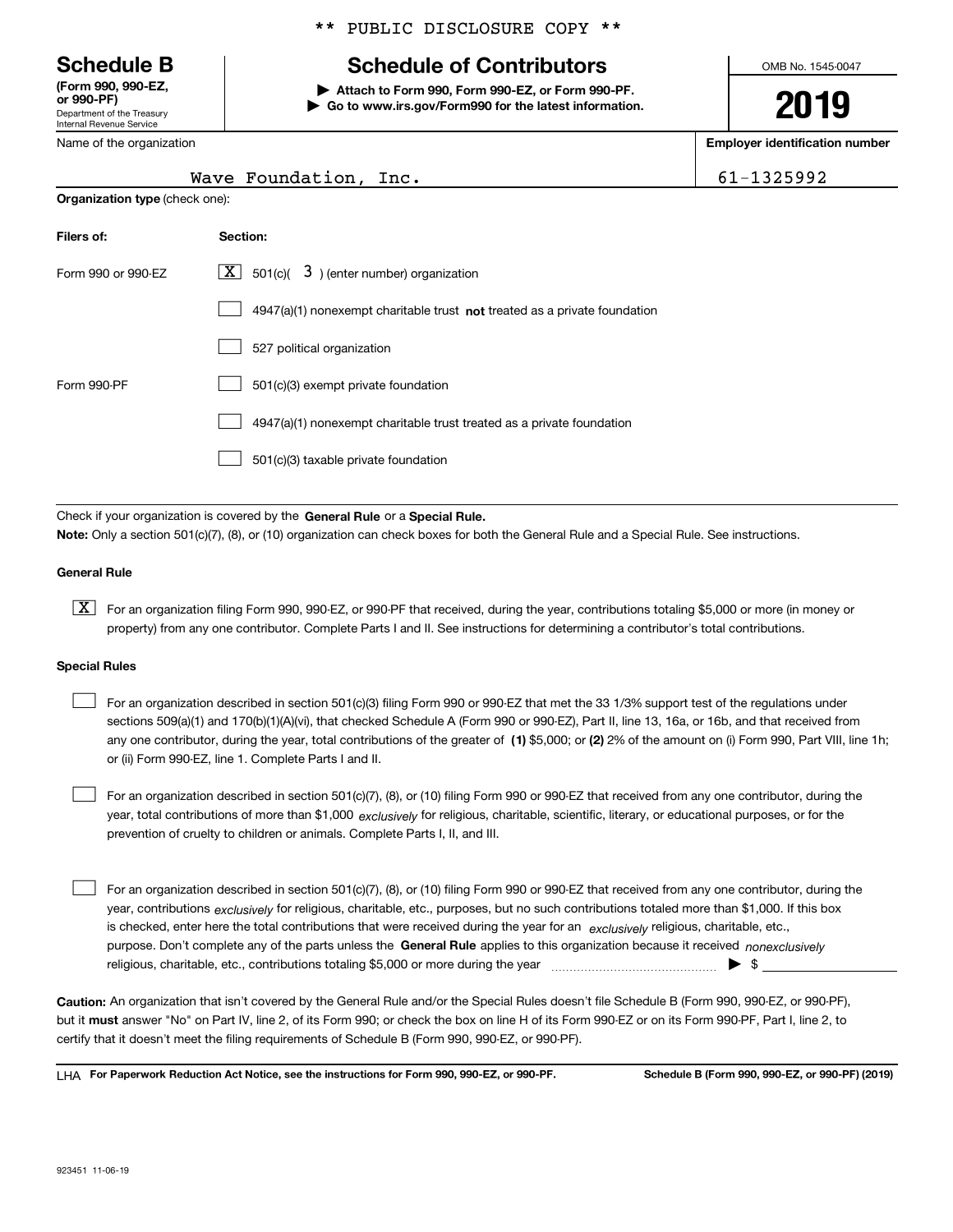**Employer identification number**

Wave Foundation, Inc. 61-1325992

#### **(a)No.(b)Name, address, and ZIP + 4 (c)Total contributions (d)Type of contribution PersonPayrollNoncash (a)No.(b)Name, address, and ZIP + 4 (c)Total contributions (d)Type of contribution PersonPayrollNoncash (a)No.(b)Name, address, and ZIP + 4 (c)Total contributions (d)Type of contribution PersonPayrollNoncash (a) No.(b) Name, address, and ZIP + 4 (c) Total contributions (d) Type of contribution PersonPayrollNoncash (a) No.(b) Name, address, and ZIP + 4 (c) Total contributions (d) Type of contribution PersonPayrollNoncash (a) No.(b)Name, address, and ZIP + 4 (c) Total contributions (d)Type of contribution PersonPayrollNoncash Contributors** (see instructions). Use duplicate copies of Part I if additional space is needed. \$(Complete Part II for noncash contributions.) \$(Complete Part II for noncash contributions.) \$(Complete Part II for noncash contributions.) \$(Complete Part II for noncash contributions.) \$(Complete Part II for noncash contributions.) \$(Complete Part II for Employer identification page 2<br> **2** alame of organization<br> **2Part I 2Part I Contributors** (see instructions). Use duplicate copies of Part I if additional space is needed.  $|X|$  $\mathcal{L}^{\text{max}}$  $\mathcal{L}^{\text{max}}$  $\boxed{\text{X}}$  $\mathcal{L}^{\text{max}}$  $\mathcal{L}^{\text{max}}$  $|X|$  $\mathcal{L}^{\text{max}}$  $\mathcal{L}^{\text{max}}$  $\boxed{\text{X}}$  $\mathcal{L}^{\text{max}}$  $\mathcal{L}^{\text{max}}$  $\boxed{\text{X}}$  $\mathcal{L}^{\text{max}}$  $\mathcal{L}^{\text{max}}$  $\boxed{\text{X}}$  $\mathcal{L}^{\text{max}}$  $\mathcal{L}^{\text{max}}$  $\begin{array}{c|c|c|c|c|c} 1 & \hspace{1.5cm} & \hspace{1.5cm} & \hspace{1.5cm} & \hspace{1.5cm} & \hspace{1.5cm} & \hspace{1.5cm} & \hspace{1.5cm} & \hspace{1.5cm} & \hspace{1.5cm} & \hspace{1.5cm} & \hspace{1.5cm} & \hspace{1.5cm} & \hspace{1.5cm} & \hspace{1.5cm} & \hspace{1.5cm} & \hspace{1.5cm} & \hspace{1.5cm} & \hspace{1.5cm} & \hspace{1.5cm} & \hspace{1.5cm} &$ 20,000.  $2$  | Person  $\overline{\text{X}}$ 75,000.  $\overline{3}$  | Person  $\overline{X}$ 10,000.  $4$  | Person  $\overline{\text{X}}$ 5,000.  $\sim$  5 | Person X 180,466.  $\sim$  6 | Person X 10,000.

### 923452 11-06-19 **Schedule B (Form 990, 990-EZ, or 990-PF) (2019)**

noncash contributions.)

16421109 758989 08025.T 2019.05000 WAVE FOUNDATION, INC. 08025.T1

23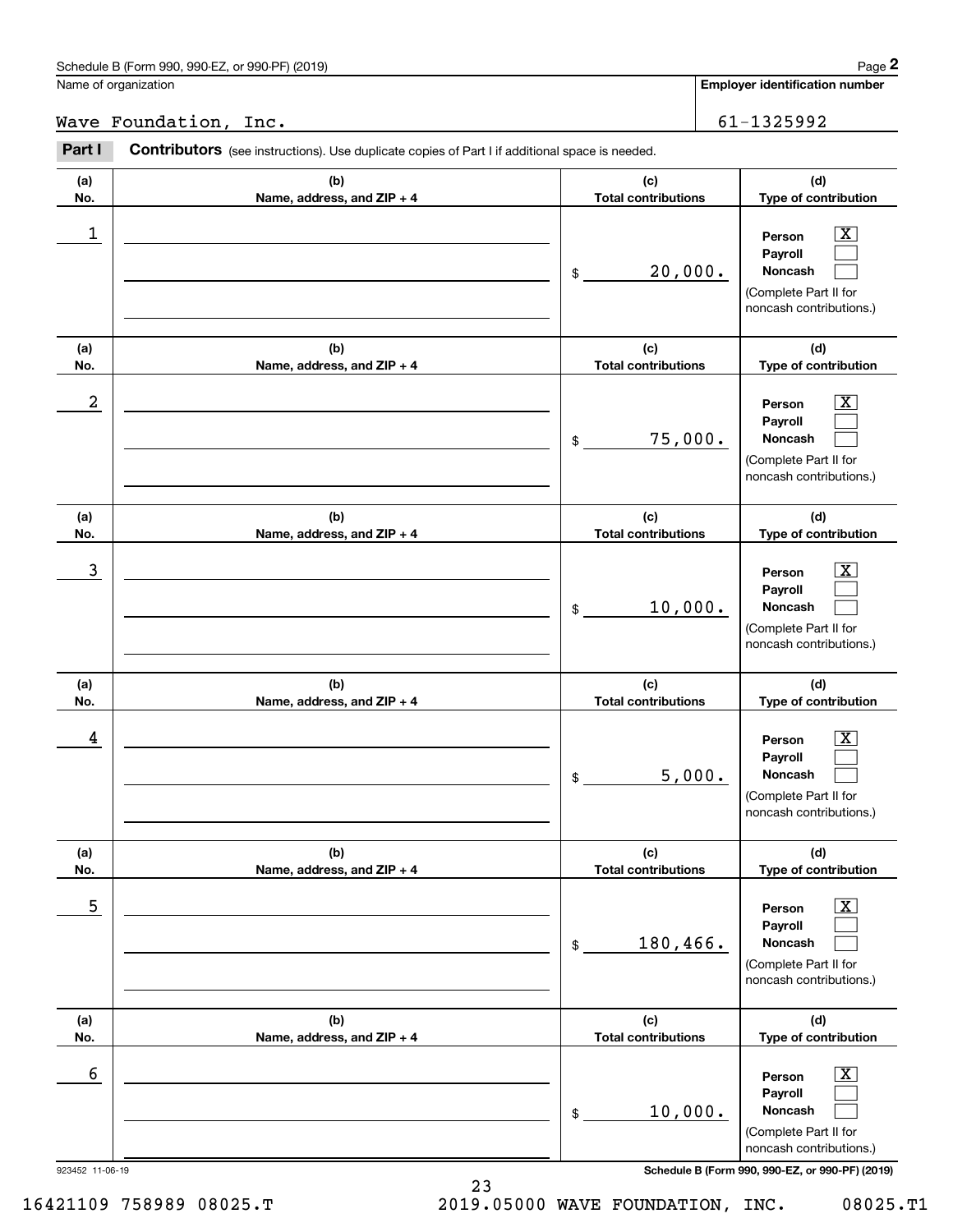#### Wave Foundation, Inc. 61-1325992

| Name of organization | Schedule B (Form 990, 990-EZ, or 990-PF) (2019)                                                |                                   | Page 2<br><b>Employer identification number</b>                                                                                     |
|----------------------|------------------------------------------------------------------------------------------------|-----------------------------------|-------------------------------------------------------------------------------------------------------------------------------------|
|                      |                                                                                                |                                   |                                                                                                                                     |
|                      | Wave Foundation, Inc.                                                                          |                                   | 61-1325992                                                                                                                          |
| Part I               | Contributors (see instructions). Use duplicate copies of Part I if additional space is needed. |                                   |                                                                                                                                     |
| (a)<br>No.           | (b)<br>Name, address, and ZIP + 4                                                              | (c)<br><b>Total contributions</b> | (d)<br>Type of contribution                                                                                                         |
| 7                    |                                                                                                | 5,000.<br>\$                      | $\overline{\mathbf{X}}$<br>Person<br>Payroll<br>Noncash<br>(Complete Part II for<br>noncash contributions.)                         |
| (a)<br>No.           | (b)<br>Name, address, and ZIP + 4                                                              | (c)<br><b>Total contributions</b> | (d)<br>Type of contribution                                                                                                         |
| 8                    |                                                                                                | 5,000.<br>\$                      | $\overline{\mathbf{X}}$<br>Person<br>Payroll<br>Noncash<br>(Complete Part II for<br>noncash contributions.)                         |
| (a)<br>No.           | (b)<br>Name, address, and ZIP + 4                                                              | (c)<br><b>Total contributions</b> | (d)<br>Type of contribution                                                                                                         |
| 9                    |                                                                                                | 5,270.<br>\$                      | $\overline{\text{X}}$<br>Person<br>Payroll<br>Noncash<br>(Complete Part II for<br>noncash contributions.)                           |
| (a)<br>No.           | (b)<br>Name, address, and ZIP + 4                                                              | (c)<br><b>Total contributions</b> | (d)<br>Type of contribution                                                                                                         |
|                      |                                                                                                | \$                                | Person<br>Payroll<br>Noncash<br>(Complete Part II for<br>noncash contributions.)                                                    |
| (a)<br>No.           | (b)<br>Name, address, and ZIP + 4                                                              | (c)<br><b>Total contributions</b> | (d)<br>Type of contribution                                                                                                         |
|                      |                                                                                                | \$                                | Person<br>Payroll<br>Noncash<br>(Complete Part II for<br>noncash contributions.)                                                    |
| (a)<br>No.           | (b)<br>Name, address, and ZIP + 4                                                              | (c)<br><b>Total contributions</b> | (d)<br>Type of contribution                                                                                                         |
| 923452 11-06-19      |                                                                                                | \$                                | Person<br>Payroll<br>Noncash<br>(Complete Part II for<br>noncash contributions.)<br>Schedule B (Form 990, 990-EZ, or 990-PF) (2019) |

16421109 758989 08025.T 2019.05000 WAVE FOUNDATION, INC. 08025.T1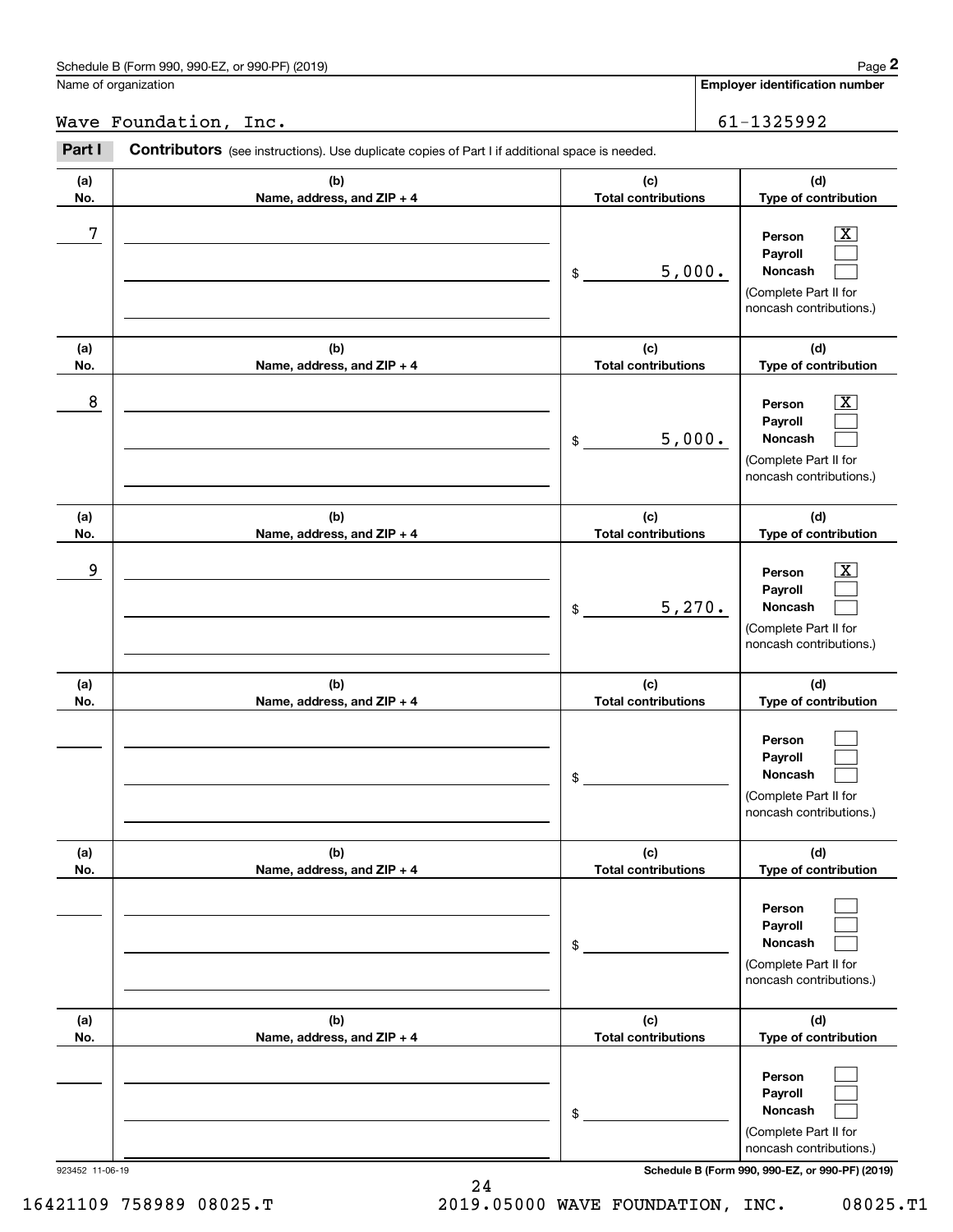**Employer identification number**

### Wave Foundation, Inc. 61-1325992

Fage 3 Employer identification pumber<br>
Jame of organization<br> **3Part II Noncash Property** (see instructions). Use duplicate copies of Part II if additional space is needed.

| (a)<br>No.<br>from<br>Part I | (b)<br>Description of noncash property given | (c)<br>FMV (or estimate)<br>(See instructions.) | (d)<br>Date received |
|------------------------------|----------------------------------------------|-------------------------------------------------|----------------------|
|                              |                                              | \$                                              |                      |
| (a)<br>No.<br>from<br>Part I | (b)<br>Description of noncash property given | (c)<br>FMV (or estimate)<br>(See instructions.) | (d)<br>Date received |
|                              |                                              | \$                                              |                      |
| (a)<br>No.<br>from<br>Part I | (b)<br>Description of noncash property given | (c)<br>FMV (or estimate)<br>(See instructions.) | (d)<br>Date received |
|                              |                                              | \$                                              |                      |
| (a)<br>No.<br>from<br>Part I | (b)<br>Description of noncash property given | (c)<br>FMV (or estimate)<br>(See instructions.) | (d)<br>Date received |
|                              |                                              | \$                                              |                      |
| (a)<br>No.<br>from<br>Part I | (b)<br>Description of noncash property given | (c)<br>FMV (or estimate)<br>(See instructions.) | (d)<br>Date received |
|                              |                                              | \$                                              |                      |
| (a)<br>No.<br>from<br>Part I | (b)<br>Description of noncash property given | (c)<br>FMV (or estimate)<br>(See instructions.) | (d)<br>Date received |
|                              |                                              | \$                                              |                      |

25

16421109 758989 08025.T 2019.05000 WAVE FOUNDATION, INC. 08025.T1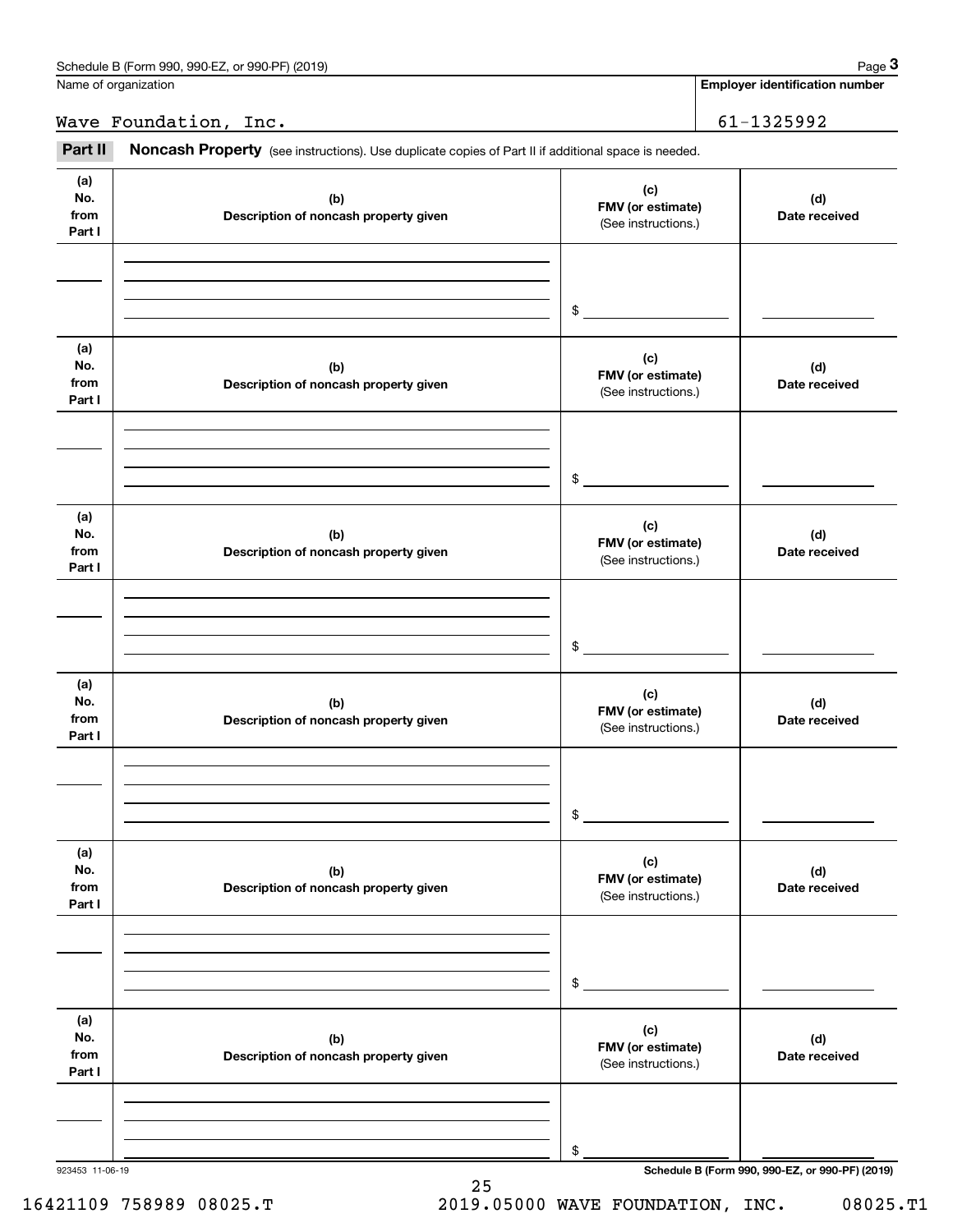|                           | Schedule B (Form 990, 990-EZ, or 990-PF) (2019)                                                                                                                                                                                                                                                 |                      | Page 4                                                                                                                                                         |  |  |  |  |
|---------------------------|-------------------------------------------------------------------------------------------------------------------------------------------------------------------------------------------------------------------------------------------------------------------------------------------------|----------------------|----------------------------------------------------------------------------------------------------------------------------------------------------------------|--|--|--|--|
|                           | Name of organization                                                                                                                                                                                                                                                                            |                      | <b>Employer identification number</b>                                                                                                                          |  |  |  |  |
|                           | Wave Foundation, Inc.                                                                                                                                                                                                                                                                           |                      | 61-1325992                                                                                                                                                     |  |  |  |  |
| Part III                  |                                                                                                                                                                                                                                                                                                 |                      | Exclusively religious, charitable, etc., contributions to organizations described in section 501(c)(7), (8), or (10) that total more than \$1,000 for the year |  |  |  |  |
|                           | from any one contributor. Complete columns (a) through (e) and the following line entry. For organizations<br>completing Part III, enter the total of exclusively religious, charitable, etc., contributions of \$1,000 or less for the year. (Enter this info. once.) $\blacktriangleright$ \$ |                      |                                                                                                                                                                |  |  |  |  |
|                           | Use duplicate copies of Part III if additional space is needed.                                                                                                                                                                                                                                 |                      |                                                                                                                                                                |  |  |  |  |
| (a) No.<br>from<br>Part I | (b) Purpose of gift                                                                                                                                                                                                                                                                             | (c) Use of gift      | (d) Description of how gift is held                                                                                                                            |  |  |  |  |
|                           |                                                                                                                                                                                                                                                                                                 |                      |                                                                                                                                                                |  |  |  |  |
|                           |                                                                                                                                                                                                                                                                                                 |                      |                                                                                                                                                                |  |  |  |  |
|                           |                                                                                                                                                                                                                                                                                                 | (e) Transfer of gift |                                                                                                                                                                |  |  |  |  |
|                           | Transferee's name, address, and ZIP + 4                                                                                                                                                                                                                                                         |                      | Relationship of transferor to transferee                                                                                                                       |  |  |  |  |
|                           |                                                                                                                                                                                                                                                                                                 |                      |                                                                                                                                                                |  |  |  |  |
| (a) No.<br>from<br>Part I | (b) Purpose of gift                                                                                                                                                                                                                                                                             | (c) Use of gift      | (d) Description of how gift is held                                                                                                                            |  |  |  |  |
|                           |                                                                                                                                                                                                                                                                                                 |                      |                                                                                                                                                                |  |  |  |  |
|                           |                                                                                                                                                                                                                                                                                                 |                      |                                                                                                                                                                |  |  |  |  |
|                           | (e) Transfer of gift                                                                                                                                                                                                                                                                            |                      |                                                                                                                                                                |  |  |  |  |
|                           | Transferee's name, address, and ZIP + 4                                                                                                                                                                                                                                                         |                      | Relationship of transferor to transferee                                                                                                                       |  |  |  |  |
|                           |                                                                                                                                                                                                                                                                                                 |                      |                                                                                                                                                                |  |  |  |  |
| (a) No.<br>from<br>Part I | (b) Purpose of gift                                                                                                                                                                                                                                                                             | (c) Use of gift      | (d) Description of how gift is held                                                                                                                            |  |  |  |  |
|                           |                                                                                                                                                                                                                                                                                                 |                      |                                                                                                                                                                |  |  |  |  |
|                           | (e) Transfer of gift                                                                                                                                                                                                                                                                            |                      |                                                                                                                                                                |  |  |  |  |
|                           | Transferee's name, address, and $ZIP + 4$                                                                                                                                                                                                                                                       |                      | Relationship of transferor to transferee                                                                                                                       |  |  |  |  |
|                           |                                                                                                                                                                                                                                                                                                 |                      |                                                                                                                                                                |  |  |  |  |
|                           |                                                                                                                                                                                                                                                                                                 |                      |                                                                                                                                                                |  |  |  |  |
| (a) No.<br>from<br>Part I | (b) Purpose of gift                                                                                                                                                                                                                                                                             | (c) Use of gift      | (d) Description of how gift is held                                                                                                                            |  |  |  |  |
|                           |                                                                                                                                                                                                                                                                                                 |                      |                                                                                                                                                                |  |  |  |  |
|                           |                                                                                                                                                                                                                                                                                                 |                      |                                                                                                                                                                |  |  |  |  |
|                           |                                                                                                                                                                                                                                                                                                 | (e) Transfer of gift |                                                                                                                                                                |  |  |  |  |
|                           | Transferee's name, address, and ZIP + 4                                                                                                                                                                                                                                                         |                      | Relationship of transferor to transferee                                                                                                                       |  |  |  |  |
|                           |                                                                                                                                                                                                                                                                                                 |                      |                                                                                                                                                                |  |  |  |  |
| 923454 11-06-19           |                                                                                                                                                                                                                                                                                                 |                      | Schedule B (Form 990, 990-EZ, or 990-PF) (2019)                                                                                                                |  |  |  |  |

26

**Schedule B (Form 990, 990-EZ, or 990-PF) (2019)**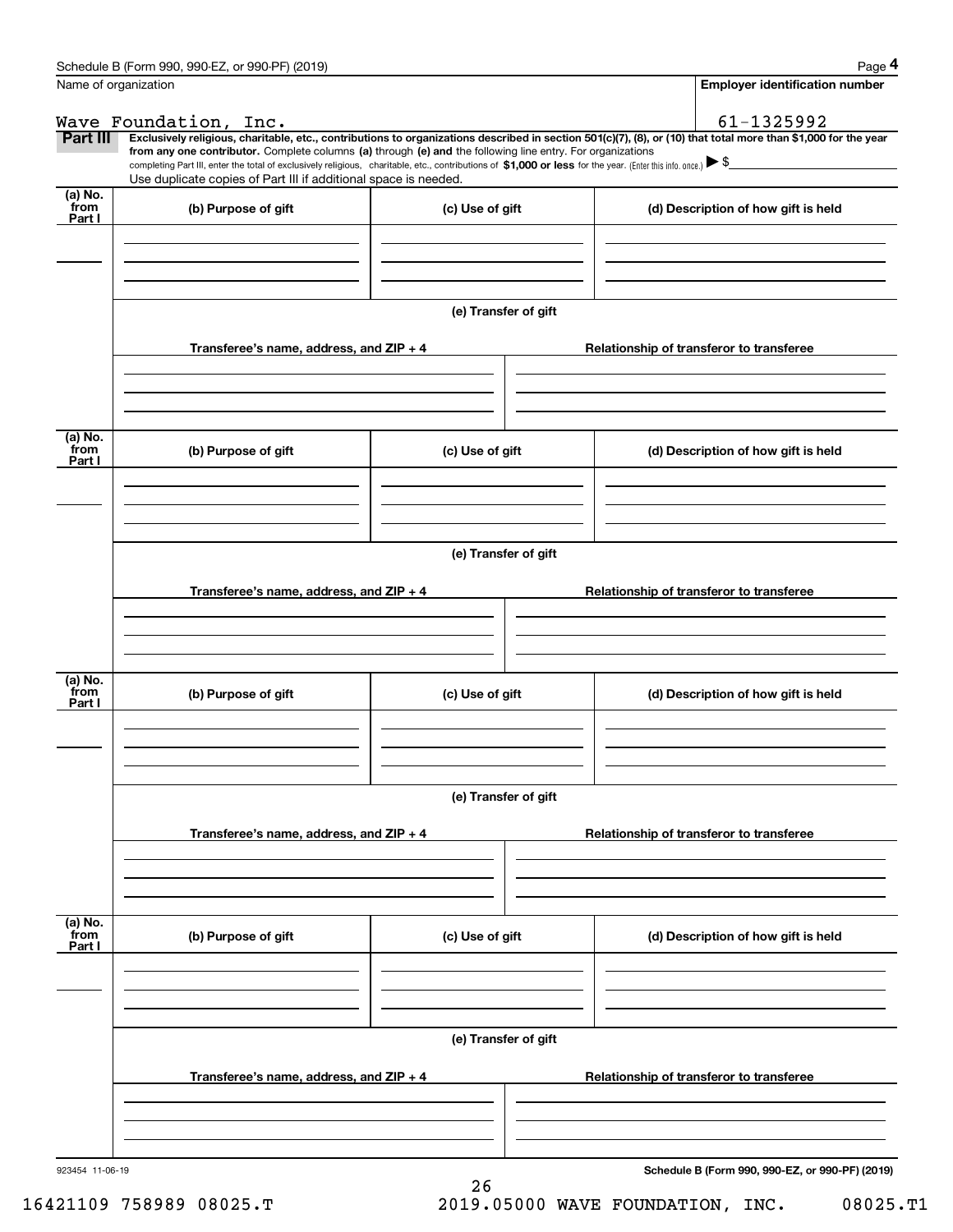|                                                                                                                                                                         |                                                                                                                                         |                                                                                                                                                                                                                               |                                                                                                                                                |                |                              | OMB No. 1545-0047                   |                                 |
|-------------------------------------------------------------------------------------------------------------------------------------------------------------------------|-----------------------------------------------------------------------------------------------------------------------------------------|-------------------------------------------------------------------------------------------------------------------------------------------------------------------------------------------------------------------------------|------------------------------------------------------------------------------------------------------------------------------------------------|----------------|------------------------------|-------------------------------------|---------------------------------|
|                                                                                                                                                                         | <b>Supplemental Financial Statements</b><br><b>SCHEDULE D</b><br>Complete if the organization answered "Yes" on Form 990,<br>(Form 990) |                                                                                                                                                                                                                               |                                                                                                                                                |                |                              |                                     |                                 |
|                                                                                                                                                                         |                                                                                                                                         |                                                                                                                                                                                                                               | Part IV, line 6, 7, 8, 9, 10, 11a, 11b, 11c, 11d, 11e, 11f, 12a, or 12b.                                                                       |                |                              |                                     |                                 |
|                                                                                                                                                                         | Department of the Treasury                                                                                                              |                                                                                                                                                                                                                               | Attach to Form 990.                                                                                                                            |                |                              | Open to Public<br><b>Inspection</b> |                                 |
| Go to www.irs.gov/Form990 for instructions and the latest information.<br>Internal Revenue Service<br>Name of the organization<br><b>Employer identification number</b> |                                                                                                                                         |                                                                                                                                                                                                                               |                                                                                                                                                |                |                              |                                     |                                 |
|                                                                                                                                                                         |                                                                                                                                         | Wave Foundation, Inc.                                                                                                                                                                                                         |                                                                                                                                                |                |                              | 61-1325992                          |                                 |
| Part I                                                                                                                                                                  |                                                                                                                                         |                                                                                                                                                                                                                               | Organizations Maintaining Donor Advised Funds or Other Similar Funds or Accounts. Complete if the                                              |                |                              |                                     |                                 |
|                                                                                                                                                                         |                                                                                                                                         | organization answered "Yes" on Form 990, Part IV, line 6.                                                                                                                                                                     |                                                                                                                                                |                |                              |                                     |                                 |
|                                                                                                                                                                         |                                                                                                                                         |                                                                                                                                                                                                                               | (a) Donor advised funds                                                                                                                        |                | (b) Funds and other accounts |                                     |                                 |
| $\mathbf{1}$                                                                                                                                                            |                                                                                                                                         |                                                                                                                                                                                                                               |                                                                                                                                                |                |                              |                                     |                                 |
| 2                                                                                                                                                                       |                                                                                                                                         | Aggregate value of contributions to (during year)                                                                                                                                                                             |                                                                                                                                                |                |                              |                                     |                                 |
| З                                                                                                                                                                       |                                                                                                                                         |                                                                                                                                                                                                                               |                                                                                                                                                |                |                              |                                     |                                 |
| 4                                                                                                                                                                       |                                                                                                                                         |                                                                                                                                                                                                                               |                                                                                                                                                |                |                              |                                     |                                 |
| 5                                                                                                                                                                       |                                                                                                                                         |                                                                                                                                                                                                                               | Did the organization inform all donors and donor advisors in writing that the assets held in donor advised funds                               |                |                              |                                     |                                 |
|                                                                                                                                                                         |                                                                                                                                         |                                                                                                                                                                                                                               |                                                                                                                                                |                |                              | Yes                                 | No                              |
| 6                                                                                                                                                                       |                                                                                                                                         |                                                                                                                                                                                                                               | Did the organization inform all grantees, donors, and donor advisors in writing that grant funds can be used only                              |                |                              |                                     |                                 |
|                                                                                                                                                                         |                                                                                                                                         |                                                                                                                                                                                                                               | for charitable purposes and not for the benefit of the donor or donor advisor, or for any other purpose conferring                             |                |                              |                                     |                                 |
| Part II                                                                                                                                                                 | impermissible private benefit?                                                                                                          |                                                                                                                                                                                                                               |                                                                                                                                                |                |                              | Yes                                 | No                              |
|                                                                                                                                                                         |                                                                                                                                         |                                                                                                                                                                                                                               | Conservation Easements. Complete if the organization answered "Yes" on Form 990, Part IV, line 7.                                              |                |                              |                                     |                                 |
| 1                                                                                                                                                                       |                                                                                                                                         | Purpose(s) of conservation easements held by the organization (check all that apply).                                                                                                                                         |                                                                                                                                                |                |                              |                                     |                                 |
|                                                                                                                                                                         |                                                                                                                                         | Preservation of land for public use (for example, recreation or education)                                                                                                                                                    | Preservation of a historically important land area                                                                                             |                |                              |                                     |                                 |
|                                                                                                                                                                         |                                                                                                                                         | Protection of natural habitat                                                                                                                                                                                                 | Preservation of a certified historic structure                                                                                                 |                |                              |                                     |                                 |
|                                                                                                                                                                         |                                                                                                                                         | Preservation of open space                                                                                                                                                                                                    |                                                                                                                                                |                |                              |                                     |                                 |
| 2                                                                                                                                                                       |                                                                                                                                         |                                                                                                                                                                                                                               | Complete lines 2a through 2d if the organization held a qualified conservation contribution in the form of a conservation easement on the last |                |                              |                                     |                                 |
|                                                                                                                                                                         | day of the tax year.                                                                                                                    |                                                                                                                                                                                                                               |                                                                                                                                                | 2a             |                              |                                     | Held at the End of the Tax Year |
| а                                                                                                                                                                       |                                                                                                                                         | Total number of conservation easements                                                                                                                                                                                        |                                                                                                                                                | 2 <sub>b</sub> |                              |                                     |                                 |
|                                                                                                                                                                         |                                                                                                                                         | Total acreage restricted by conservation easements                                                                                                                                                                            | Number of conservation easements on a certified historic structure included in (a) manufacture included in (a)                                 | 2c             |                              |                                     |                                 |
| d                                                                                                                                                                       |                                                                                                                                         |                                                                                                                                                                                                                               | Number of conservation easements included in (c) acquired after 7/25/06, and not on a historic structure                                       |                |                              |                                     |                                 |
|                                                                                                                                                                         |                                                                                                                                         |                                                                                                                                                                                                                               |                                                                                                                                                | 2d             |                              |                                     |                                 |
| 3                                                                                                                                                                       |                                                                                                                                         | listed in the National Register [111] Marshall Register [11] Marshall Register [11] Marshall Register [11] Marshall Register [11] Marshall Register [11] Marshall Register [11] Marshall Register [11] Marshall Register [11] | Number of conservation easements modified, transferred, released, extinguished, or terminated by the organization during the tax               |                |                              |                                     |                                 |
|                                                                                                                                                                         | $\vee$ ear $\blacktriangleright$                                                                                                        |                                                                                                                                                                                                                               |                                                                                                                                                |                |                              |                                     |                                 |
| 4                                                                                                                                                                       |                                                                                                                                         | Number of states where property subject to conservation easement is located $\blacktriangleright$                                                                                                                             |                                                                                                                                                |                |                              |                                     |                                 |
| 5                                                                                                                                                                       |                                                                                                                                         | Does the organization have a written policy regarding the periodic monitoring, inspection, handling of                                                                                                                        |                                                                                                                                                |                |                              |                                     |                                 |
|                                                                                                                                                                         |                                                                                                                                         | violations, and enforcement of the conservation easements it holds?                                                                                                                                                           |                                                                                                                                                |                |                              | Yes                                 | No                              |
| 6                                                                                                                                                                       |                                                                                                                                         |                                                                                                                                                                                                                               | Staff and volunteer hours devoted to monitoring, inspecting, handling of violations, and enforcing conservation easements during the year      |                |                              |                                     |                                 |
|                                                                                                                                                                         |                                                                                                                                         |                                                                                                                                                                                                                               |                                                                                                                                                |                |                              |                                     |                                 |
| 7                                                                                                                                                                       |                                                                                                                                         |                                                                                                                                                                                                                               | Amount of expenses incurred in monitoring, inspecting, handling of violations, and enforcing conservation easements during the year            |                |                              |                                     |                                 |
|                                                                                                                                                                         | $\blacktriangleright$ \$                                                                                                                |                                                                                                                                                                                                                               |                                                                                                                                                |                |                              |                                     |                                 |
| 8                                                                                                                                                                       |                                                                                                                                         |                                                                                                                                                                                                                               | Does each conservation easement reported on line 2(d) above satisfy the requirements of section 170(h)(4)(B)(i)                                |                |                              |                                     |                                 |
|                                                                                                                                                                         |                                                                                                                                         |                                                                                                                                                                                                                               |                                                                                                                                                |                |                              | Yes                                 | No                              |
| 9                                                                                                                                                                       |                                                                                                                                         |                                                                                                                                                                                                                               | In Part XIII, describe how the organization reports conservation easements in its revenue and expense statement and                            |                |                              |                                     |                                 |
|                                                                                                                                                                         |                                                                                                                                         |                                                                                                                                                                                                                               | balance sheet, and include, if applicable, the text of the footnote to the organization's financial statements that describes the              |                |                              |                                     |                                 |
|                                                                                                                                                                         |                                                                                                                                         | organization's accounting for conservation easements.                                                                                                                                                                         |                                                                                                                                                |                |                              |                                     |                                 |
|                                                                                                                                                                         | Part III                                                                                                                                |                                                                                                                                                                                                                               | Organizations Maintaining Collections of Art, Historical Treasures, or Other Similar Assets.                                                   |                |                              |                                     |                                 |
|                                                                                                                                                                         |                                                                                                                                         | Complete if the organization answered "Yes" on Form 990, Part IV, line 8.                                                                                                                                                     |                                                                                                                                                |                |                              |                                     |                                 |
|                                                                                                                                                                         |                                                                                                                                         |                                                                                                                                                                                                                               | 1a If the organization elected, as permitted under FASB ASC 958, not to report in its revenue statement and balance sheet works                |                |                              |                                     |                                 |
|                                                                                                                                                                         |                                                                                                                                         |                                                                                                                                                                                                                               | of art, historical treasures, or other similar assets held for public exhibition, education, or research in furtherance of public              |                |                              |                                     |                                 |
|                                                                                                                                                                         |                                                                                                                                         |                                                                                                                                                                                                                               | service, provide in Part XIII the text of the footnote to its financial statements that describes these items.                                 |                |                              |                                     |                                 |
| b                                                                                                                                                                       |                                                                                                                                         |                                                                                                                                                                                                                               | If the organization elected, as permitted under FASB ASC 958, to report in its revenue statement and balance sheet works of                    |                |                              |                                     |                                 |
|                                                                                                                                                                         |                                                                                                                                         |                                                                                                                                                                                                                               | art, historical treasures, or other similar assets held for public exhibition, education, or research in furtherance of public service,        |                |                              |                                     |                                 |
|                                                                                                                                                                         |                                                                                                                                         | provide the following amounts relating to these items:                                                                                                                                                                        |                                                                                                                                                |                |                              |                                     |                                 |
|                                                                                                                                                                         |                                                                                                                                         |                                                                                                                                                                                                                               |                                                                                                                                                |                |                              |                                     |                                 |
|                                                                                                                                                                         |                                                                                                                                         | (ii) Assets included in Form 990, Part X                                                                                                                                                                                      |                                                                                                                                                |                |                              |                                     |                                 |
| 2                                                                                                                                                                       |                                                                                                                                         |                                                                                                                                                                                                                               | If the organization received or held works of art, historical treasures, or other similar assets for financial gain, provide                   |                |                              |                                     |                                 |
|                                                                                                                                                                         |                                                                                                                                         | the following amounts required to be reported under FASB ASC 958 relating to these items:                                                                                                                                     |                                                                                                                                                |                |                              |                                     |                                 |
| а                                                                                                                                                                       |                                                                                                                                         | Revenue included on Form 990, Part VIII, line 1                                                                                                                                                                               |                                                                                                                                                | ▶ \$           |                              |                                     |                                 |

| <b>b</b> Assets included in Form 990, Part X |  |
|----------------------------------------------|--|

932051 10-02-19 **For Paperwork Reduction Act Notice, see the Instructions for Form 990. Schedule D (Form 990) 2019** LHA

| 16421109 758989 08025.T |  |  | 2019.05000 WAVE FOUNDATION, INC. | 08025.T1 |
|-------------------------|--|--|----------------------------------|----------|

 $\blacktriangleright$  \$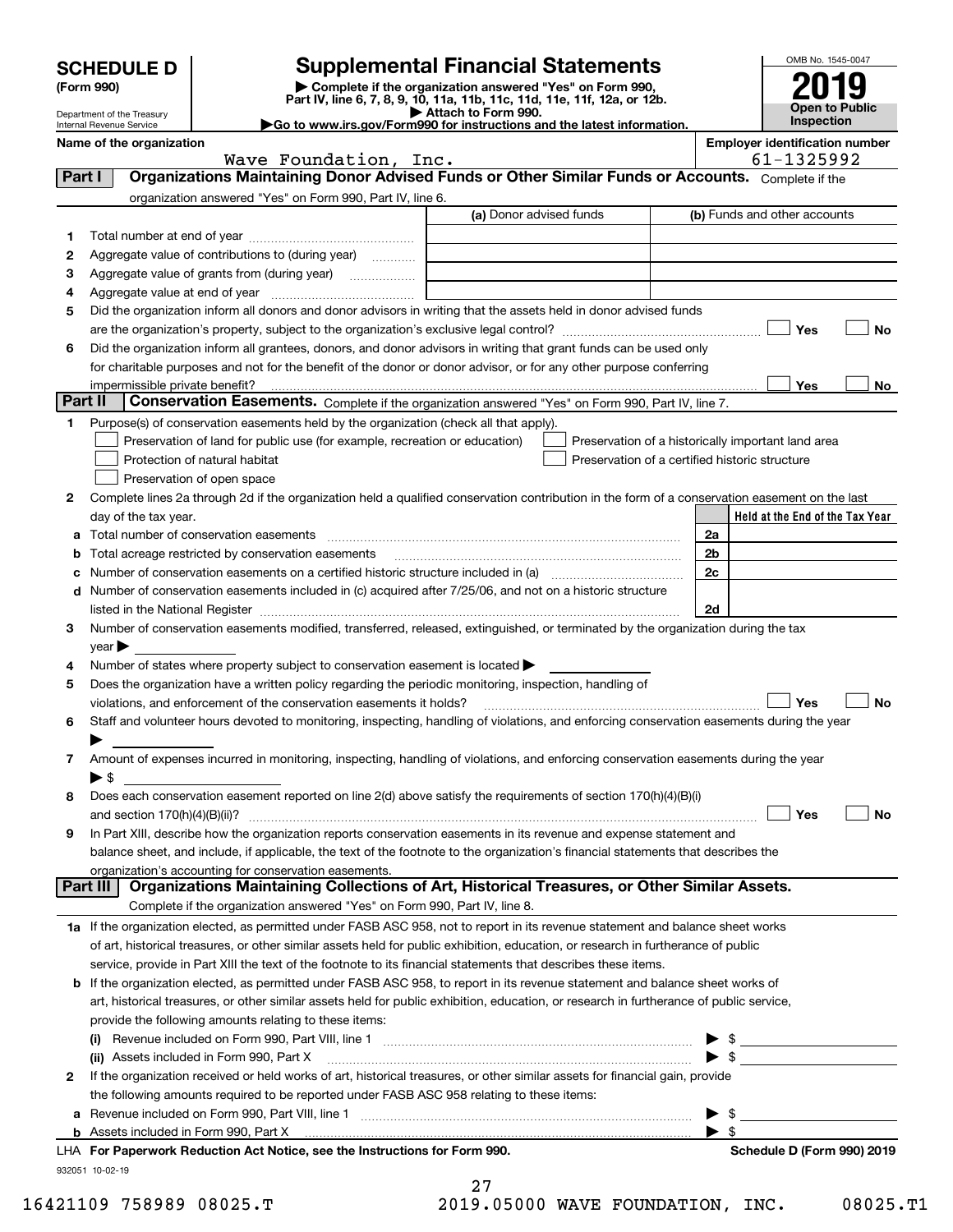|        | Schedule D (Form 990) 2019<br>Part III                                                                                                                                                                                         | Wave Foundation, Inc.                   |   |                |                                                                                                                                                                                                                               |                                 |                | $61 - 1325992$ Page 2 |
|--------|--------------------------------------------------------------------------------------------------------------------------------------------------------------------------------------------------------------------------------|-----------------------------------------|---|----------------|-------------------------------------------------------------------------------------------------------------------------------------------------------------------------------------------------------------------------------|---------------------------------|----------------|-----------------------|
|        | Organizations Maintaining Collections of Art, Historical Treasures, or Other Similar Assets (continued)                                                                                                                        |                                         |   |                |                                                                                                                                                                                                                               |                                 |                |                       |
| 3      | Using the organization's acquisition, accession, and other records, check any of the following that make significant use of its<br>collection items (check all that apply):                                                    |                                         |   |                |                                                                                                                                                                                                                               |                                 |                |                       |
| а      | Public exhibition                                                                                                                                                                                                              |                                         |   |                | Loan or exchange program                                                                                                                                                                                                      |                                 |                |                       |
| b      | Scholarly research                                                                                                                                                                                                             |                                         |   |                | Other and the contract of the contract of the contract of the contract of the contract of the contract of the contract of the contract of the contract of the contract of the contract of the contract of the contract of the |                                 |                |                       |
| с      | Preservation for future generations                                                                                                                                                                                            |                                         |   |                |                                                                                                                                                                                                                               |                                 |                |                       |
| 4      | Provide a description of the organization's collections and explain how they further the organization's exempt purpose in Part XIII.                                                                                           |                                         |   |                |                                                                                                                                                                                                                               |                                 |                |                       |
| 5      | During the year, did the organization solicit or receive donations of art, historical treasures, or other similar assets                                                                                                       |                                         |   |                |                                                                                                                                                                                                                               |                                 |                |                       |
|        | to be sold to raise funds rather than to be maintained as part of the organization's collection?                                                                                                                               |                                         |   |                |                                                                                                                                                                                                                               |                                 | Yes            | No                    |
|        | Escrow and Custodial Arrangements. Complete if the organization answered "Yes" on Form 990, Part IV, line 9, or<br><b>Part IV</b>                                                                                              |                                         |   |                |                                                                                                                                                                                                                               |                                 |                |                       |
|        | reported an amount on Form 990, Part X, line 21.                                                                                                                                                                               |                                         |   |                |                                                                                                                                                                                                                               |                                 |                |                       |
|        | 1a Is the organization an agent, trustee, custodian or other intermediary for contributions or other assets not included                                                                                                       |                                         |   |                |                                                                                                                                                                                                                               |                                 |                |                       |
|        | on Form 990, Part X? [11] matter continuum matter contract to the contract of the contract of the contract of the contract of the contract of the contract of the contract of the contract of the contract of the contract of  |                                         |   |                |                                                                                                                                                                                                                               |                                 | Yes            | No                    |
|        | b If "Yes," explain the arrangement in Part XIII and complete the following table:                                                                                                                                             |                                         |   |                |                                                                                                                                                                                                                               |                                 |                |                       |
|        |                                                                                                                                                                                                                                |                                         |   |                |                                                                                                                                                                                                                               |                                 | Amount         |                       |
| c      | Beginning balance <u>www.maren.communication.communication.communication.communication.com</u>                                                                                                                                 |                                         |   |                |                                                                                                                                                                                                                               | 1c                              |                |                       |
|        |                                                                                                                                                                                                                                |                                         |   |                |                                                                                                                                                                                                                               | 1d                              |                |                       |
|        | e Distributions during the year manufactured and an according to the distributions during the year manufactured and the state of the state of the state of the state of the state of the state of the state of the state of th |                                         |   |                |                                                                                                                                                                                                                               | 1e                              |                |                       |
|        |                                                                                                                                                                                                                                |                                         |   |                |                                                                                                                                                                                                                               | 1f                              |                |                       |
|        | 2a Did the organization include an amount on Form 990, Part X, line 21, for escrow or custodial account liability?                                                                                                             |                                         |   |                |                                                                                                                                                                                                                               |                                 | Yes            | No                    |
| Part V | <b>b</b> If "Yes," explain the arrangement in Part XIII. Check here if the explanation has been provided on Part XIII<br>Endowment Funds. Complete if the organization answered "Yes" on Form 990, Part IV, line 10.           |                                         |   |                |                                                                                                                                                                                                                               |                                 |                |                       |
|        |                                                                                                                                                                                                                                | (a) Current year                        |   | (b) Prior year | (c) Two years back   (d) Three years back   (e) Four years back                                                                                                                                                               |                                 |                |                       |
|        | 1a Beginning of year balance                                                                                                                                                                                                   |                                         |   |                |                                                                                                                                                                                                                               |                                 |                |                       |
| b      |                                                                                                                                                                                                                                |                                         |   |                |                                                                                                                                                                                                                               |                                 |                |                       |
|        | Net investment earnings, gains, and losses                                                                                                                                                                                     |                                         |   |                |                                                                                                                                                                                                                               |                                 |                |                       |
|        | d Grants or scholarships                                                                                                                                                                                                       |                                         |   |                |                                                                                                                                                                                                                               |                                 |                |                       |
|        | e Other expenditures for facilities                                                                                                                                                                                            |                                         |   |                |                                                                                                                                                                                                                               |                                 |                |                       |
|        | and programs                                                                                                                                                                                                                   |                                         |   |                |                                                                                                                                                                                                                               |                                 |                |                       |
|        |                                                                                                                                                                                                                                |                                         |   |                |                                                                                                                                                                                                                               |                                 |                |                       |
| g      |                                                                                                                                                                                                                                |                                         |   |                |                                                                                                                                                                                                                               |                                 |                |                       |
| 2      | Provide the estimated percentage of the current year end balance (line 1g, column (a)) held as:                                                                                                                                |                                         |   |                |                                                                                                                                                                                                                               |                                 |                |                       |
| а      | Board designated or quasi-endowment > _____                                                                                                                                                                                    |                                         | % |                |                                                                                                                                                                                                                               |                                 |                |                       |
| b      | Permanent endowment > 1                                                                                                                                                                                                        | %                                       |   |                |                                                                                                                                                                                                                               |                                 |                |                       |
|        | <b>c</b> Term endowment $\blacktriangleright$                                                                                                                                                                                  | %                                       |   |                |                                                                                                                                                                                                                               |                                 |                |                       |
|        | The percentages on lines 2a, 2b, and 2c should equal 100%.                                                                                                                                                                     |                                         |   |                |                                                                                                                                                                                                                               |                                 |                |                       |
|        | 3a Are there endowment funds not in the possession of the organization that are held and administered for the organization                                                                                                     |                                         |   |                |                                                                                                                                                                                                                               |                                 |                |                       |
|        | by:                                                                                                                                                                                                                            |                                         |   |                |                                                                                                                                                                                                                               |                                 |                | Yes<br>No             |
|        | (i)                                                                                                                                                                                                                            |                                         |   |                |                                                                                                                                                                                                                               |                                 | 3a(i)          |                       |
|        |                                                                                                                                                                                                                                |                                         |   |                |                                                                                                                                                                                                                               |                                 | 3a(ii)         |                       |
|        |                                                                                                                                                                                                                                |                                         |   |                |                                                                                                                                                                                                                               |                                 | 3b             |                       |
| 4      | Describe in Part XIII the intended uses of the organization's endowment funds.<br>Land, Buildings, and Equipment.<br><b>Part VI</b>                                                                                            |                                         |   |                |                                                                                                                                                                                                                               |                                 |                |                       |
|        | Complete if the organization answered "Yes" on Form 990, Part IV, line 11a. See Form 990, Part X, line 10.                                                                                                                     |                                         |   |                |                                                                                                                                                                                                                               |                                 |                |                       |
|        |                                                                                                                                                                                                                                |                                         |   |                |                                                                                                                                                                                                                               |                                 |                |                       |
|        | Description of property                                                                                                                                                                                                        | (a) Cost or other<br>basis (investment) |   |                | (b) Cost or other<br>basis (other)                                                                                                                                                                                            | (c) Accumulated<br>depreciation | (d) Book value |                       |
|        |                                                                                                                                                                                                                                |                                         |   |                |                                                                                                                                                                                                                               |                                 |                |                       |
|        |                                                                                                                                                                                                                                |                                         |   |                | 2,745.                                                                                                                                                                                                                        | 1,535.                          |                | 1,210.                |
| c      | Leasehold improvements                                                                                                                                                                                                         |                                         |   |                |                                                                                                                                                                                                                               |                                 |                |                       |
|        |                                                                                                                                                                                                                                |                                         |   |                | 51,325.                                                                                                                                                                                                                       | 28,706.                         |                | 22,619.               |
|        |                                                                                                                                                                                                                                |                                         |   |                | 153,630.                                                                                                                                                                                                                      | 85,925.                         |                | 67,705.               |
|        |                                                                                                                                                                                                                                |                                         |   |                |                                                                                                                                                                                                                               |                                 |                | 91,534.               |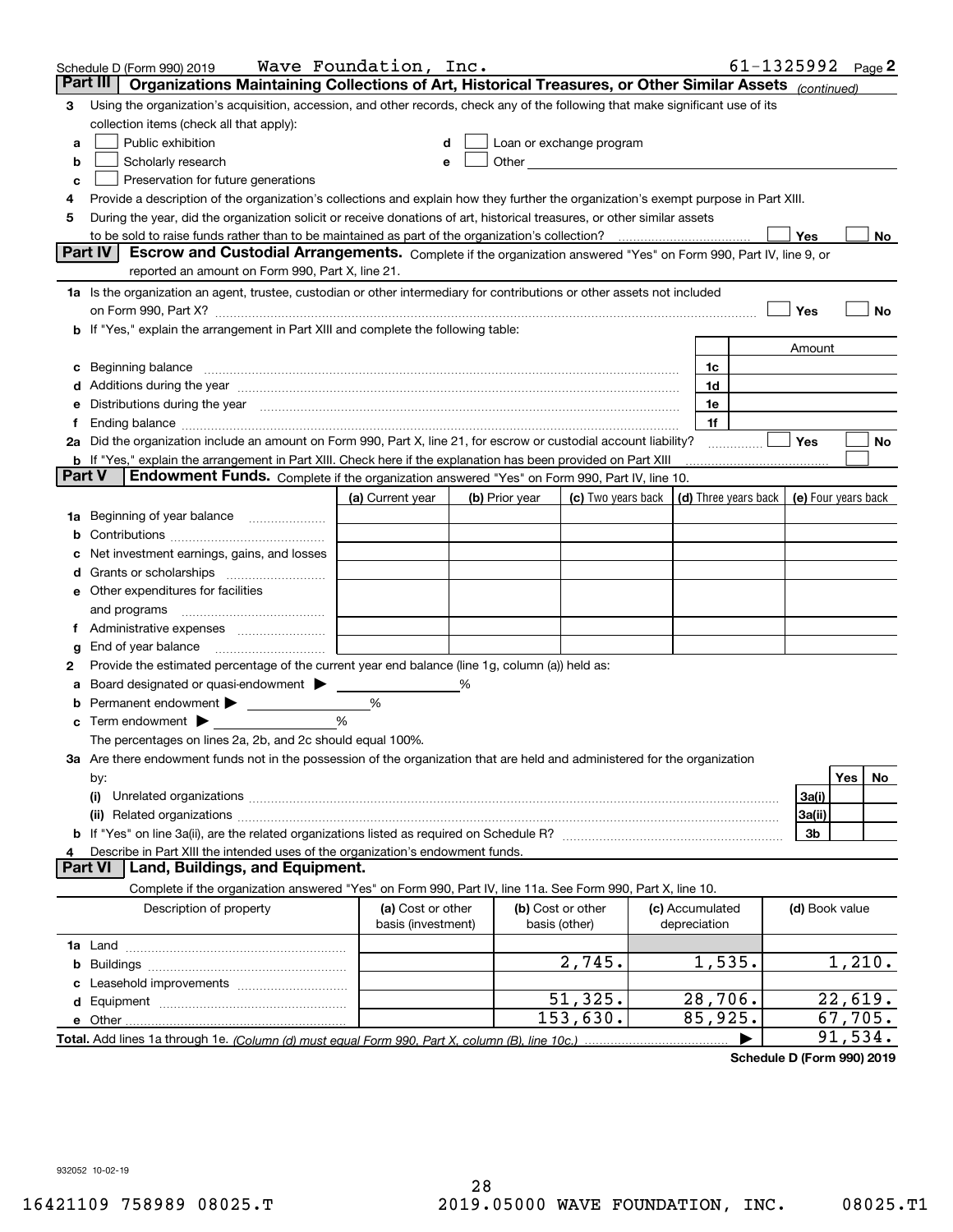| Schedule D (Form 990) 2019 |                                                 | Wave Foundation, Inc. | $61 - 1325992$ Page 3 |  |
|----------------------------|-------------------------------------------------|-----------------------|-----------------------|--|
|                            | <b>Part VII</b> Investments - Other Securities. |                       |                       |  |

Complete if the organization answered "Yes" on Form 990, Part IV, line 11b. See Form 990, Part X, line 12.

| (a) Description of security or category (including name of security)       | (b) Book value | (c) Method of valuation: Cost or end-of-year market value |
|----------------------------------------------------------------------------|----------------|-----------------------------------------------------------|
| (1) Financial derivatives                                                  |                |                                                           |
| (2) Closely held equity interests                                          |                |                                                           |
| $(3)$ Other                                                                |                |                                                           |
| (A)                                                                        |                |                                                           |
| (B)                                                                        |                |                                                           |
| (C)                                                                        |                |                                                           |
| (D)                                                                        |                |                                                           |
| (E)                                                                        |                |                                                           |
| (F)                                                                        |                |                                                           |
| (G)                                                                        |                |                                                           |
| (H)                                                                        |                |                                                           |
| <b>Total.</b> (Col. (b) must equal Form 990, Part X, col. (B) line $12$ .) |                |                                                           |

#### **Part VIII Investments - Program Related.**

Complete if the organization answered "Yes" on Form 990, Part IV, line 11c. See Form 990, Part X, line 13.

| (a) Description of investment                                    | (b) Book value | (c) Method of valuation: Cost or end-of-year market value |
|------------------------------------------------------------------|----------------|-----------------------------------------------------------|
| (1)                                                              |                |                                                           |
| (2)                                                              |                |                                                           |
| $\frac{1}{2}$                                                    |                |                                                           |
| (4)                                                              |                |                                                           |
| $\frac{1}{2}$                                                    |                |                                                           |
| (6)                                                              |                |                                                           |
| $\sqrt{(7)}$                                                     |                |                                                           |
| (8)                                                              |                |                                                           |
| (9)                                                              |                |                                                           |
| Total. (Col. (b) must equal Form 990, Part X, col. (B) line 13.) |                |                                                           |

#### **Part IX Other Assets.**

Complete if the organization answered "Yes" on Form 990, Part IV, line 11d. See Form 990, Part X, line 15.

| (a) Description                                                                                                   | (b) Book value |
|-------------------------------------------------------------------------------------------------------------------|----------------|
| (1)                                                                                                               |                |
| (2)                                                                                                               |                |
| (3)                                                                                                               |                |
| (4)                                                                                                               |                |
| (5)                                                                                                               |                |
| (6)                                                                                                               |                |
| (7)                                                                                                               |                |
| (8)                                                                                                               |                |
| (9)                                                                                                               |                |
|                                                                                                                   |                |
| <b>Other Liabilities.</b><br><b>Part X</b>                                                                        |                |
| Complete if the organization answered "Yes" on Form 990, Part IV, line 11e or 11f. See Form 990, Part X, line 25. |                |
| (a) Description of liability<br>1.                                                                                | (b) Book value |

|               | (a) Description of Ilability | (b) BOOK Value |
|---------------|------------------------------|----------------|
| (1)           | Federal income taxes         |                |
| (2)           |                              |                |
| $\frac{1}{2}$ |                              |                |
| (4)           |                              |                |
| (5)           |                              |                |
| (6)           |                              |                |
| (7)           |                              |                |
| (8)           |                              |                |
| (9)           |                              |                |
|               |                              |                |

*(Column (b) must equal Form 990, Part X, col. (B) line 25.)* 

**2.**Liability for uncertain tax positions. In Part XIII, provide the text of the footnote to the organization's financial statements that reports the organization's liability for uncertain tax positions under FASB ASC 740. Check here if the text of the footnote has been provided in Part XIII

**Schedule D (Form 990) 2019**

 $\mathcal{L}^{\text{max}}$ 

932053 10-02-19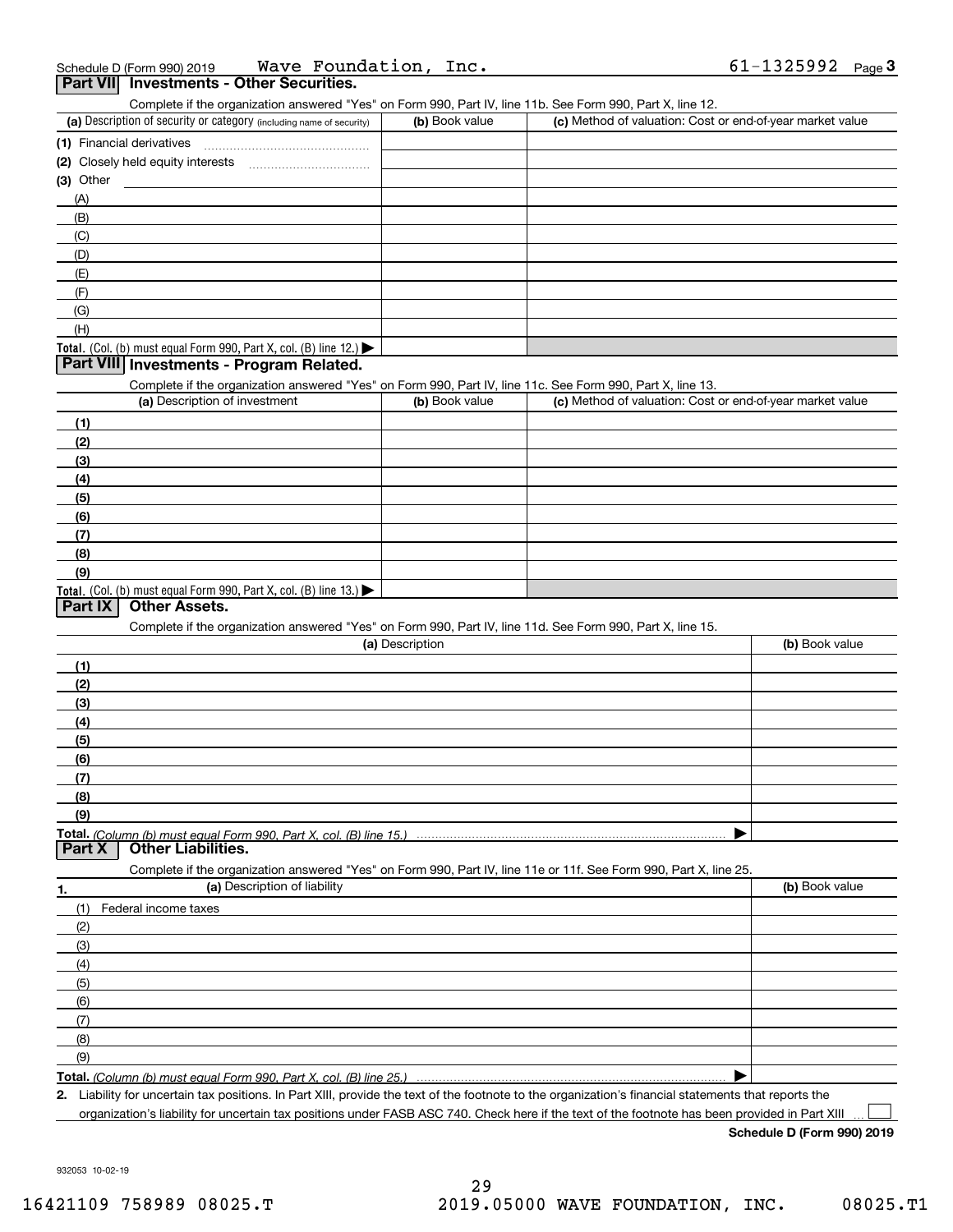|   | Wave Foundation, Inc.<br>Schedule D (Form 990) 2019                                                                                                                                                                                 |                |          |                | $61 - 1325992$ Page 4 |                         |
|---|-------------------------------------------------------------------------------------------------------------------------------------------------------------------------------------------------------------------------------------|----------------|----------|----------------|-----------------------|-------------------------|
|   | Reconciliation of Revenue per Audited Financial Statements With Revenue per Return.<br><b>Part XI</b>                                                                                                                               |                |          |                |                       |                         |
|   | Complete if the organization answered "Yes" on Form 990, Part IV, line 12a.                                                                                                                                                         |                |          |                |                       |                         |
| 1 | Total revenue, gains, and other support per audited financial statements                                                                                                                                                            |                |          | $\mathbf{1}$   |                       | 913, 294.               |
| 2 | Amounts included on line 1 but not on Form 990, Part VIII, line 12:                                                                                                                                                                 |                |          |                |                       |                         |
|   | a Net unrealized gains (losses) on investments [11] [12] Net unrealized gains (losses) on investments [11] [12]                                                                                                                     | 2a             | 164,643. |                |                       |                         |
| b |                                                                                                                                                                                                                                     | 2 <sub>b</sub> |          |                |                       |                         |
|   |                                                                                                                                                                                                                                     | 2c             |          |                |                       |                         |
|   | Other (Describe in Part XIII.) <b>2006</b> 2006 2010 2010 2010 2010 2011 2012 2013 2014 2015 2016 2017 2018 2019 2016 2016 2017 2018 2019 2016 2017 2018 2019 2016 2017 2018 2019 2018 2019 2016 2017 2018 2019 2019 2018 2019 2018 | 2d             | 57,240.  |                |                       |                         |
|   | e Add lines 2a through 2d                                                                                                                                                                                                           |                |          | 2e             |                       | 221,883.                |
| 3 |                                                                                                                                                                                                                                     |                |          | $\overline{3}$ |                       | 691,411.                |
| 4 | Amounts included on Form 990, Part VIII, line 12, but not on line 1:                                                                                                                                                                |                |          |                |                       |                         |
| a | Investment expenses not included on Form 990, Part VIII, line 7b [1000000000000000000000000000000000                                                                                                                                | 4a             |          |                |                       |                         |
| b |                                                                                                                                                                                                                                     | 4b             |          |                |                       |                         |
|   | Add lines 4a and 4b                                                                                                                                                                                                                 |                |          | 4с             |                       | 0.                      |
| 5 |                                                                                                                                                                                                                                     |                |          | 5              |                       | 691, 411.               |
|   | Part XII   Reconciliation of Expenses per Audited Financial Statements With Expenses per Return.                                                                                                                                    |                |          |                |                       |                         |
|   | Complete if the organization answered "Yes" on Form 990, Part IV, line 12a.                                                                                                                                                         |                |          |                |                       |                         |
| 1 | Total expenses and losses per audited financial statements                                                                                                                                                                          |                |          | $\blacksquare$ |                       | $\overline{623}$ , 458. |
| 2 | Amounts included on line 1 but not on Form 990. Part IX, line 25:                                                                                                                                                                   |                |          |                |                       |                         |
| a |                                                                                                                                                                                                                                     | 2a             |          |                |                       |                         |
| b |                                                                                                                                                                                                                                     | 2 <sub>b</sub> |          |                |                       |                         |
|   |                                                                                                                                                                                                                                     | 2c             |          |                |                       |                         |
| d |                                                                                                                                                                                                                                     | 2d             | 57,240.  |                |                       |                         |
|   |                                                                                                                                                                                                                                     |                |          | 2e             |                       | 57,240.                 |
| 3 |                                                                                                                                                                                                                                     |                |          | 3              |                       | 566, 218.               |
| 4 | Amounts included on Form 990, Part IX, line 25, but not on line 1:                                                                                                                                                                  |                |          |                |                       |                         |
| a |                                                                                                                                                                                                                                     | 4a             |          |                |                       |                         |
| b |                                                                                                                                                                                                                                     | 4 <sub>h</sub> |          |                |                       |                         |
|   | Add lines 4a and 4b                                                                                                                                                                                                                 |                |          | 4c             |                       | 0.                      |
| 5 |                                                                                                                                                                                                                                     |                |          | 5              |                       | 566, 218.               |
|   | Part XIII Supplemental Information.                                                                                                                                                                                                 |                |          |                |                       |                         |
|   | Provide the descriptions required for Part II, lines 3, 5, and 9; Part III, lines 1a and 4; Part IV, lines 1b and 2b; Part V, line 4; Part X, line 2; Part XI,                                                                      |                |          |                |                       |                         |

lines 2d and 4b; and Part XII, lines 2d and 4b. Also complete this part to provide any additional information.

| Part XI, Line 2d - Other Adjustments:  |         |
|----------------------------------------|---------|
| Cost of goods sold                     | 3,824.  |
| Fundraising                            | 53,416. |
| Total to Schedule D, Part XI, Line 2d  | 57,240. |
| Part XII, Line 2d - Other Adjustments: |         |
| Fundraising                            | 53,416. |
| Cost of goods sold                     | 3,824.  |
| Total to Schedule D, Part XII, Line 2d | 57,240. |
|                                        |         |

932054 10-02-19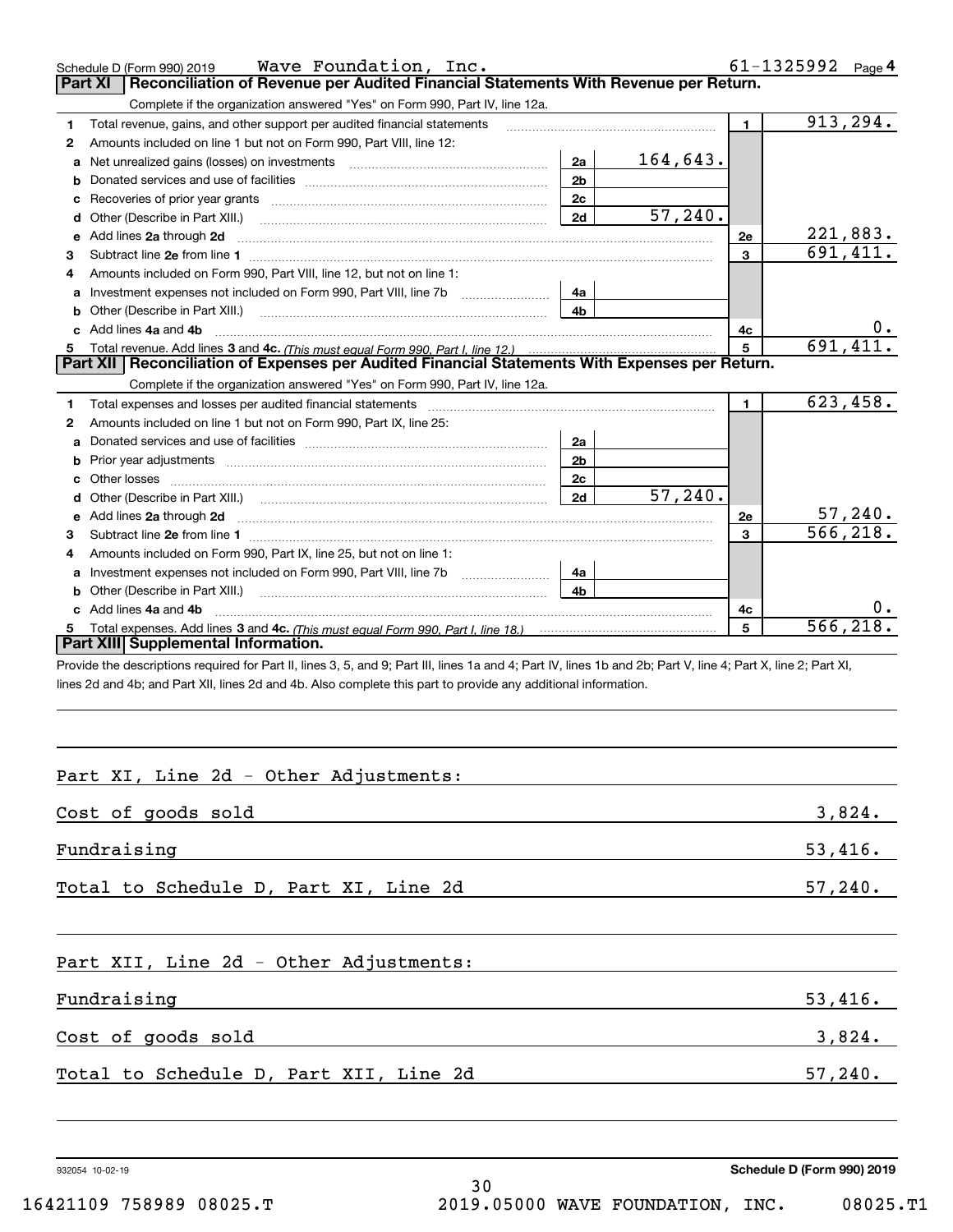| <b>Part XIII Supplemental Information</b> (continued) |                            |
|-------------------------------------------------------|----------------------------|
|                                                       |                            |
|                                                       |                            |
|                                                       |                            |
|                                                       |                            |
|                                                       |                            |
|                                                       |                            |
|                                                       |                            |
|                                                       |                            |
|                                                       |                            |
|                                                       |                            |
|                                                       |                            |
|                                                       |                            |
|                                                       |                            |
|                                                       |                            |
|                                                       |                            |
|                                                       |                            |
|                                                       |                            |
|                                                       |                            |
|                                                       |                            |
|                                                       |                            |
|                                                       |                            |
|                                                       |                            |
|                                                       |                            |
|                                                       |                            |
|                                                       |                            |
|                                                       |                            |
|                                                       |                            |
|                                                       |                            |
|                                                       |                            |
|                                                       | Schedule D (Form 990) 2019 |

932055 10-02-19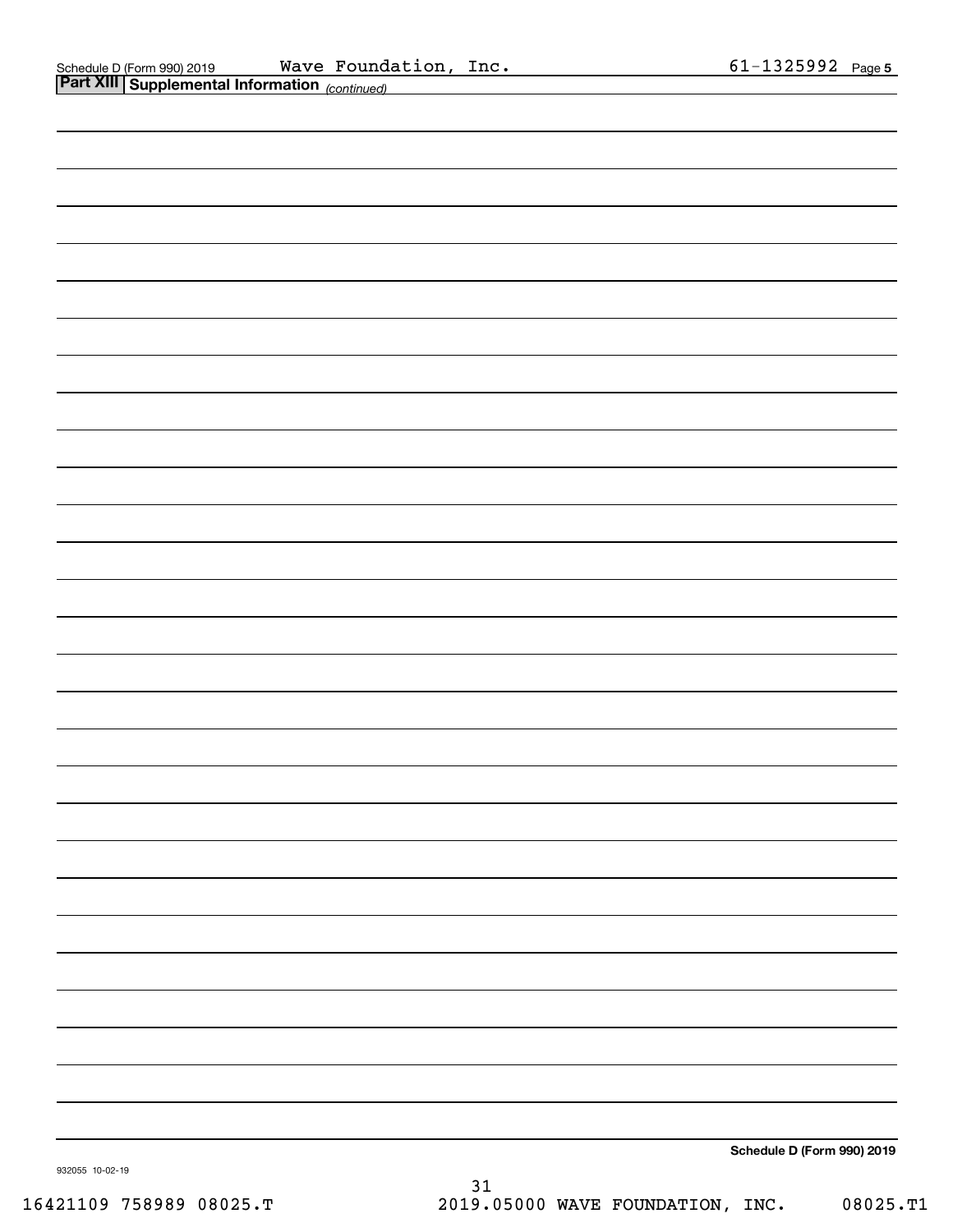| Wave Foundation, Inc.                                |               |                                             |                                                                                                                                         | 61-1325992                                            |                              |
|------------------------------------------------------|---------------|---------------------------------------------|-----------------------------------------------------------------------------------------------------------------------------------------|-------------------------------------------------------|------------------------------|
| Part I                                               |               |                                             | General Information on Activities Outside the United States. Complete if the organization answered "Yes" on                             |                                                       |                              |
| Form 990, Part IV, line 14b.                         |               |                                             |                                                                                                                                         |                                                       |                              |
|                                                      |               |                                             | 1 For grantmakers. Does the organization maintain records to substantiate the amount of its grants and other assistance,                |                                                       | $\boxed{\text{X}}$ No        |
|                                                      |               |                                             | the grantees' eligibility for the grants or assistance, and the selection criteria used to award the grants or assistance?              |                                                       | Yes                          |
| $\mathbf{2}$<br>United States.                       |               |                                             | For grantmakers. Describe in Part V the organization's procedures for monitoring the use of its grants and other assistance outside the |                                                       |                              |
|                                                      |               |                                             | 3 Activities per Region. (The following Part I, line 3 table can be duplicated if additional space is needed.)                          |                                                       |                              |
| (a) Region                                           | (b) Number of | (c) Number of                               | (d) Activities conducted in the region                                                                                                  | (e) If activity listed in (d)                         | (f) Total                    |
|                                                      | offices       | employees,<br>agents, and                   | (by type) (such as, fundraising, pro-                                                                                                   | is a program service,                                 | expenditures<br>for and      |
|                                                      | in the region | independent<br>contractors<br>in the region | gram services, investments, grants to<br>recipients located in the region)                                                              | describe specific type<br>of service(s) in the region | investments<br>in the region |
|                                                      |               |                                             |                                                                                                                                         |                                                       |                              |
|                                                      |               |                                             |                                                                                                                                         |                                                       |                              |
| Sub-Saharan Africa                                   | 4             | 0                                           | Grants to recipients                                                                                                                    | Penguin Conservation                                  | 17,000.                      |
|                                                      |               |                                             |                                                                                                                                         |                                                       |                              |
|                                                      |               |                                             |                                                                                                                                         |                                                       |                              |
|                                                      |               |                                             |                                                                                                                                         |                                                       |                              |
|                                                      |               |                                             |                                                                                                                                         |                                                       |                              |
|                                                      |               |                                             |                                                                                                                                         |                                                       |                              |
|                                                      |               |                                             |                                                                                                                                         |                                                       |                              |
|                                                      |               |                                             |                                                                                                                                         |                                                       |                              |
|                                                      |               |                                             |                                                                                                                                         |                                                       |                              |
|                                                      |               |                                             |                                                                                                                                         |                                                       |                              |
|                                                      |               |                                             |                                                                                                                                         |                                                       |                              |
|                                                      |               |                                             |                                                                                                                                         |                                                       |                              |
|                                                      |               |                                             |                                                                                                                                         |                                                       |                              |
|                                                      |               |                                             |                                                                                                                                         |                                                       |                              |
|                                                      |               |                                             |                                                                                                                                         |                                                       |                              |
|                                                      |               |                                             |                                                                                                                                         |                                                       |                              |
|                                                      |               |                                             |                                                                                                                                         |                                                       |                              |
|                                                      |               |                                             |                                                                                                                                         |                                                       |                              |
|                                                      |               |                                             |                                                                                                                                         |                                                       |                              |
|                                                      |               |                                             |                                                                                                                                         |                                                       |                              |
|                                                      |               |                                             |                                                                                                                                         |                                                       |                              |
|                                                      |               |                                             |                                                                                                                                         |                                                       |                              |
| 3 a Subtotal<br>.                                    | 4             | 0                                           |                                                                                                                                         |                                                       | 17,000.                      |
| <b>b</b> Total from continuation<br>sheets to Part I | 0             | 0                                           |                                                                                                                                         |                                                       | 0.                           |
| c Totals (add lines 3a                               |               |                                             |                                                                                                                                         |                                                       |                              |
| and 3b)                                              | 4             | 0                                           |                                                                                                                                         |                                                       | 17,000.                      |

**| Complete if the organization answered "Yes" on Form 990, Part IV, line 14b, 15, or 16. | Attach to Form 990. | Go to www.irs.gov/Form990 for instructions and the latest information.**

**SCHEDULE F Statement of Activities Outside the United States**

**For Paperwork Reduction Act Notice, see the Instructions for Form 990. Schedule F (Form 990) 2019** LHA

932071 10-12-19

Department of the Treasury Internal Revenue Service

**(Form 990)**

Name of the organization

OMB No. 1545-0047

**2019**

**Open to Public InspectionEmployer identification number**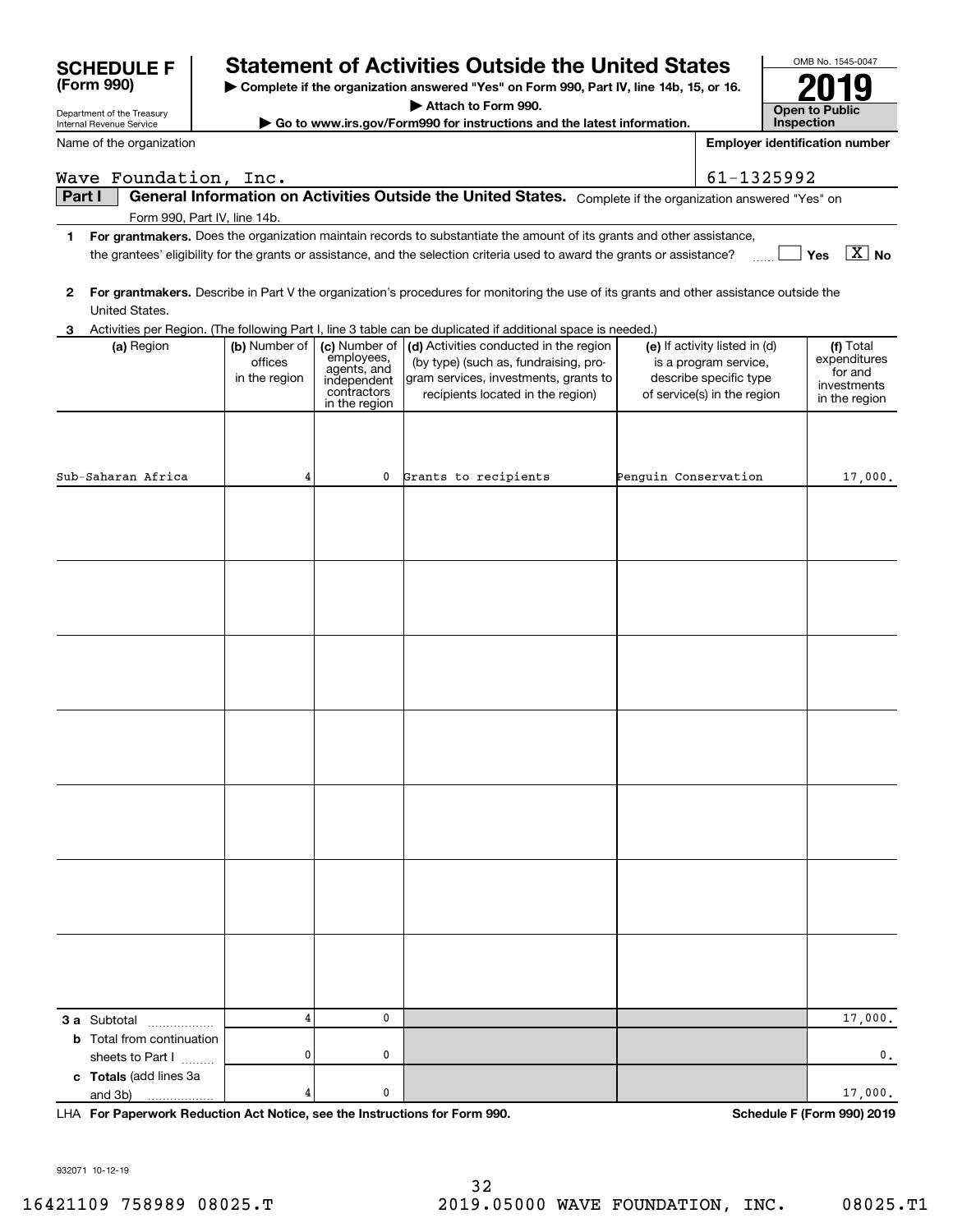Part II | Grants and Other Assistance to Organizations or Entities Outside the United States. Complete if the organization answered "Yes" on Form 990, Part IV, line 15, for any recipient who received more than \$5,000. Part II can be duplicated if additional space is needed.

| $\mathbf{1}$<br>(a) Name of organization                                                | (b) IRS code section<br>and EIN (if applicable) | (c) Region | (d) Purpose of<br>grant                                                                                                                      | (e) Amount<br>of cash grant | (f) Manner of<br>cash disbursement             | (g) Amount of<br>noncash<br>assistance | (h) Description<br>of noncash<br>assistance | (i) Method of<br>valuation (book, FMV,<br>appraisal, other) |
|-----------------------------------------------------------------------------------------|-------------------------------------------------|------------|----------------------------------------------------------------------------------------------------------------------------------------------|-----------------------------|------------------------------------------------|----------------------------------------|---------------------------------------------|-------------------------------------------------------------|
|                                                                                         |                                                 | Sanccob    | Penguin Conservation                                                                                                                         |                             | Electronic<br>Fund/Wire<br>$17,000$ . Transfer | $\mathbf{0}$ .                         |                                             |                                                             |
|                                                                                         |                                                 |            |                                                                                                                                              |                             |                                                |                                        |                                             |                                                             |
|                                                                                         |                                                 |            |                                                                                                                                              |                             |                                                |                                        |                                             |                                                             |
|                                                                                         |                                                 |            |                                                                                                                                              |                             |                                                |                                        |                                             |                                                             |
|                                                                                         |                                                 |            |                                                                                                                                              |                             |                                                |                                        |                                             |                                                             |
|                                                                                         |                                                 |            |                                                                                                                                              |                             |                                                |                                        |                                             |                                                             |
|                                                                                         |                                                 |            |                                                                                                                                              |                             |                                                |                                        |                                             |                                                             |
|                                                                                         |                                                 |            |                                                                                                                                              |                             |                                                |                                        |                                             |                                                             |
|                                                                                         |                                                 |            |                                                                                                                                              |                             |                                                |                                        |                                             |                                                             |
| $\mathbf{2}$<br>Enter total number of other organizations or entities<br>3 <sub>1</sub> |                                                 |            | Enter total number of recipient organizations listed above that are recognized as charities by the foreign country, recognized as tax-exempt |                             |                                                |                                        |                                             | $\mathbf 1$                                                 |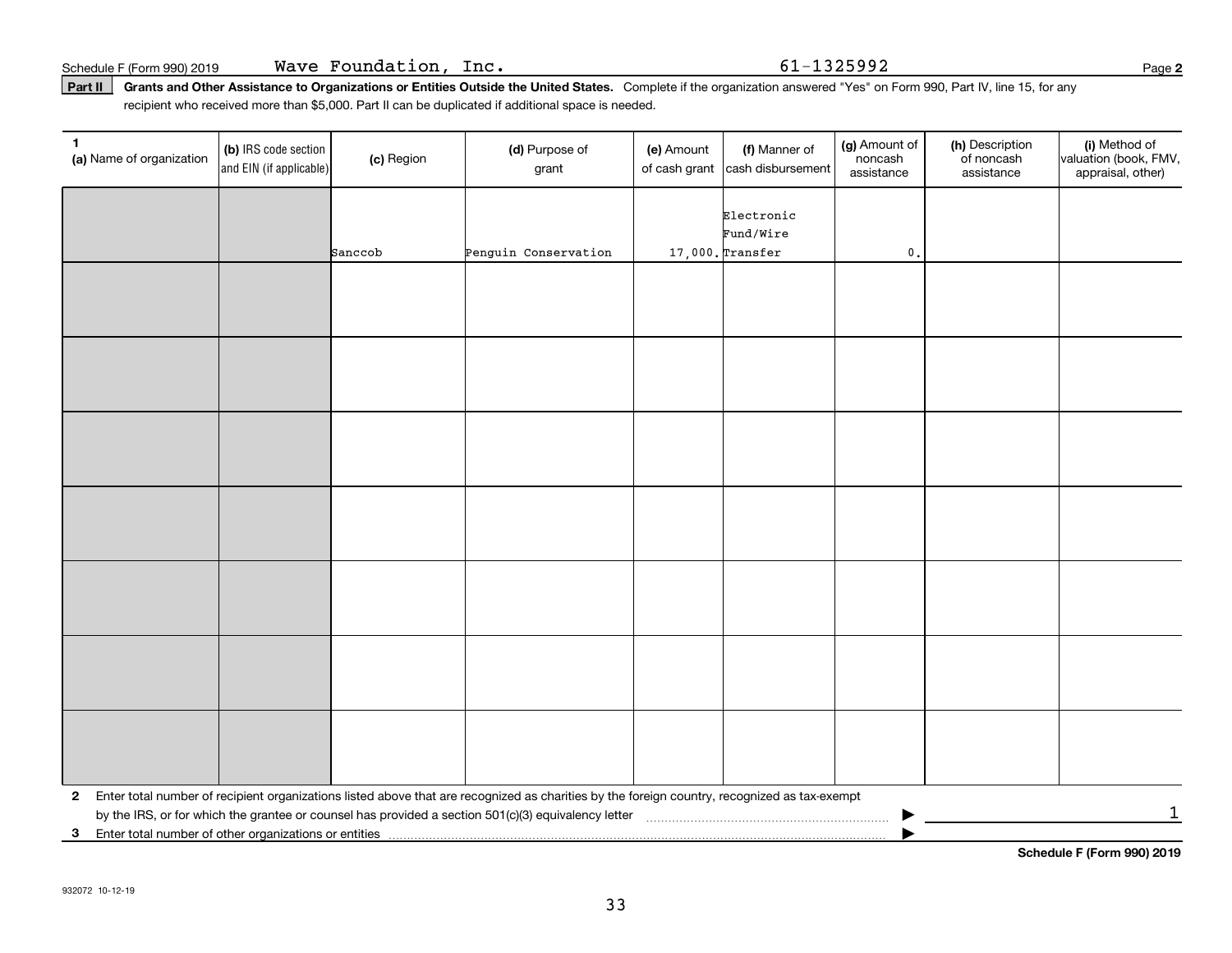Schedule F (Form 990) 2019 Page Wave Foundation, Inc. 61-1325992

Part III Grants and Other Assistance to Individuals Outside the United States. Complete if the organization answered "Yes" on Form 990, Part IV, line 16. Part III can be duplicated if additional space is needed.

| (a) Type of grant or assistance | (b) Region | (c) Number of<br>recipients | (d) Amount of | (e) Manner of<br>cash disbursement | (f) Amount of<br>noncash<br>assistance | (g) Description of<br>noncash assistance | (h) Method of<br>valuation<br>(book, FMV,<br>appraisal, other) |
|---------------------------------|------------|-----------------------------|---------------|------------------------------------|----------------------------------------|------------------------------------------|----------------------------------------------------------------|
|                                 |            |                             |               |                                    |                                        |                                          |                                                                |
|                                 |            |                             |               |                                    |                                        |                                          |                                                                |
|                                 |            |                             |               |                                    |                                        |                                          |                                                                |
|                                 |            |                             |               |                                    |                                        |                                          |                                                                |
|                                 |            |                             |               |                                    |                                        |                                          |                                                                |
|                                 |            |                             |               |                                    |                                        |                                          |                                                                |
|                                 |            |                             |               |                                    |                                        |                                          |                                                                |
|                                 |            |                             |               |                                    |                                        |                                          |                                                                |
|                                 |            |                             |               |                                    |                                        |                                          |                                                                |
|                                 |            |                             |               |                                    |                                        |                                          |                                                                |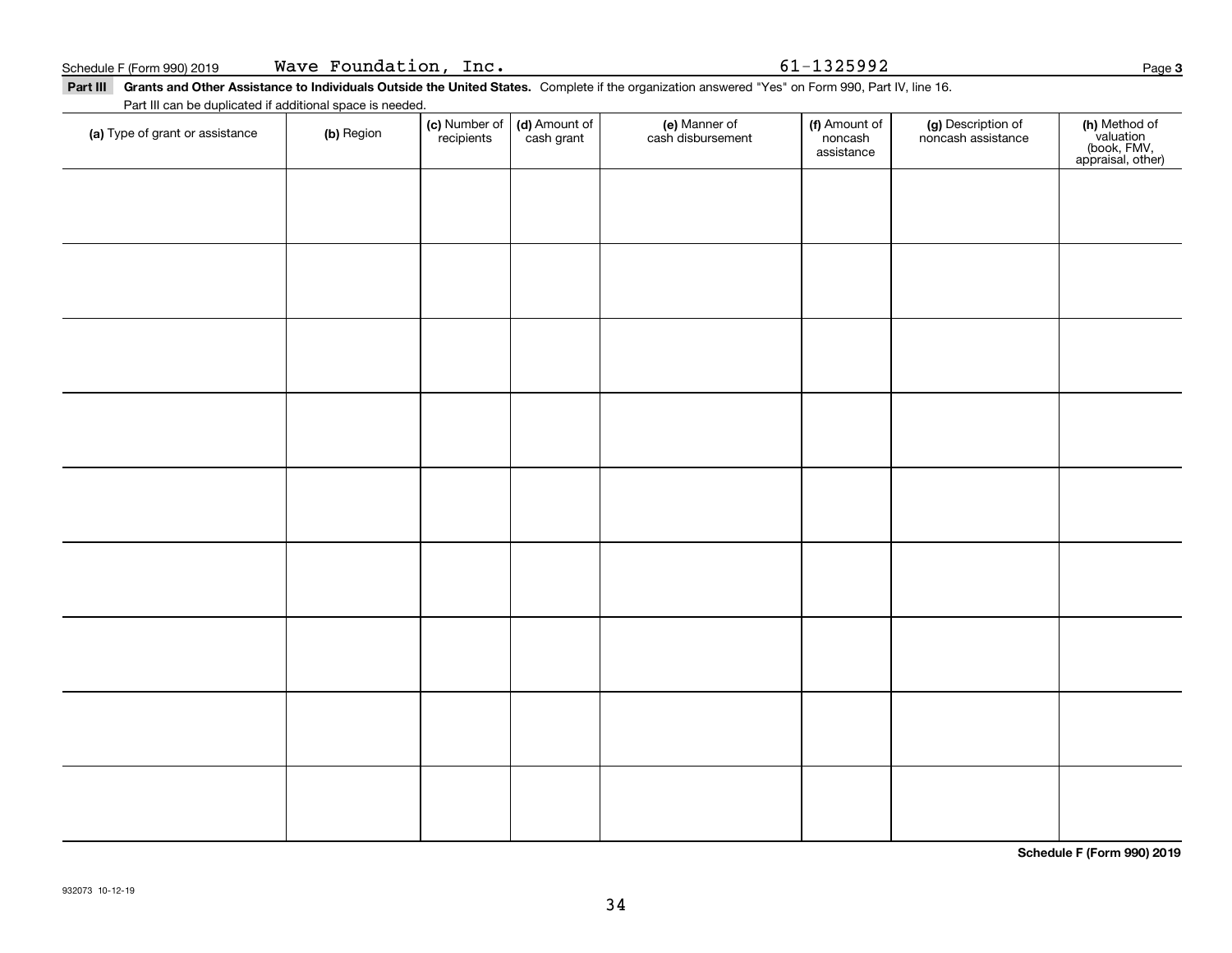| 1              | Was the organization a U.S. transferor of property to a foreign corporation during the tax year? If "Yes." the<br>organization may be required to file Form 926, Return by a U.S. Transferor of Property to a Foreign                                                                                                                                          | <b>Yes</b> | ∣X∣No          |
|----------------|----------------------------------------------------------------------------------------------------------------------------------------------------------------------------------------------------------------------------------------------------------------------------------------------------------------------------------------------------------------|------------|----------------|
| $\overline{2}$ | Did the organization have an interest in a foreign trust during the tax year? If "Yes," the organization<br>may be required to separately file Form 3520, Annual Return To Report Transactions With Foreign<br>Trusts and Receipt of Certain Foreign Gifts, and/or Form 3520-A, Annual Information Return of Foreign                                           | <b>Yes</b> | X∣No           |
| 3              | Did the organization have an ownership interest in a foreign corporation during the tax year? If "Yes,"<br>the organization may be required to file Form 5471, Information Return of U.S. Persons With Respect to                                                                                                                                              | Yes        | ∣X∣No          |
| 4              | Was the organization a direct or indirect shareholder of a passive foreign investment company or a<br>qualified electing fund during the tax year? If "Yes," the organization may be required to file Form 8621,<br>Information Return by a Shareholder of a Passive Foreign Investment Company or Qualified Electing Fund<br>(see Instructions for Form 8621) | Yes        | $X \mid N_{0}$ |
| 5              | Did the organization have an ownership interest in a foreign partnership during the tax year? If "Yes."<br>the organization may be required to file Form 8865, Return of U.S. Persons With Respect to Certain<br>Foreign Partnerships (see Instructions for Form 8865) manufactured contained and contained and resource the co                                | Yes        | $X $ No        |
| 6              | Did the organization have any operations in or related to any boycotting countries during the tax year? If<br>"Yes," the organization may be required to separately file Form 5713, International Boycott Report (see                                                                                                                                          | Yes        |                |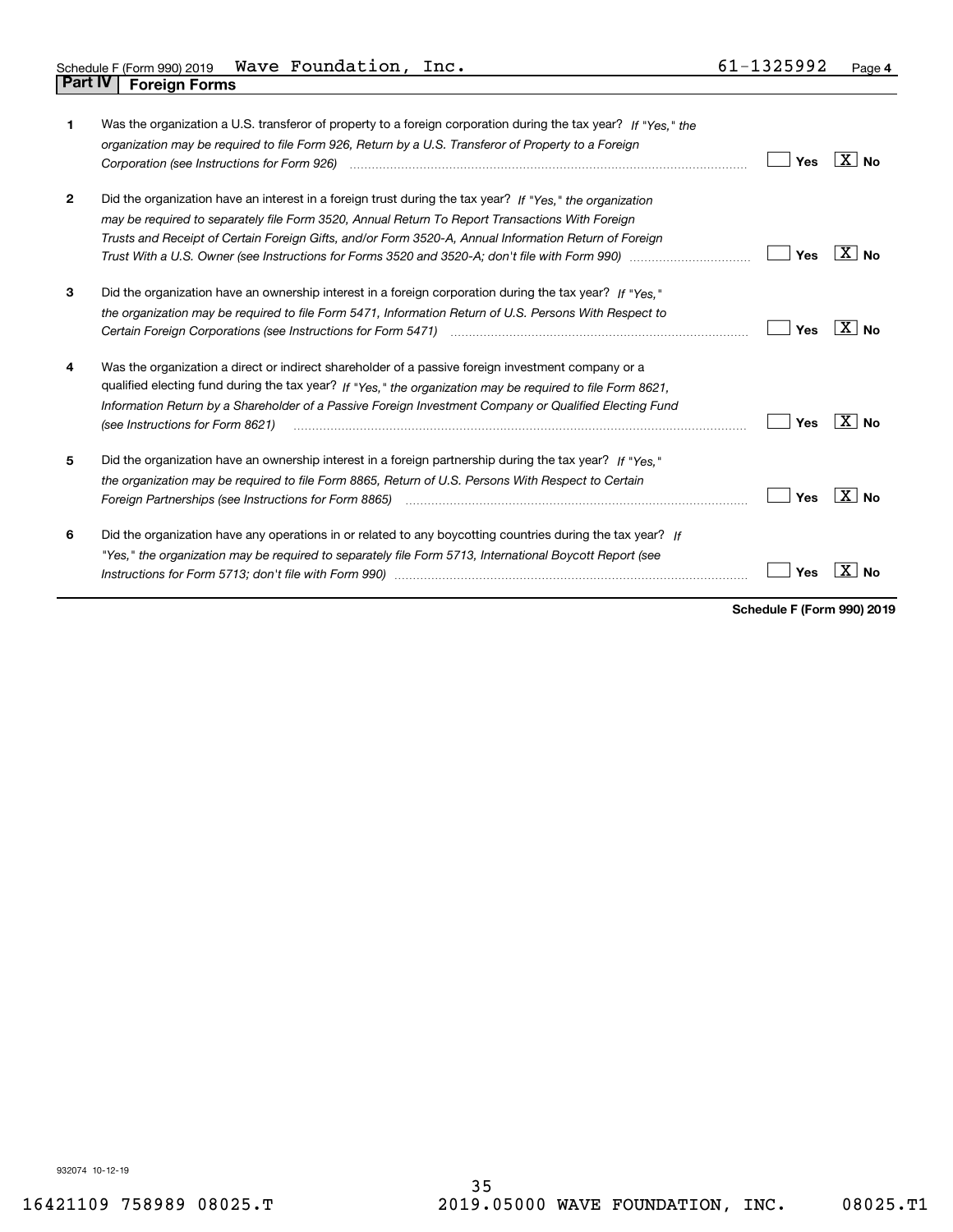|                                          |  | Schedule F (Form 990) 2019 $\;$ <code>Wave Foundation, Inc.</code> | 61-1325992 | Page |
|------------------------------------------|--|--------------------------------------------------------------------|------------|------|
| <b>Part V</b>   Supplemental Information |  |                                                                    |            |      |

Provide the information required by Part I, line 2 (monitoring of funds); Part I, line 3, column (f) (accounting method; amounts of investments vs. expenditures per region); Part II, line 1 (accounting method); Part III (accounting method); and Part III, column (c) (estimated number of recipients), as applicable. Also complete this part to provide any additional information. See instructions.

Part I, Line 2:

Grantee's are required to submit a grant proposal. The proposal is

discussed with the Conservation Fund Committee. If the Conservation Fund

Committee wishes to fund the proposal, it is passed onto the WAVE Board

of Directors for final approval. Grantee's are asked to submit a report

on how the funds were then spent.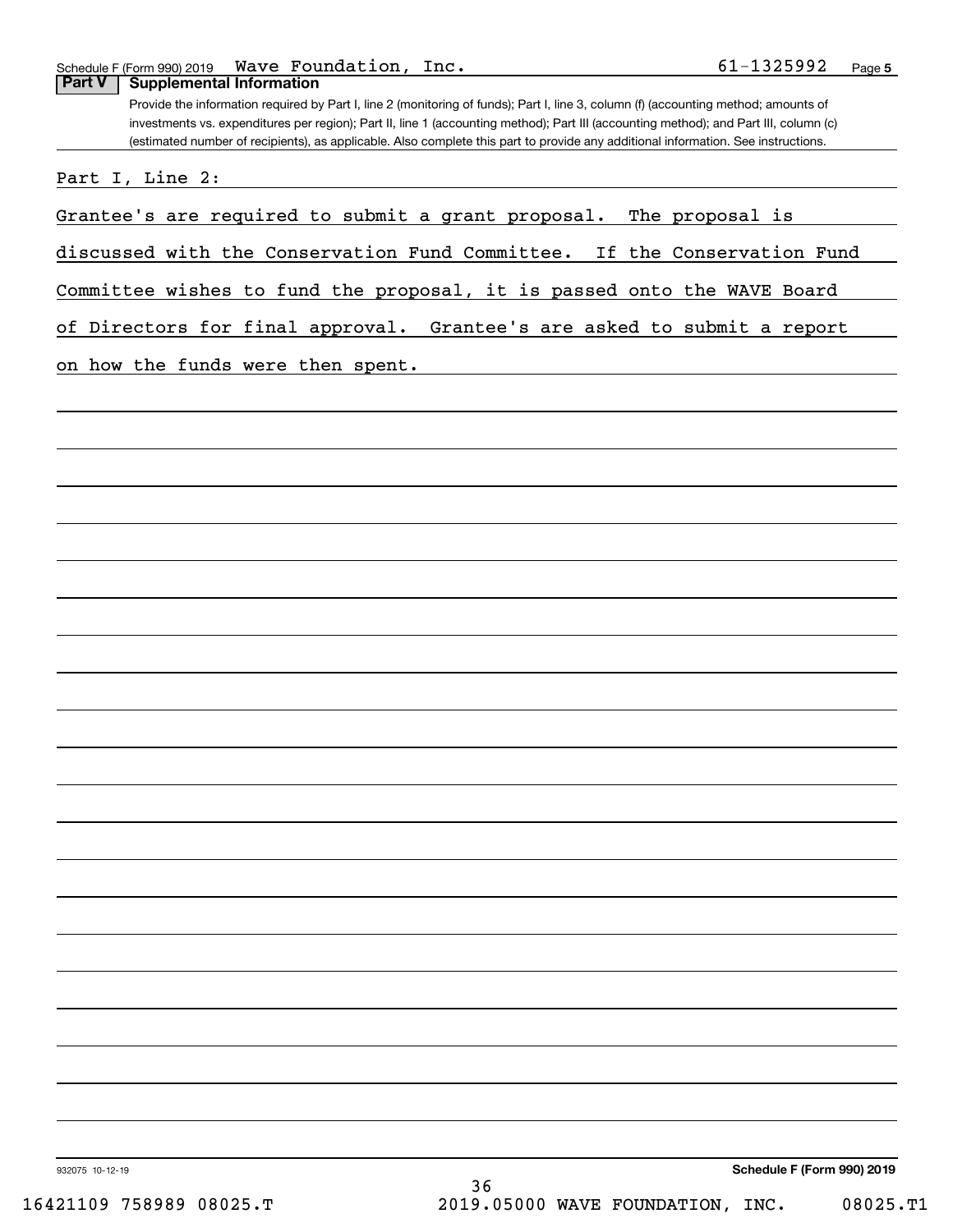| <b>SCHEDULE G</b>                                                                        | <b>Supplemental Information Regarding Fundraising or Gaming Activities</b><br>OMB No. 1545-0047                                                                     |                                                                                                                                                                                                                                                                                            |                                                                            |    |                                                                            |  |                                                                            |                                                         |
|------------------------------------------------------------------------------------------|---------------------------------------------------------------------------------------------------------------------------------------------------------------------|--------------------------------------------------------------------------------------------------------------------------------------------------------------------------------------------------------------------------------------------------------------------------------------------|----------------------------------------------------------------------------|----|----------------------------------------------------------------------------|--|----------------------------------------------------------------------------|---------------------------------------------------------|
| (Form 990 or 990-EZ)                                                                     | Complete if the organization answered "Yes" on Form 990, Part IV, line 17, 18, or 19, or if the<br>organization entered more than \$15,000 on Form 990-EZ, line 6a. |                                                                                                                                                                                                                                                                                            |                                                                            |    |                                                                            |  |                                                                            | 2019                                                    |
| Department of the Treasury                                                               |                                                                                                                                                                     | Attach to Form 990 or Form 990-EZ.                                                                                                                                                                                                                                                         |                                                                            |    |                                                                            |  |                                                                            | <b>Open to Public</b>                                   |
| Internal Revenue Service                                                                 |                                                                                                                                                                     | ▶ Go to www.irs.gov/Form990 for instructions and the latest information.                                                                                                                                                                                                                   |                                                                            |    |                                                                            |  |                                                                            | Inspection                                              |
| Name of the organization                                                                 |                                                                                                                                                                     | Wave Foundation, Inc.                                                                                                                                                                                                                                                                      |                                                                            |    |                                                                            |  | 61-1325992                                                                 | <b>Employer identification number</b>                   |
| Part I                                                                                   | required to complete this part.                                                                                                                                     | Fundraising Activities. Complete if the organization answered "Yes" on Form 990, Part IV, line 17. Form 990-EZ filers are not                                                                                                                                                              |                                                                            |    |                                                                            |  |                                                                            |                                                         |
| Mail solicitations<br>a<br>b<br>Phone solicitations<br>c<br>In-person solicitations<br>d | Internet and email solicitations                                                                                                                                    | 1 Indicate whether the organization raised funds through any of the following activities. Check all that apply.<br>e<br>f<br>Special fundraising events<br>g<br>2 a Did the organization have a written or oral agreement with any individual (including officers, directors, trustees, or |                                                                            |    | Solicitation of non-government grants<br>Solicitation of government grants |  |                                                                            |                                                         |
| compensated at least \$5,000 by the organization.                                        |                                                                                                                                                                     | key employees listed in Form 990, Part VII) or entity in connection with professional fundraising services?<br><b>b</b> If "Yes," list the 10 highest paid individuals or entities (fundraisers) pursuant to agreements under which the fundraiser is to be                                |                                                                            |    |                                                                            |  | Yes                                                                        | No                                                      |
| (i) Name and address of individual<br>or entity (fundraiser)                             |                                                                                                                                                                     | (ii) Activity                                                                                                                                                                                                                                                                              | (iii) Did<br>fundraiser<br>have custody<br>or control of<br>contributions? |    | (iv) Gross receipts<br>from activity                                       |  | (v) Amount paid<br>to (or retained by)<br>fundraiser<br>listed in col. (i) | (vi) Amount paid<br>to (or retained by)<br>organization |
|                                                                                          |                                                                                                                                                                     |                                                                                                                                                                                                                                                                                            | Yes                                                                        | No |                                                                            |  |                                                                            |                                                         |
|                                                                                          |                                                                                                                                                                     |                                                                                                                                                                                                                                                                                            |                                                                            |    |                                                                            |  |                                                                            |                                                         |
|                                                                                          |                                                                                                                                                                     |                                                                                                                                                                                                                                                                                            |                                                                            |    |                                                                            |  |                                                                            |                                                         |
|                                                                                          |                                                                                                                                                                     |                                                                                                                                                                                                                                                                                            |                                                                            |    |                                                                            |  |                                                                            |                                                         |
|                                                                                          |                                                                                                                                                                     |                                                                                                                                                                                                                                                                                            |                                                                            |    |                                                                            |  |                                                                            |                                                         |
|                                                                                          |                                                                                                                                                                     |                                                                                                                                                                                                                                                                                            |                                                                            |    |                                                                            |  |                                                                            |                                                         |
|                                                                                          |                                                                                                                                                                     |                                                                                                                                                                                                                                                                                            |                                                                            |    |                                                                            |  |                                                                            |                                                         |
|                                                                                          |                                                                                                                                                                     |                                                                                                                                                                                                                                                                                            |                                                                            |    |                                                                            |  |                                                                            |                                                         |
|                                                                                          |                                                                                                                                                                     |                                                                                                                                                                                                                                                                                            |                                                                            |    |                                                                            |  |                                                                            |                                                         |
|                                                                                          |                                                                                                                                                                     |                                                                                                                                                                                                                                                                                            |                                                                            |    |                                                                            |  |                                                                            |                                                         |
|                                                                                          |                                                                                                                                                                     |                                                                                                                                                                                                                                                                                            |                                                                            |    |                                                                            |  |                                                                            |                                                         |
| Total<br>or licensing.                                                                   |                                                                                                                                                                     | 3 List all states in which the organization is registered or licensed to solicit contributions or has been notified it is exempt from registration                                                                                                                                         |                                                                            |    |                                                                            |  |                                                                            |                                                         |
|                                                                                          |                                                                                                                                                                     |                                                                                                                                                                                                                                                                                            |                                                                            |    |                                                                            |  |                                                                            |                                                         |
|                                                                                          |                                                                                                                                                                     |                                                                                                                                                                                                                                                                                            |                                                                            |    |                                                                            |  |                                                                            |                                                         |
|                                                                                          |                                                                                                                                                                     |                                                                                                                                                                                                                                                                                            |                                                                            |    |                                                                            |  |                                                                            |                                                         |
|                                                                                          |                                                                                                                                                                     |                                                                                                                                                                                                                                                                                            |                                                                            |    |                                                                            |  |                                                                            |                                                         |
|                                                                                          |                                                                                                                                                                     |                                                                                                                                                                                                                                                                                            |                                                                            |    |                                                                            |  |                                                                            |                                                         |
|                                                                                          |                                                                                                                                                                     | LHA For Paperwork Reduction Act Notice, see the Instructions for Form 990 or 990-EZ.                                                                                                                                                                                                       |                                                                            |    |                                                                            |  |                                                                            | Schedule G (Form 990 or 990-EZ) 2019                    |
|                                                                                          |                                                                                                                                                                     |                                                                                                                                                                                                                                                                                            |                                                                            |    |                                                                            |  |                                                                            |                                                         |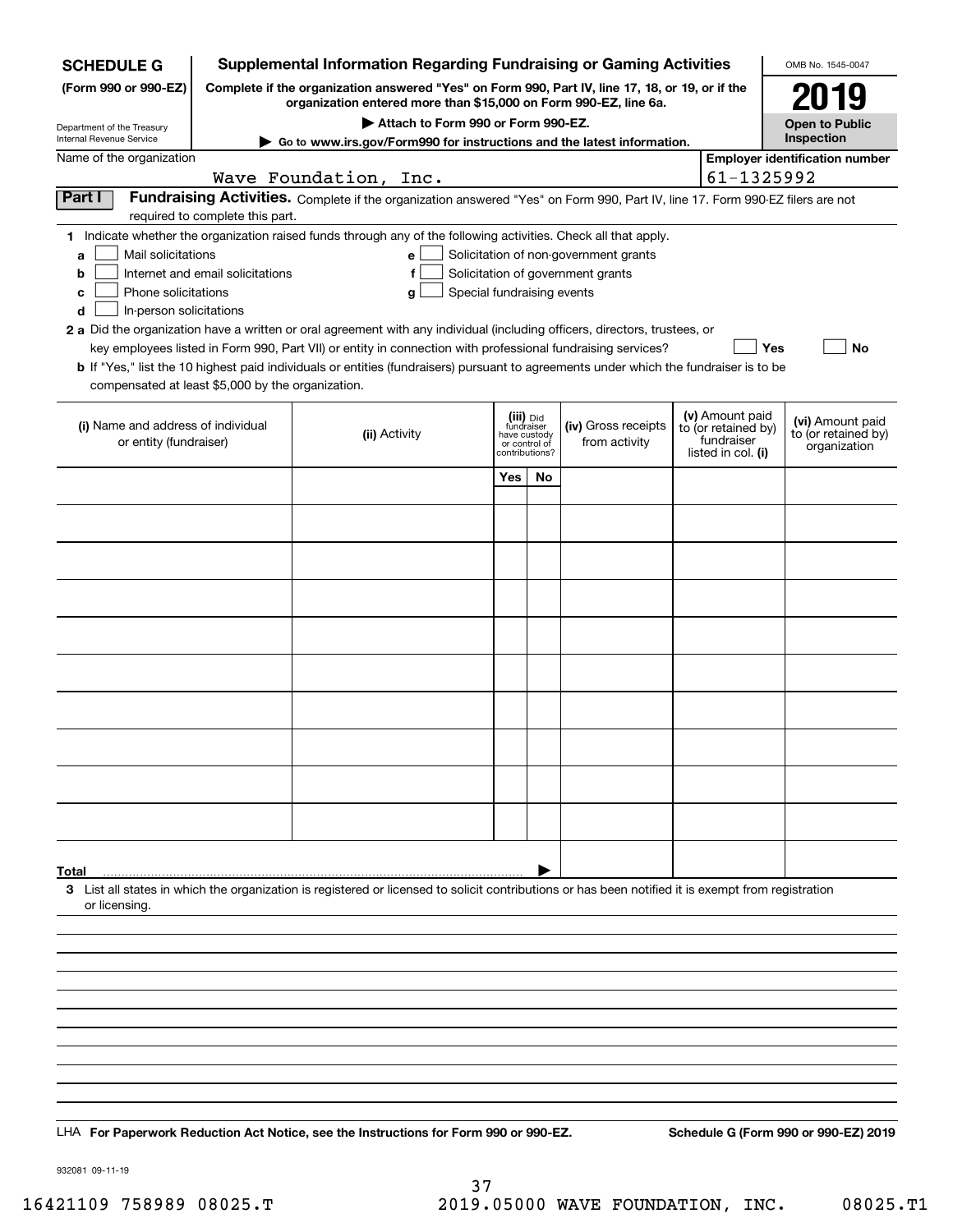#### Schedule G (Form 990 or 990-EZ) 2019 Page Wave Foundation, Inc. 61-1325992

**Part II** | Fundraising Events. Complete if the organization answered "Yes" on Form 990, Part IV, line 18, or reported more than \$15,000

|                 |    | of fundraising event contributions and gross income on Form 990-EZ, lines 1 and 6b. List events with gross receipts greater than \$5,000. |                |                                                  |                  |                                                     |
|-----------------|----|-------------------------------------------------------------------------------------------------------------------------------------------|----------------|--------------------------------------------------|------------------|-----------------------------------------------------|
|                 |    |                                                                                                                                           | (a) Event $#1$ | (b) Event #2                                     | (c) Other events | (d) Total events                                    |
|                 |    |                                                                                                                                           |                | Putt for                                         |                  | (add col. (a) through                               |
|                 |    |                                                                                                                                           | Nauti Nite     | Penguins                                         | 1                | col. (c)                                            |
|                 |    |                                                                                                                                           | (event type)   | (event type)                                     | (total number)   |                                                     |
| evenue          |    |                                                                                                                                           | 169,529.       | 63,670.                                          | <u>46,514.</u>   | <u>279,713.</u>                                     |
|                 |    |                                                                                                                                           | 107, 417.      | 38,401.                                          | <u>12,447.</u>   | 158,265.                                            |
|                 |    | 3 Gross income (line 1 minus line 2)                                                                                                      | 62, 112.       | 25, 269.                                         | 34,067.          | 121,448.                                            |
|                 |    |                                                                                                                                           |                | 353.                                             | 839.             | <u>1,192.</u>                                       |
|                 |    |                                                                                                                                           | 2,057.         | 704.                                             | 28.              | <u>2,789.</u>                                       |
|                 |    |                                                                                                                                           | 3,969.         | 13,600.                                          | <u>4,411.</u>    | <u>21,980.</u>                                      |
| Direct Expenses |    | 7 Food and beverages                                                                                                                      | 3,411.         | 4,355.                                           | 2,048.           | 9,814.                                              |
|                 | 8. |                                                                                                                                           | 1,050.         |                                                  |                  | $\frac{1,050}{16,591}$                              |
|                 | 9  |                                                                                                                                           | 11,765.        | 2,000.                                           | 2,826.           |                                                     |
|                 | 10 | Direct expense summary. Add lines 4 through 9 in column (d)                                                                               |                |                                                  |                  | 53,416.                                             |
|                 |    | 11 Net income summary. Subtract line 10 from line 3, column (d)                                                                           |                |                                                  |                  | 68,032.                                             |
| <b>Part III</b> |    | Gaming. Complete if the organization answered "Yes" on Form 990, Part IV, line 19, or reported more than                                  |                |                                                  |                  |                                                     |
|                 |    | \$15,000 on Form 990-EZ, line 6a.                                                                                                         | (a) Bingo      | (b) Pull tabs/instant<br>bingo/progressive bingo | (c) Other gaming | (d) Total gaming (add<br>col. (a) through col. (c)) |
| Revenue         |    |                                                                                                                                           |                |                                                  |                  |                                                     |
|                 |    |                                                                                                                                           |                |                                                  |                  |                                                     |
|                 |    |                                                                                                                                           |                |                                                  |                  |                                                     |
| Expenses        | 3  |                                                                                                                                           |                |                                                  |                  |                                                     |
| <b>Direct</b>   | 4  |                                                                                                                                           |                |                                                  |                  |                                                     |
|                 |    |                                                                                                                                           |                |                                                  |                  |                                                     |
|                 | 5  | Other direct expenses                                                                                                                     |                |                                                  |                  |                                                     |
|                 | 6. | Volunteer labor                                                                                                                           | %<br>Yes<br>No | %<br>Yes<br>No                                   | %<br>Yes<br>No   |                                                     |
|                 | 7  | Direct expense summary. Add lines 2 through 5 in column (d)                                                                               |                |                                                  |                  |                                                     |

**9**Enter the state(s) in which the organization conducts gaming activities:

**a** Is the organization licensed to conduct gaming activities in each of these states? \_\_\_\_\_\_\_\_\_\_\_\_\_\_\_\_\_\_\_\_\_\_\_\_\_\_\_\_\_\_\_ **b**If "No," explain: **Yes**

**10a** Were any of the organization's gaming licenses revoked, suspended, or terminated during the tax year? \_\_\_\_\_\_\_\_\_\_\_\_\_\_\_\_ **b** If "Yes," explain: **Yes No**

932082 09-11-19

**Schedule G (Form 990 or 990-EZ) 2019**

**No**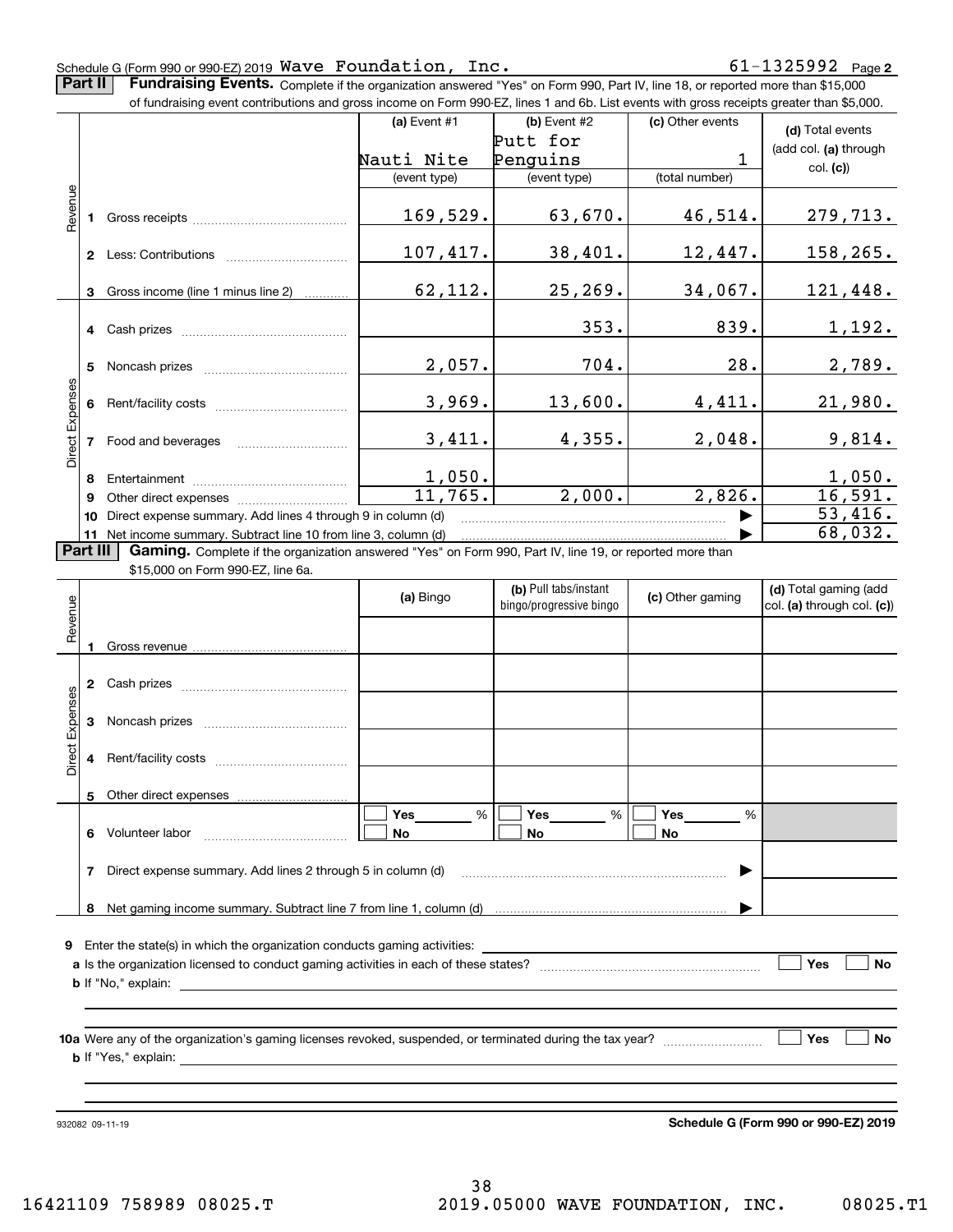|    | Schedule G (Form 990 or 990-EZ) 2019 Wave Foundation, Inc.                                                                                                                                                                                             | $61 - 1325992$ Page 3 |           |
|----|--------------------------------------------------------------------------------------------------------------------------------------------------------------------------------------------------------------------------------------------------------|-----------------------|-----------|
|    |                                                                                                                                                                                                                                                        | Yes                   | No        |
|    | 12 Is the organization a grantor, beneficiary or trustee of a trust, or a member of a partnership or other entity formed                                                                                                                               | Yes                   | No        |
|    | 13 Indicate the percentage of gaming activity conducted in:                                                                                                                                                                                            |                       |           |
|    |                                                                                                                                                                                                                                                        | 13а                   | %         |
|    | <b>b</b> An outside facility <i>www.communicality www.communicality.communicality www.communicality www.communicality.communicality www.communicality.com</i>                                                                                          | 13 <sub>b</sub>       | %         |
|    | 14 Enter the name and address of the person who prepares the organization's gaming/special events books and records:                                                                                                                                   |                       |           |
|    | Name $\triangleright$ $\square$                                                                                                                                                                                                                        |                       |           |
|    |                                                                                                                                                                                                                                                        |                       |           |
|    | 15a Does the organization have a contract with a third party from whom the organization receives gaming revenue?                                                                                                                                       | Yes                   | <b>No</b> |
|    |                                                                                                                                                                                                                                                        |                       |           |
|    |                                                                                                                                                                                                                                                        |                       |           |
|    | c If "Yes," enter name and address of the third party:                                                                                                                                                                                                 |                       |           |
|    |                                                                                                                                                                                                                                                        |                       |           |
|    |                                                                                                                                                                                                                                                        |                       |           |
| 16 | Gaming manager information:                                                                                                                                                                                                                            |                       |           |
|    |                                                                                                                                                                                                                                                        |                       |           |
|    | Name $\blacktriangleright$                                                                                                                                                                                                                             |                       |           |
|    | Gaming manager compensation > \$                                                                                                                                                                                                                       |                       |           |
|    | $Description of services provided$ $\triangleright$                                                                                                                                                                                                    |                       |           |
|    |                                                                                                                                                                                                                                                        |                       |           |
|    |                                                                                                                                                                                                                                                        |                       |           |
|    | Director/officer<br>Employee<br>Independent contractor                                                                                                                                                                                                 |                       |           |
|    | 17 Mandatory distributions:                                                                                                                                                                                                                            |                       |           |
|    | a Is the organization required under state law to make charitable distributions from the gaming proceeds to                                                                                                                                            | $\Box$ Yes            | $\Box$ No |
|    | retain the state gaming license?<br><b>b</b> Enter the amount of distributions required under state law to be distributed to other exempt organizations or spent in the                                                                                |                       |           |
|    | organization's own exempt activities during the tax year $\triangleright$ \$                                                                                                                                                                           |                       |           |
|    | Supplemental Information. Provide the explanations required by Part I, line 2b, columns (iii) and (v); and Part III, lines 9, 9b, 10b,<br> Part IV<br>15b, 15c, 16, and 17b, as applicable. Also provide any additional information. See instructions. |                       |           |
|    |                                                                                                                                                                                                                                                        |                       |           |
|    |                                                                                                                                                                                                                                                        |                       |           |
|    |                                                                                                                                                                                                                                                        |                       |           |
|    |                                                                                                                                                                                                                                                        |                       |           |
|    |                                                                                                                                                                                                                                                        |                       |           |
|    |                                                                                                                                                                                                                                                        |                       |           |
|    |                                                                                                                                                                                                                                                        |                       |           |
|    |                                                                                                                                                                                                                                                        |                       |           |
|    |                                                                                                                                                                                                                                                        |                       |           |
|    |                                                                                                                                                                                                                                                        |                       |           |
|    | Schedule G (Form 990 or 990-EZ) 2019<br>932083 09-11-19                                                                                                                                                                                                |                       |           |
|    | 39                                                                                                                                                                                                                                                     |                       |           |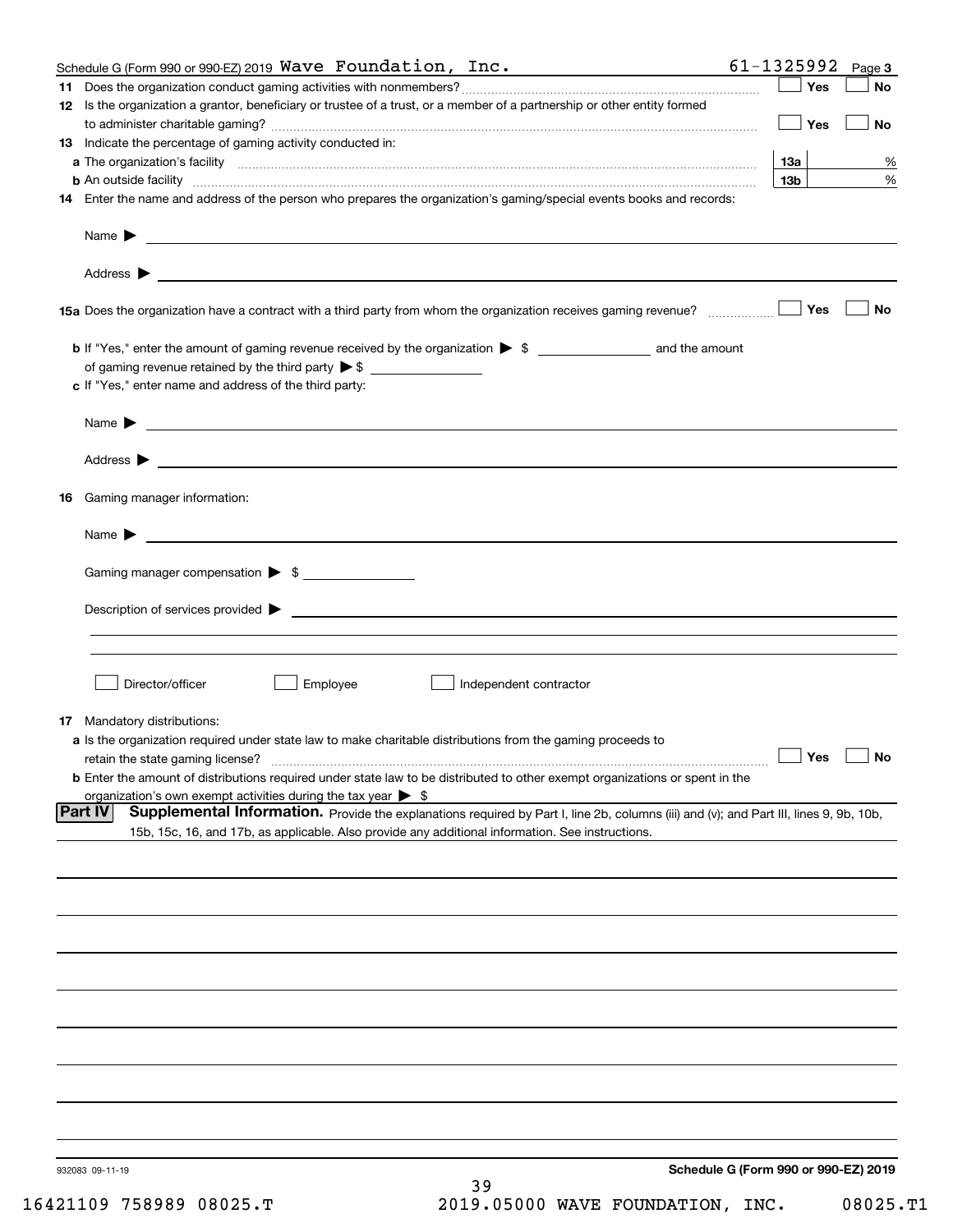| Schedule G (Form 990 or 990-EZ) |
|---------------------------------|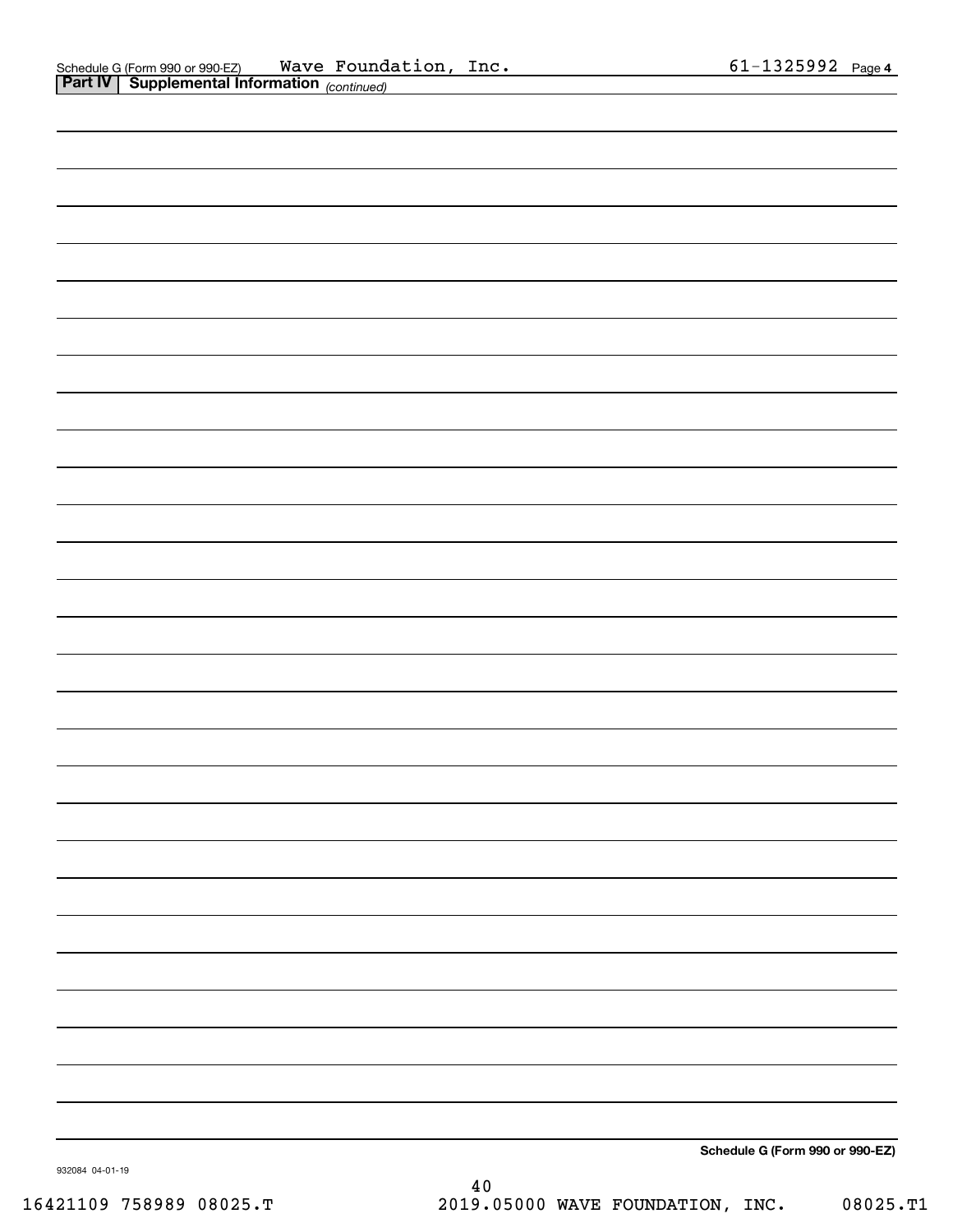#### **SCHEDULE M (Form 990)**

# **Noncash Contributions**

OMB No. 1545-0047

| Department of the Treasury      |  |
|---------------------------------|--|
| <b>Internal Revenue Service</b> |  |

**Complete if the organizations answered "Yes" on Form 990, Part IV, lines 29 or 30.** <sup>J</sup>**2019 Attach to Form 990.** J

**Open to Public Inspection**

| Name of the organization |  |
|--------------------------|--|

| .                                                                      |
|------------------------------------------------------------------------|
| Go to www.irs.gov/Form990 for instructions and the latest information. |

| <b>Employer identification number</b> |
|---------------------------------------|
| 61-1325992                            |

|  | Wave Foundation, Inc. |  |
|--|-----------------------|--|
|  |                       |  |

| Part I | <b>Types of Property</b>                                                                                                       |                         |                               |                                                 |                                                       |     |    |
|--------|--------------------------------------------------------------------------------------------------------------------------------|-------------------------|-------------------------------|-------------------------------------------------|-------------------------------------------------------|-----|----|
|        |                                                                                                                                | (a)                     | (b)                           | (c)                                             | (d)                                                   |     |    |
|        |                                                                                                                                | Check if<br>applicable  | Number of<br>contributions or | Noncash contribution<br>amounts reported on     | Method of determining<br>noncash contribution amounts |     |    |
|        |                                                                                                                                |                         |                               | items contributed  Form 990, Part VIII, line 1g |                                                       |     |    |
| 1      |                                                                                                                                | $\mathbf X$             | 19                            | 4,660.FMV                                       |                                                       |     |    |
| 2      | Art - Historical treasures                                                                                                     |                         |                               |                                                 |                                                       |     |    |
| 3      | Art - Fractional interests                                                                                                     |                         |                               |                                                 |                                                       |     |    |
| 4      | Books and publications                                                                                                         | X                       |                               | 258.FMV                                         |                                                       |     |    |
| 5      | Clothing and household goods                                                                                                   | X                       |                               | $5,962.$ FMV                                    |                                                       |     |    |
| 6      |                                                                                                                                |                         |                               |                                                 |                                                       |     |    |
| 7      |                                                                                                                                |                         |                               |                                                 |                                                       |     |    |
| 8      | Intellectual property                                                                                                          |                         |                               |                                                 |                                                       |     |    |
| 9      | Securities - Publicly traded                                                                                                   |                         |                               |                                                 |                                                       |     |    |
| 10     | Securities - Closely held stock                                                                                                |                         |                               |                                                 |                                                       |     |    |
| 11     | Securities - Partnership, LLC, or                                                                                              |                         |                               |                                                 |                                                       |     |    |
|        | trust interests                                                                                                                |                         |                               |                                                 |                                                       |     |    |
| 12     | Securities - Miscellaneous                                                                                                     |                         |                               |                                                 |                                                       |     |    |
| 13     | Qualified conservation contribution -                                                                                          |                         |                               |                                                 |                                                       |     |    |
|        | Historic structures                                                                                                            |                         |                               |                                                 |                                                       |     |    |
| 14     | Qualified conservation contribution - Other                                                                                    |                         |                               |                                                 |                                                       |     |    |
| 15     | Real estate - Residential                                                                                                      |                         |                               |                                                 |                                                       |     |    |
| 16     | Real estate - Commercial                                                                                                       |                         |                               |                                                 |                                                       |     |    |
| 17     |                                                                                                                                |                         |                               |                                                 |                                                       |     |    |
| 18     |                                                                                                                                | $\mathbf X$             | 19                            | 1,893.FMV                                       |                                                       |     |    |
| 19     |                                                                                                                                |                         |                               |                                                 |                                                       |     |    |
| 20     | Drugs and medical supplies                                                                                                     |                         |                               |                                                 |                                                       |     |    |
| 21     |                                                                                                                                |                         |                               |                                                 |                                                       |     |    |
| 22     |                                                                                                                                |                         |                               |                                                 |                                                       |     |    |
| 23     |                                                                                                                                |                         |                               |                                                 |                                                       |     |    |
| 24     |                                                                                                                                |                         |                               |                                                 |                                                       |     |    |
| 25     | (Food/Beverage)<br>Other $\blacktriangleright$                                                                                 | X                       | 142                           | 52,215.FMV                                      |                                                       |     |    |
| 26     | $($ Travel<br>Other $\blacktriangleright$                                                                                      | X                       | 18                            | 20,494.FMV                                      |                                                       |     |    |
| 27     | (Entertainment)<br>Other $\blacktriangleright$                                                                                 | $\overline{\mathbf{x}}$ | 70                            | 10,858.FMV                                      |                                                       |     |    |
| 28     | (Jewelry)<br>Other $\blacktriangleright$                                                                                       | $\overline{\text{x}}$   | 9                             | $2,292.$ FMV                                    |                                                       |     |    |
| 29     | Number of Forms 8283 received by the organization during the tax year for contributions                                        |                         |                               |                                                 |                                                       |     |    |
|        | for which the organization completed Form 8283, Part IV, Donee Acknowledgement                                                 |                         |                               | 29                                              |                                                       |     |    |
|        |                                                                                                                                |                         |                               |                                                 |                                                       | Yes | No |
|        | 30a During the year, did the organization receive by contribution any property reported in Part I, lines 1 through 28, that it |                         |                               |                                                 |                                                       |     |    |
|        | must hold for at least three years from the date of the initial contribution, and which isn't required to be used for          |                         |                               |                                                 |                                                       |     |    |
|        | exempt purposes for the entire holding period?                                                                                 |                         |                               |                                                 |                                                       | 30a | х  |
| b      | If "Yes," describe the arrangement in Part II.                                                                                 |                         |                               |                                                 |                                                       |     |    |
| 31     | Does the organization have a gift acceptance policy that requires the review of any nonstandard contributions?                 |                         |                               |                                                 |                                                       | 31  | х  |

**31**Does the organization have a gift acceptance policy that requires the review of any nonstandard contributions? ~~~~~~**32a** Does the organization hire or use third parties or related organizations to solicit, process, or sell noncash **33**If the organization didn't report an amount in column (c) for a type of property for which column (a) is checked, **31 32a b** If "Yes," describe in Part II.  $\ldots \ldots \ldots \ldots \ldots$ contributions? ~~~~~~~~~~~~~~~~~~~~~~~~~~~~~~~~~~~~~~~~~~~~~~~~~~~~~~

describe in Part II.

**For Paperwork Reduction Act Notice, see the Instructions for Form 990. Schedule M (Form 990) 2019** LHA

932141 09-27-19

X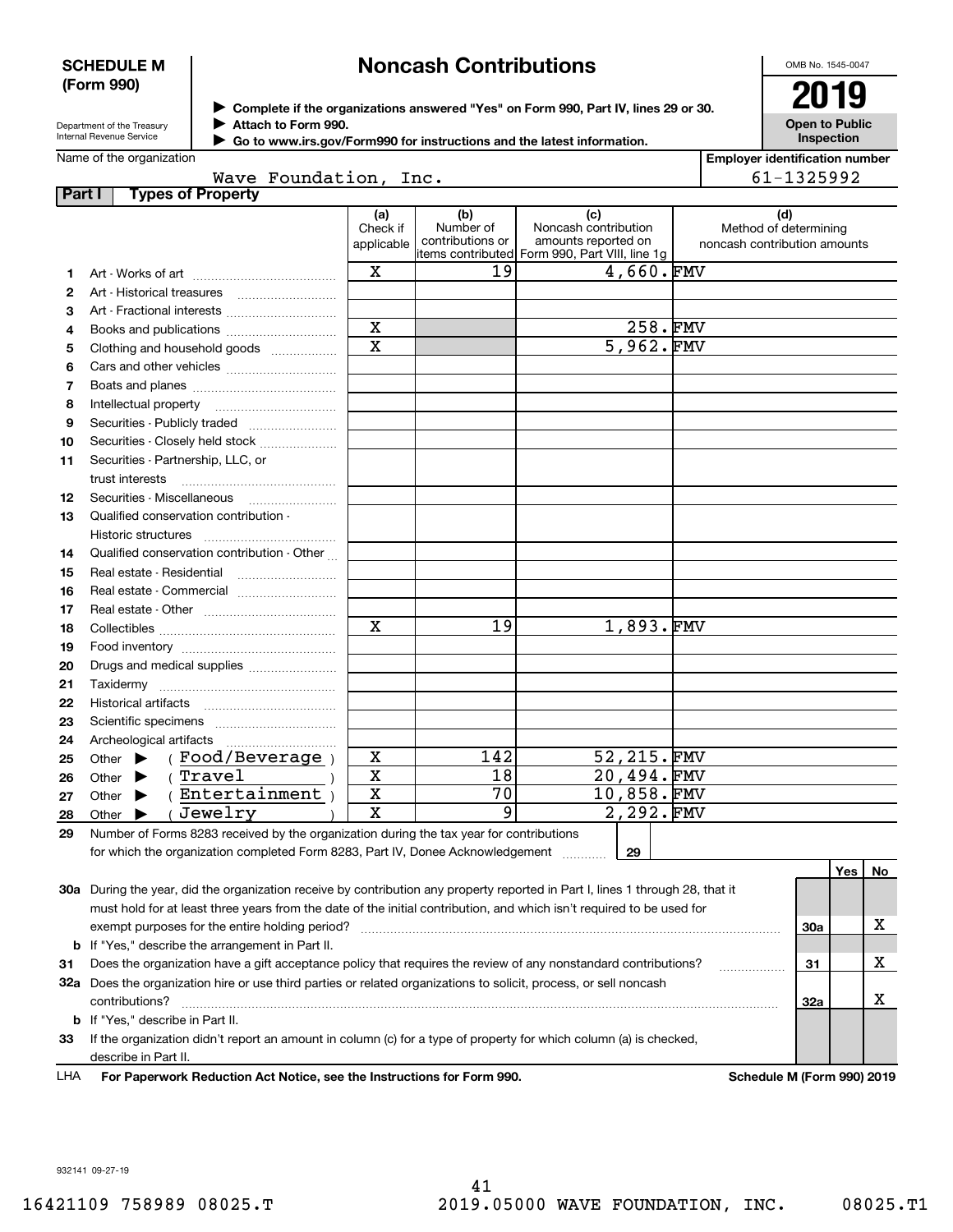Schedule M (Form 990) 2019 Page Wave Foundation, Inc. 61-1325992

Part II | Supplemental Information. Provide the information required by Part I, lines 30b, 32b, and 33, and whether the organization is reporting in Part I, column (b), the number of contributions, the number of items received, or a combination of both. Also complete this part for any additional information.

#### Part I, Other Types of Property:

Sporting Goods

(a) Check if applicable = X

(b) Number of Contributions = 13

(c) Revenue Reported on Form 990, Part VIII \$ 1706.

(d) Method of determining revenue: FMV

Health/Beauty

(a) Check if applicable = X

(b) Number of Contributions = 5

(c) Revenue Reported on Form 990, Part VIII \$ 442.

(d) Method of determining revenue: FMV

Pets/Animals

(a) Check if applicable = X

(b) Number of Contributions = 2

(c) Revenue Reported on Form 990, Part VIII \$ 350.

(d) Method of determining revenue: FMV

Craft Supplies

(a) Check if applicable = X

(b) Number of Contributions = 6

(c) Revenue Reported on Form 990, Part VIII \$ 150.

(d) Method of determining revenue: FMV

932142 09-27-19

**Schedule M (Form 990) 2019**

**2**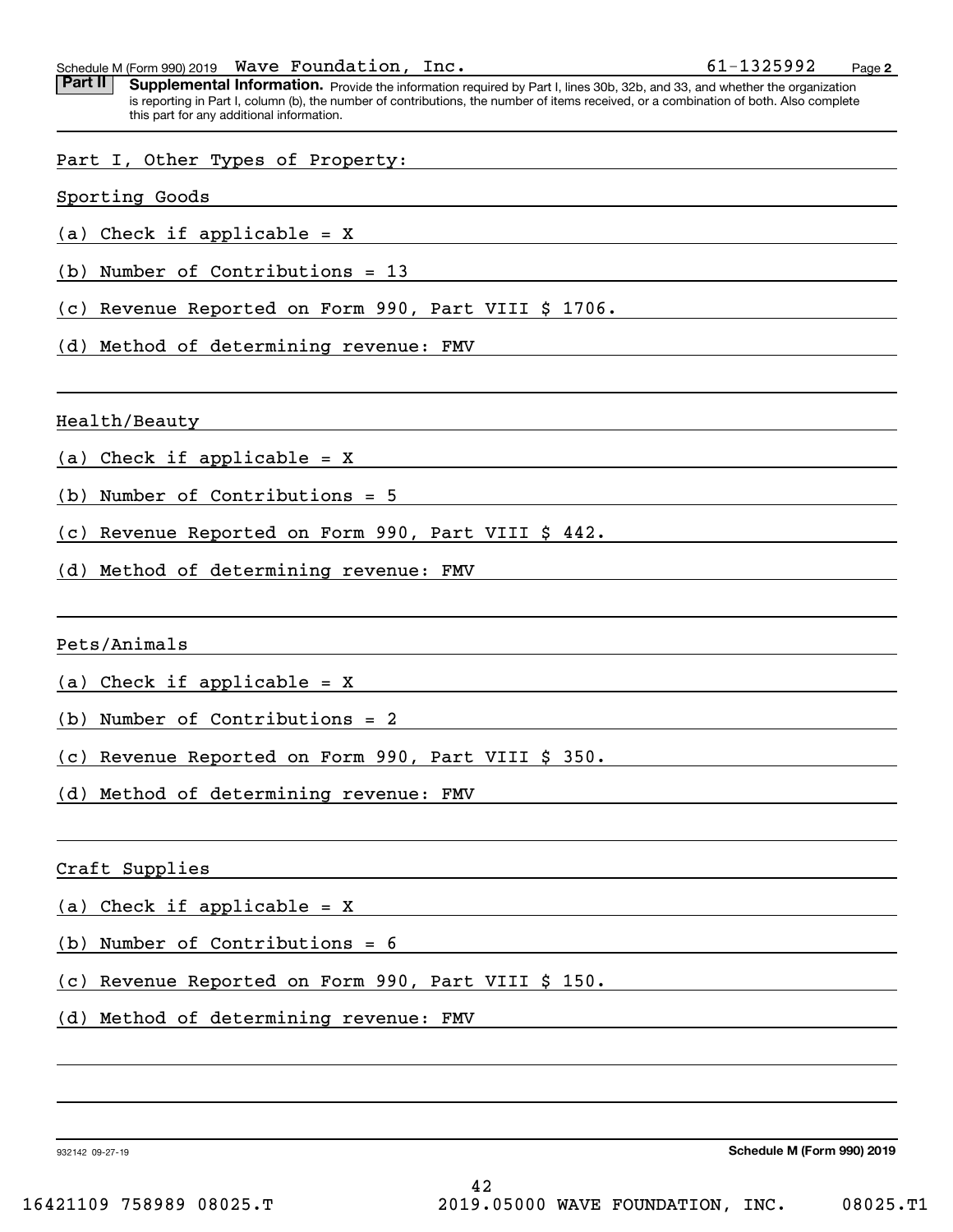| <b>SCHEDULE O</b>    |  |
|----------------------|--|
| (Form 990 or 990-EZ) |  |

Department of the Treasury Internal Revenue Service

Name of the organization

**Complete to provide information for responses to specific questions on Form 990 or 990-EZ or to provide any additional information. | Attach to Form 990 or 990-EZ. | Go to www.irs.gov/Form990 for the latest information. Supplemental Information to Form 990 or 990-EZ** 



Wave Foundation, Inc.  $\vert$  61-1325992

Form 990, Part I, Line 1, Description of Organization Mission:

the importance of protecting and conserving natural resources and the

environment. Programming initiatives exist in three core areas:

education, conservation and volunteerism. WAVE provides unique

education curriculum and experiences for students of all ages; supports

and provides leadership in local, national and global conservation

efforts; and has a vibrant volunteer program with over 400 dedicated

volunteers.

Each of WAVE's programs aims to increase awareness, curiosity and

respect of aquatic animals and their environments. In doing so, we

create unique opportunities for the community to experience and

participate in our programs.

Form 990, Part VI, Section B, line 11b:

Prior to signing and filing the return, it will be sent to the board to review

Form 990, Part VI, Section C, Line 19:

Upon Request

Form 990, Part VII, Section A, Line 1a

WAVE utilizes another organization to transmit and pay the salaries of

43

the individuals who work for Wave Foundation.

932211 09-06-19 LHA For Paperwork Reduction Act Notice, see the Instructions for Form 990 or 990-EZ. Schedule O (Form 990 or 990-EZ) (2019)